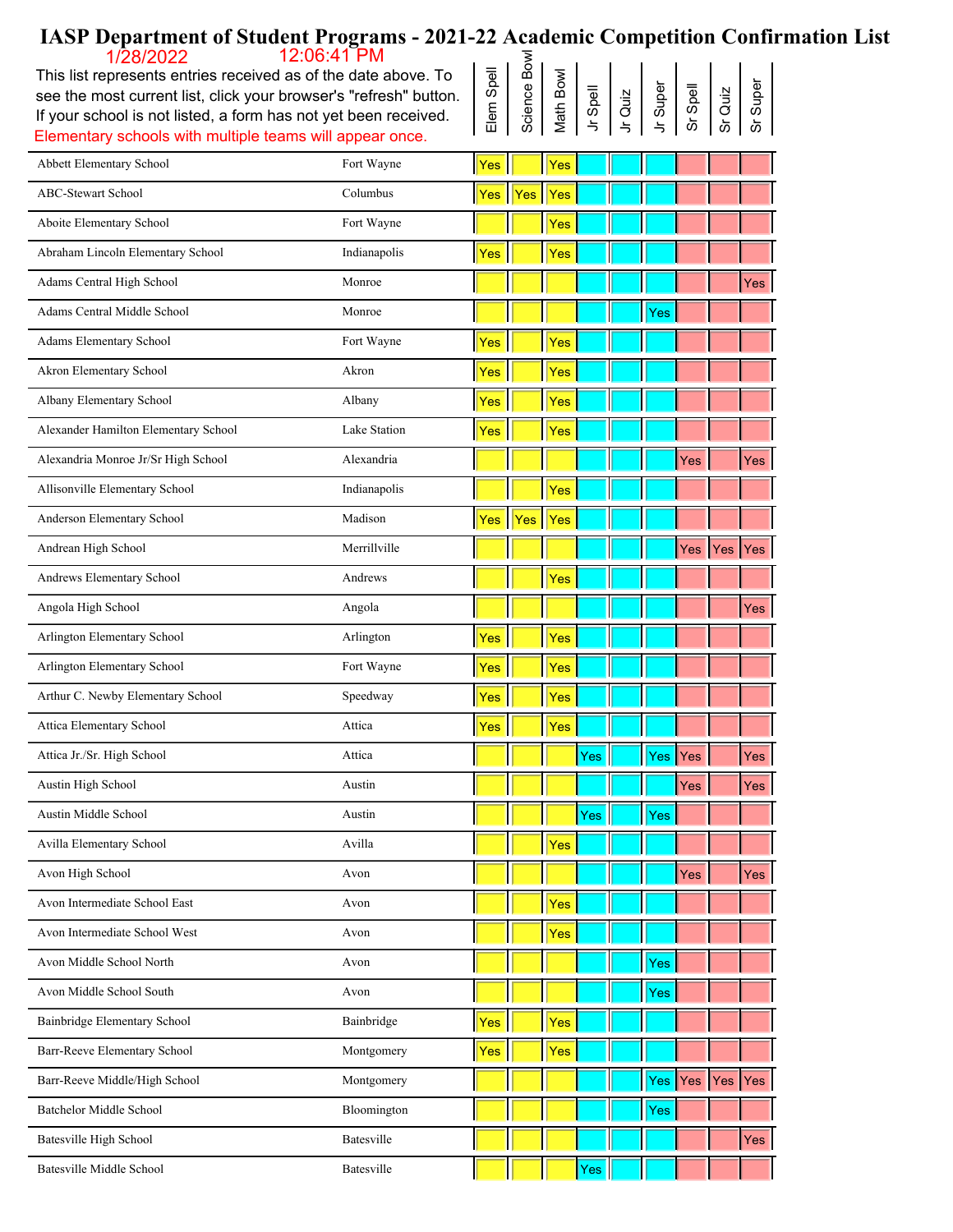| 12:06:41 PM<br>1/28/2022<br>This list represents entries received as of the date above. To |                    |            | Science Bow |            |          |         |          |            |         |       |
|--------------------------------------------------------------------------------------------|--------------------|------------|-------------|------------|----------|---------|----------|------------|---------|-------|
| see the most current list, click your browser's "refresh" button.                          |                    | Elem Spell |             | Math Bowl  | Jr Spell | Jr Quiz | Jr Super | Sr Spell   | Sr Quiz | Super |
| If your school is not listed, a form has not yet been received.                            |                    |            |             |            |          |         |          |            |         |       |
| Elementary schools with multiple teams will appear once.                                   |                    |            |             |            |          |         |          |            |         |       |
| Beiger Elementary School                                                                   | Mishawaka          | Yes        |             | Yes        |          |         |          |            |         |       |
| Beiriger Elementary School                                                                 | Griffith           | Yes        | Yes         | Yes        |          |         |          |            |         |       |
| Bell Intermediate Academy                                                                  | Martinsville       | Yes        |             | Yes        |          |         |          |            |         |       |
| Bellmont Middle School                                                                     | Decatur            |            |             |            |          |         | Yes      |            |         |       |
| Ben Davis High School                                                                      | Indianapolis       |            |             |            |          |         |          | Yes        |         | Yes   |
| Ben Davis University High School                                                           | Indianapolis       |            |             |            |          |         |          |            |         | Yes   |
| Benjamin Franklin Elementary School                                                        | Vincennes          | Yes        |             |            |          |         |          |            |         |       |
| Benjamin Franklin Middle School                                                            | Valparaiso         |            |             |            | Yes      |         | Yes      |            |         |       |
| Benton Central Jr/Sr High School                                                           | Oxford             |            |             |            | Yes      |         | Yes      | <b>Yes</b> |         | Yes   |
| <b>Bibich Elementary School</b>                                                            | Dyer               | Yes        |             |            |          |         |          |            |         |       |
| Bishop Dwenger High School                                                                 | Fort Wayne         |            |             |            |          |         |          | Yes        |         | Yes   |
| <b>Bishop Luers High School</b>                                                            | Fort Wayne         |            |             |            |          |         |          | Yes        |         | Yes   |
| <b>Bishop Noll Institute</b>                                                               | Hammond            |            |             |            |          |         |          | Yes        |         | Yes   |
| <b>Bittersweet Elementary School</b>                                                       | Mishawaka          | Yes        |             |            |          |         |          |            |         |       |
| Blackhawk Middle School                                                                    | Fort Wayne         |            |             |            | Yes      |         | Yes      |            |         |       |
| Bloomfield Elementary School                                                               | Bloomfield         |            |             | Yes        |          |         |          |            |         |       |
| Bloomingdale Elementary School                                                             | Fort Wayne         | Yes        |             | Yes        |          |         |          |            |         |       |
| Bloomington High School North                                                              | Bloomington        |            |             |            |          |         |          | Yes        | Yes     | Yes   |
| Bloomington High School South                                                              | Bloomington        |            |             |            |          |         |          |            |         | Yes   |
| Blue River Valley Elementary School                                                        | New Castle         | Yes        |             | Yes        |          |         |          |            |         |       |
| Blue River Valley Jr/Sr High School                                                        | New Castle         |            |             |            |          |         | Yes      |            |         |       |
| Boone Grove Elementary School                                                              | Boone Grove        | <b>Yes</b> | Yes         | Yes        |          |         |          |            |         |       |
| Boone Grove High School                                                                    | Valparaiso         |            |             |            |          |         |          | Yes        |         | Yes   |
| Boone Grove Middle School                                                                  | <b>Boone Grove</b> |            |             |            |          |         | Yes      |            |         |       |
| Boonville High School                                                                      | Boonville          |            |             |            |          |         |          |            |         | Yes   |
| Bosse High School                                                                          | Evansville         |            |             |            |          |         |          | Yes        |         | Yes   |
| Bradie Shrum Elementary School                                                             | Salem              | Yes        | Yes         | Yes        |          |         |          |            |         |       |
| Brebeuf Jesuit Preparatory School                                                          | Indianapolis       |            |             |            |          |         |          |            |         | Yes   |
| Bremen Elementary/Middle School                                                            | <b>Bremen</b>      | Yes        |             | <b>Yes</b> | Yes      |         | Yes      |            |         |       |
| Bremen Sr. High School                                                                     | Bremen             |            |             |            |          |         |          | Yes        |         | Yes   |
| Brentwood Elementary School                                                                | Fort Wayne         | Yes        |             | Yes        |          |         |          |            |         |       |
| Brentwood Elementary School                                                                | Plainfield         |            |             | Yes        |          |         |          |            |         |       |
| <b>Bristol Elementary School</b>                                                           | <b>Bristol</b>     | Yes        |             | Yes        |          |         |          |            |         |       |
| Brooks School Elementary School                                                            | Fishers            | Yes        | Yes         | Yes        |          |         |          |            |         |       |
| Brown County High School                                                                   | Nashville          |            |             |            |          |         |          |            |         | Yes   |
| Brown County Middle School                                                                 | Nashville          |            |             |            | Yes      |         | Yes      |            |         |       |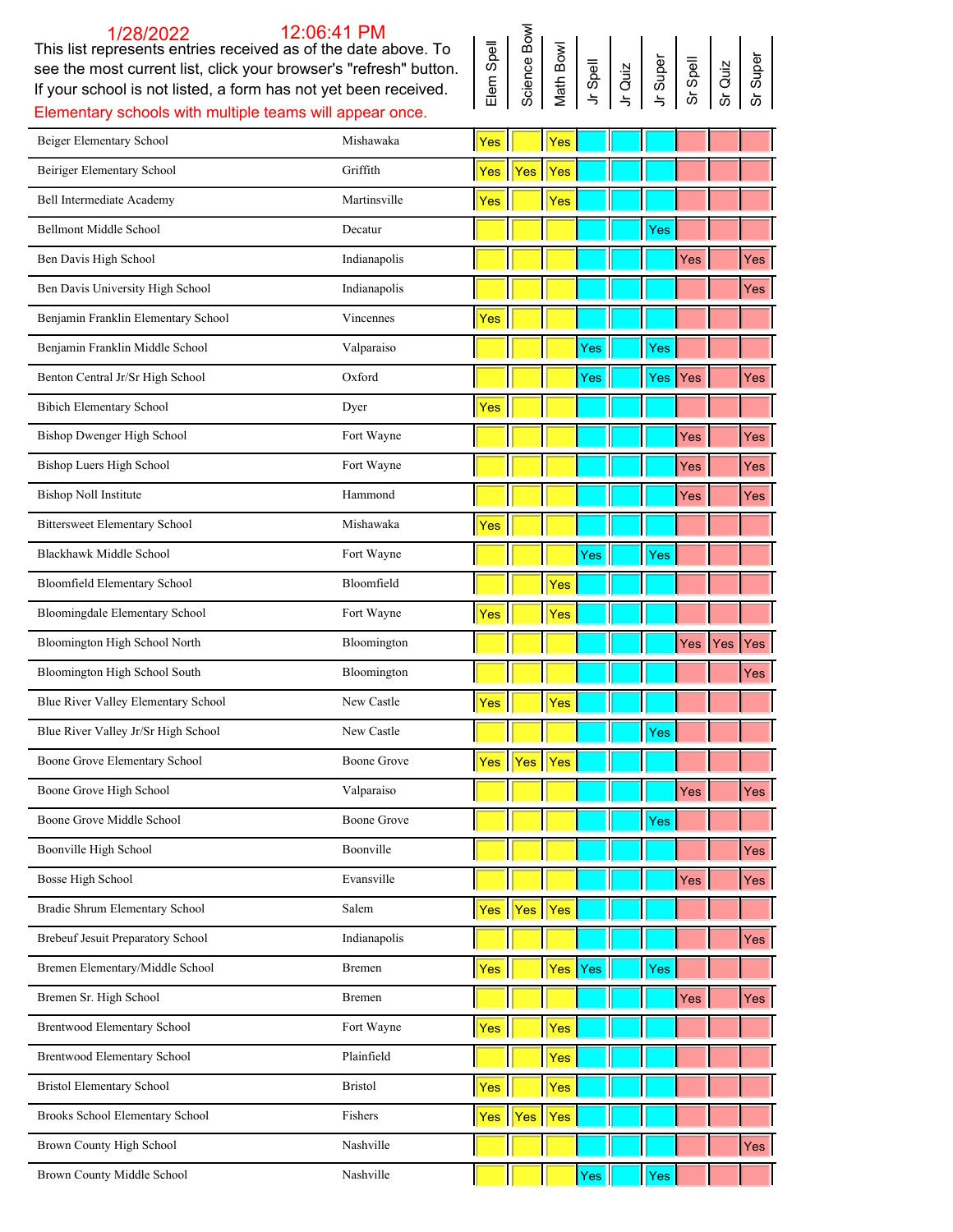| This list represents entries received as of the date above. To<br>see the most current list, click your browser's "refresh" button.<br>If your school is not listed, a form has not yet been received. |              | Elem Spell | Science Bo | Math Bowl        | Spell<br>$\overline{z}$ | Quiz<br>$\overline{5}$ | Super<br>$\overline{z}$ | Spell<br>δ | Quiz<br>ທັ | Super<br>ທັ     |
|--------------------------------------------------------------------------------------------------------------------------------------------------------------------------------------------------------|--------------|------------|------------|------------------|-------------------------|------------------------|-------------------------|------------|------------|-----------------|
| Elementary schools with multiple teams will appear once.                                                                                                                                               |              |            |            |                  |                         |                        |                         |            |            |                 |
| Brownsburg East Middle School                                                                                                                                                                          | Brownsburg   |            |            |                  |                         |                        | Yes                     |            |            |                 |
| Brownsburg High School                                                                                                                                                                                 | Brownsburg   |            |            |                  |                         |                        |                         | Yes        |            | Yes             |
| Brownstown Central High School                                                                                                                                                                         | Brownstown   |            |            |                  |                         |                        |                         | Yes        |            | Yes             |
| Brush Creek Elementary School                                                                                                                                                                          | North Vernon | Yes        |            | Yes              |                         |                        |                         |            |            |                 |
| Burris Elementary School                                                                                                                                                                               | Mitchell     |            |            | Yes              |                         |                        |                         |            |            |                 |
| Burris Laboratory School                                                                                                                                                                               | Muncie       |            |            |                  |                         |                        |                         | Yes        |            |                 |
| <b>Butler Elementary School</b>                                                                                                                                                                        | Butler       | Yes        |            |                  |                         |                        |                         |            |            |                 |
| Cardinal Ritter High School                                                                                                                                                                            | Indianapolis |            |            |                  | Yes                     |                        | Yes                     | Yes        |            | Yes             |
| Carey Ridge Elementary School                                                                                                                                                                          | Westfield    | Yes        |            | Yes              |                         |                        |                         |            |            |                 |
| Carl G. Fisher Elementary School                                                                                                                                                                       | Speedway     | Yes        |            | Yes              |                         |                        |                         |            |            |                 |
| Carlisle Elementary School                                                                                                                                                                             | Carlisle     |            | Yes        | $\vert\vert$ Yes |                         |                        |                         |            |            |                 |
| Carmel Elementary School                                                                                                                                                                               | Carmel       | Yes        |            | Yes              |                         |                        |                         |            |            |                 |
| Carmel High School                                                                                                                                                                                     | Carmel       |            |            |                  |                         |                        |                         |            | Yes Yes    |                 |
| Carmel Middle School                                                                                                                                                                                   | Carmel       |            |            |                  | Yes                     |                        |                         |            |            |                 |
| Carroll Elementary School                                                                                                                                                                              | Flora        | Yes        |            | Yes              |                         |                        |                         |            |            |                 |
| Carroll High School                                                                                                                                                                                    | Fort Wayne   |            |            |                  |                         |                        |                         |            |            | Yes             |
| Carroll Middle School                                                                                                                                                                                  | Fort Wayne   |            |            |                  | Yes                     |                        | Yes                     |            |            |                 |
| Cascade High School                                                                                                                                                                                    | Clayton      |            |            |                  |                         |                        |                         | Yes        |            | Yes             |
| Cascade Middle School                                                                                                                                                                                  | Clayton      |            |            |                  | Yes                     |                        | Yes                     |            |            |                 |
| Castle High School                                                                                                                                                                                     | Newburgh     |            |            |                  |                         |                        |                         |            |            | Yes             |
| Castle North Middle School                                                                                                                                                                             | Newburgh     |            |            |                  |                         |                        | Yes                     |            |            |                 |
| Castle South Middle School                                                                                                                                                                             | Newburgh     |            |            |                  |                         |                        | Yes                     |            |            |                 |
| <b>Caston Elementary School</b>                                                                                                                                                                        | Rochester    |            |            | Yes              |                         |                        |                         |            |            |                 |
| Cedar Crest Intermediate School                                                                                                                                                                        | Huntingburg  | Yes        |            | Yes              |                         |                        |                         |            |            |                 |
| Cedar Hall Community School                                                                                                                                                                            | Evansville   |            |            |                  |                         |                        | Yes                     |            |            |                 |
| Center Grove Elementary School                                                                                                                                                                         | Greenwood    | Yes        |            | Yes              |                         |                        |                         |            |            |                 |
| Center Grove High School                                                                                                                                                                               | Greenwood    |            |            |                  |                         |                        |                         | Yes Yes    |            | Yes             |
| Center Grove Middle School Central                                                                                                                                                                     | Greenwood    |            |            |                  |                         |                        | Yes                     |            |            |                 |
| Center Grove Middle School North                                                                                                                                                                       | Greenwood    |            |            |                  |                         |                        | Yes                     |            |            |                 |
| Central Catholic Jr/Sr High School                                                                                                                                                                     | Lafayette    |            |            |                  | Yes                     |                        | Yes                     | Yes        |            | Yes             |
| Central Elementary School                                                                                                                                                                              | Clinton      | Yes        |            |                  |                         |                        |                         |            |            |                 |
| Central Elementary School                                                                                                                                                                              | Greencastle  | Yes        |            | Yes              |                         |                        |                         |            |            |                 |
| Central Elementary School                                                                                                                                                                              | Lebanon      | Yes        |            | Yes              |                         |                        |                         |            |            |                 |
| Central Elementary School                                                                                                                                                                              | Plainfield   |            |            | Yes              |                         |                        |                         |            |            |                 |
| Central Elementary School                                                                                                                                                                              | Valparaiso   | Yes        | Yes        | $\vert\vert$ Yes |                         |                        |                         |            |            |                 |
| Central High School                                                                                                                                                                                    | Evansville   |            |            |                  |                         |                        |                         |            |            | Yes <sup></sup> |

# Science Bowl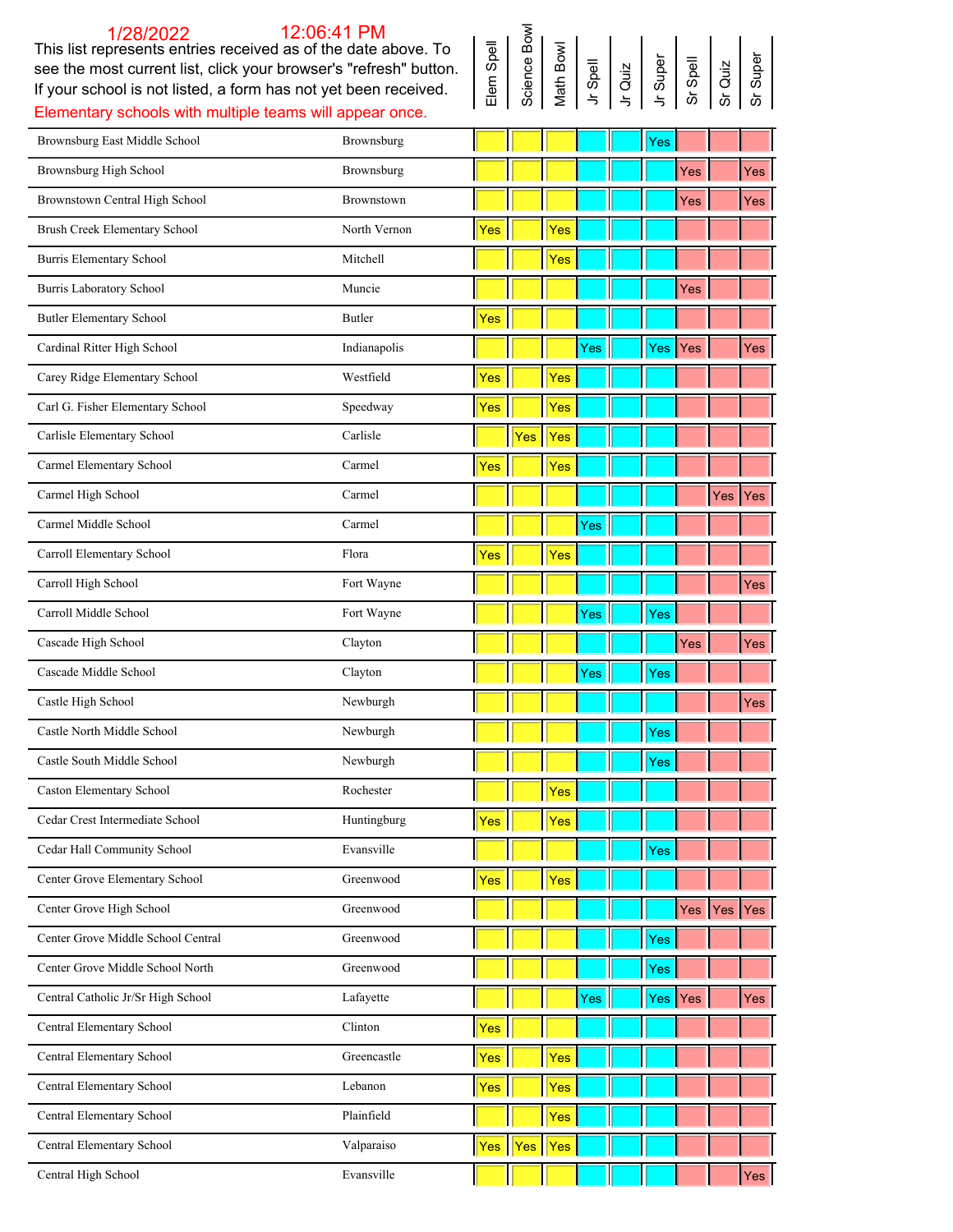This list represents entries received as of the date above. To see the most current list, click your browser's "refresh" button. If your school is not listed, a form has not yet been received. Elementary schools with multiple teams will appear once.

| Elem Spell<br>Science Bowl<br>Science Bowl<br>Math Bowl<br>Jr Quiz<br>Jr Super<br>Sr Spell<br>Sr Quiz<br>Sr Super<br>Sr Super<br>Sr Spell |  |  |  |  |  |  |  |  |  |  |
|-------------------------------------------------------------------------------------------------------------------------------------------|--|--|--|--|--|--|--|--|--|--|
|-------------------------------------------------------------------------------------------------------------------------------------------|--|--|--|--|--|--|--|--|--|--|

| Central Middle School                     | Columbus       |            |         |     | Yes | Yes |         |     |
|-------------------------------------------|----------------|------------|---------|-----|-----|-----|---------|-----|
| Chandler Elementary School                | Chandler       | Yes        |         |     |     |     |         |     |
| Charles Elementary School                 | Richmond       | Yes        |         | Yes |     |     |         |     |
| Cherry Tree Elementary School             | Carmel         | Yes        |         | Yes |     |     |         |     |
| Chesterton High School                    | Chesterton     |            |         |     |     |     | Yes Yes | Yes |
| Churubusco Jr/Sr High School              | Churubusco     |            |         |     |     | Yes |         | Yes |
| Clark-Pleasant Middle School              | Greenwood      |            |         |     |     | Yes |         |     |
| Clay Center Elementary School             | Carmel         | Yes        |         | Yes |     |     |         |     |
| Clay Middle School                        | Carmel         |            |         |     | Yes |     |         |     |
| Clearwater Elementary School              | Indianapolis   |            |         | Yes |     |     |         |     |
| Clifford Pierce Middle School             | Merrillville   |            |         |     | Yes | Yes |         |     |
| Clifty Creek Elementary School            | Columbus       | Yes        |         | Yes |     |     |         |     |
| Clinton Central Elementary School         | Michigantown   | Yes        |         |     |     |     |         |     |
| Clinton Central Jr/Sr High School         | Michigantown   |            |         |     |     | Yes |         | Yes |
| Clinton Prairie Elementary School         | Frankfort      | Yes        |         |     |     |     |         |     |
| Clinton Prairie Jr/Sr High School         | Frankfort      |            |         |     | Yes | Yes | Yes     | Yes |
| Clinton Young Elementary School           | Indianapolis   | Yes        |         |     |     |     |         |     |
| Cloverdale High School                    | Cloverdale     |            |         |     |     |     |         | Yes |
| Cloverdale Middle School                  | Cloverdale     | Yes        |         |     |     | Yes |         |     |
| Coesse Elementary School                  | Columbia City  | Yes        |         | Yes |     |     |         |     |
| College Corner Union Elementary           | College Corner | Yes        |         | Yes |     |     |         |     |
| College Wood Elementary School            | Carmel         | <b>Yes</b> |         | Yes |     |     |         |     |
| Colonel John Wheeler Middle School        | Crown Point    |            |         |     | Yes | Yes |         |     |
| Columbia 6th Grade Academy                | Logansport     |            | Yes Yes | Yes |     |     |         |     |
| Columbia City High School                 | Columbia City  |            |         |     |     |     | Yes     | Yes |
| Columbia Elementary School                | Logansport     | Yes        | Yes     | Yes |     |     |         |     |
| Columbus East High School                 | Columbus       |            |         |     |     |     |         | Yes |
| Columbus North High School                | Columbus       |            |         |     |     |     | Yes     | Yes |
| Columbus Signature Academy Fodrea Campus  | Columbus       | Yes        | Yes     | Yes |     |     |         |     |
| Columbus Signature Academy-Lincoln Campus | Columbus       | Yes        |         | Yes |     |     |         |     |
| Concord High School                       | Elkhart        |            |         |     |     |     |         | Yes |
| Concord Jr. High School                   | Elkhart        |            |         |     |     | Yes |         |     |
| Connersville High School                  | Connersville   |            |         |     |     |     |         | Yes |
| Connersville Middle School                | Connersville   |            |         |     |     | Yes |         |     |
| Cooks Corners Elementary School           | Valparaiso     | Yes        | Yes     | Yes |     |     |         |     |
| Cortland Elementary School                | Seymour        | Yes        |         | Yes |     |     |         |     |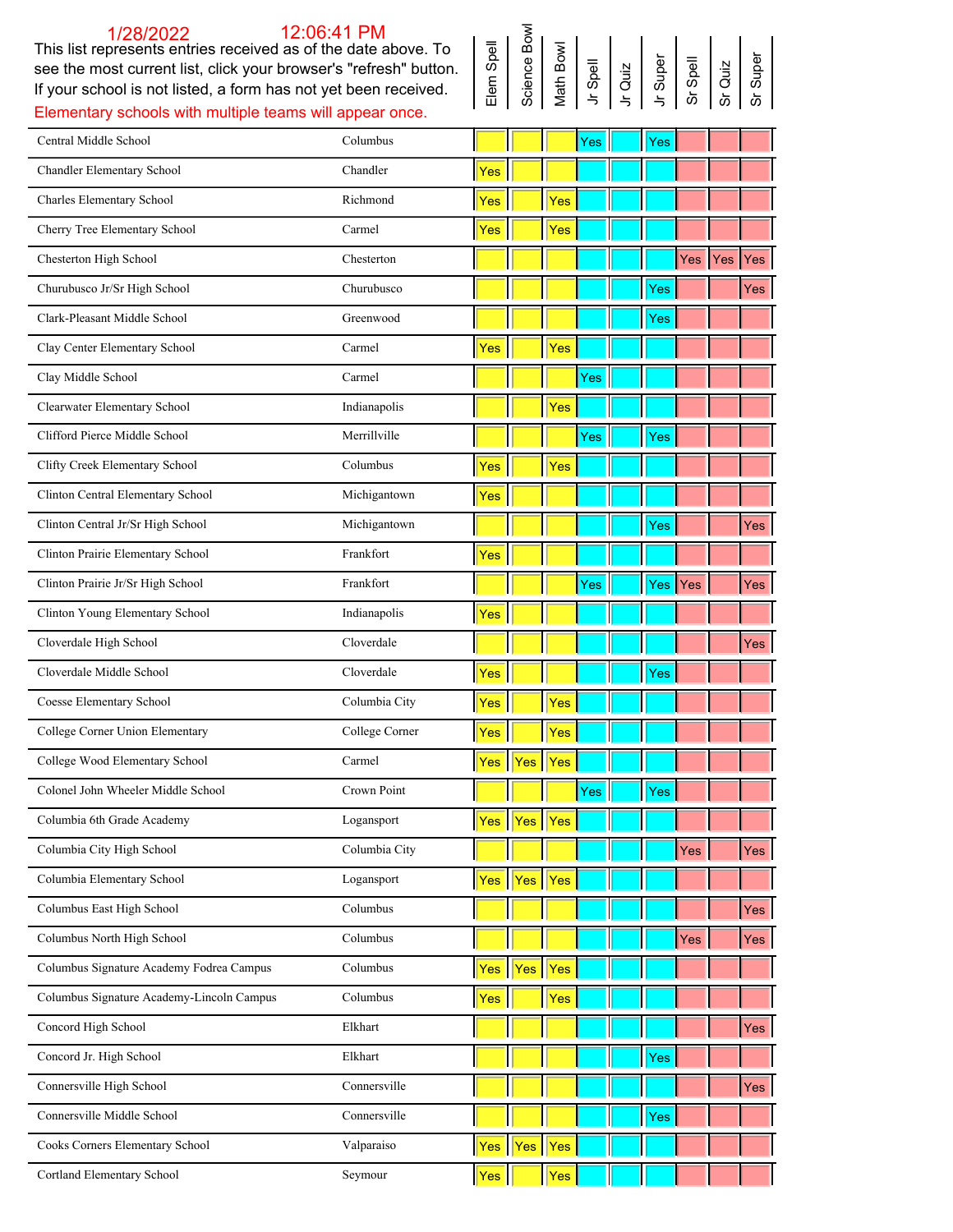| $\sim$ and moot carrotitinot, choit your prowder of reflective pattern.<br>If your school is not listed, a form has not yet been received.<br>Elementary schools with multiple teams will appear once. |                | Elem       | Scien | Math | ج<br>ار | Jr Qui | ā<br>$\overline{z}$ | တိ<br>ທັ | ਰੋ<br>δ | မိ<br>ຜັ |
|--------------------------------------------------------------------------------------------------------------------------------------------------------------------------------------------------------|----------------|------------|-------|------|---------|--------|---------------------|----------|---------|----------|
| Corydon Central High School                                                                                                                                                                            | Corydon        |            |       |      |         |        |                     |          |         | Yes      |
| Corydon Central Jr. High School                                                                                                                                                                        | Corydon        |            |       |      |         |        | Yes                 |          |         |          |
| Corydon Intermediate School                                                                                                                                                                            | Corydon        | Yes        |       | Yes  |         |        |                     |          |         |          |
| Country Meadow Elementary School                                                                                                                                                                       | Ashley         | Yes        |       | Yes  |         |        |                     |          |         |          |
| Cowan Elementary School                                                                                                                                                                                | Muncie         | Yes        | Yes   | Yes  |         |        |                     |          |         |          |
| Crawford County High School                                                                                                                                                                            | Marengo        |            |       |      |         |        |                     |          |         | Yes      |
| Crawford County Middle School                                                                                                                                                                          | Marengo        |            |       |      |         |        | Yes                 |          |         |          |
| Crawfordsville High School                                                                                                                                                                             | Crawfordsville |            |       |      |         |        |                     |          |         | Yes      |
| Crawfordsville Middle School                                                                                                                                                                           | Crawfordsville |            |       |      |         |        | Yes                 |          |         |          |
| Creekside Elementary School                                                                                                                                                                            | Franklin       | Yes        | Yes   | Yes  |         |        |                     |          |         |          |
| Creekside Middle School                                                                                                                                                                                | Carmel         |            |       |      | Yes     |        |                     |          |         |          |
| Crestdale Elementary School                                                                                                                                                                            | Richmond       | Yes        |       | Yes  |         |        |                     |          |         |          |
| <b>Crestview Middle School</b>                                                                                                                                                                         | Huntington     |            |       |      | Yes     |        | Yes                 |          |         |          |
| Croninger Elementary School                                                                                                                                                                            | Fort Wayne     |            |       | Yes  |         |        |                     |          |         |          |
| Crothersville Elementary School                                                                                                                                                                        | Crothersville  | Yes        |       | Yes  |         |        |                     |          |         |          |
| Crothersville Jr/Sr High School                                                                                                                                                                        | Crothersville  |            |       |      |         |        | Yes                 |          |         | Yes      |
| Crown Point Christian School                                                                                                                                                                           | St. John       |            |       | Yes  |         |        |                     |          |         |          |
| Crown Point High School                                                                                                                                                                                | Crown Point    |            |       |      |         |        |                     |          | Yes Yes | Yes      |
| <b>Culver Academies</b>                                                                                                                                                                                | Culver         |            |       |      |         |        |                     |          | Yes     |          |
| Cumberland Road Elementary School                                                                                                                                                                      | Fishers        | Yes        | Yes   | Yes  |         |        |                     |          |         |          |
|                                                                                                                                                                                                        |                |            |       |      |         |        |                     |          |         |          |
| Custer Baker Intermediate School                                                                                                                                                                       | Franklin       | Yes        |       | Yes  |         |        |                     |          |         |          |
| Daleville Elementary School                                                                                                                                                                            | Daleville      | <b>Yes</b> | Yes   | Yes  |         |        |                     |          |         |          |
| Danville Community High School                                                                                                                                                                         | Danville       |            |       |      |         |        |                     |          |         | Yes      |
| Danville Community Middle School                                                                                                                                                                       | Danville       |            |       |      | Yes     |        | Yes                 |          |         |          |
| Decatur Central High School                                                                                                                                                                            | Indianapolis   |            |       |      |         |        |                     |          |         | Yes      |
| DeKalb High School                                                                                                                                                                                     | Waterloo       |            |       |      |         |        |                     | Yes      |         | Yes      |
| DeKalb Middle School                                                                                                                                                                                   | Waterloo       |            |       |      | Yes     |        | Yes                 |          |         |          |
| Delphi Community Elementary School                                                                                                                                                                     | Delphi         | Yes        |       | Yes  |         |        |                     |          |         |          |
| Delphi Community High School                                                                                                                                                                           | Delphi         |            |       |      |         |        |                     |          |         | Yes      |
| Delphi Community Middle School                                                                                                                                                                         | Delphi         |            |       |      | Yes     |        | Yes                 |          |         |          |
| Delta High School                                                                                                                                                                                      | Muncie         |            |       |      |         |        |                     | Yes      |         | Yes      |
| Delta Middle School                                                                                                                                                                                    | Muncie         |            |       |      |         |        | Yes                 |          |         |          |
| Deputy Elementary School                                                                                                                                                                               | Deputy         |            | Yes   | Yes  |         |        |                     |          |         |          |
| Dillsboro School                                                                                                                                                                                       | Dillsboro      |            |       | Yes  |         |        |                     |          |         |          |

This list represents entries received as of the date above. To see the most current list, click your browser's "refresh" button. Elem Spell<br>
Science Bowl<br>
Math Bowl<br>
Jr Super<br>
Jr Super<br>
Sr Quiz<br>
Sr Super Science Bowl

Discovery Middle School Granger Granger Theory Network of the School Yes Yes Yes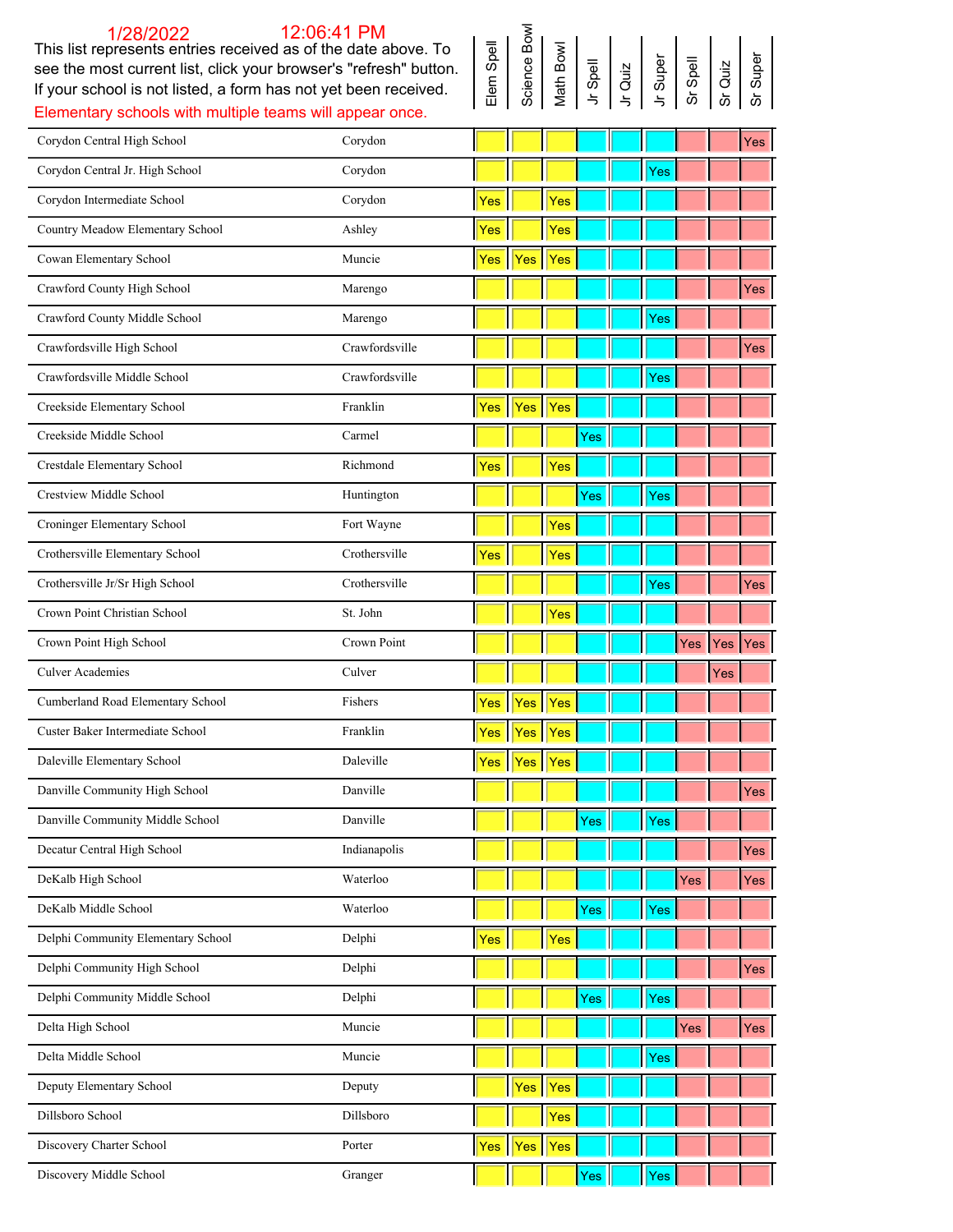| This list represents entries received as of the date above. To<br>see the most current list, click your browser's "refresh" button.<br>If your school is not listed, a form has not yet been received. |                 | Elem Spell | Science Bo  | Math Bowl | Jr Spell | Jr Quiz | Jr Super | Sr Spell | Quiz<br>ທັ | Super |
|--------------------------------------------------------------------------------------------------------------------------------------------------------------------------------------------------------|-----------------|------------|-------------|-----------|----------|---------|----------|----------|------------|-------|
| Elementary schools with multiple teams will appear once.                                                                                                                                               |                 |            |             |           |          |         |          |          |            |       |
| Dixie Bee Elementary School                                                                                                                                                                            | Terre Haute     |            | Yes Yes Yes |           |          |         |          |          |            |       |
| Douglas MacArthur Elementary School                                                                                                                                                                    | Cedar Lake      | Yes        |             | Yes       |          |         |          |          |            |       |
| Douglas MacArthur Elementary School                                                                                                                                                                    | Indianapolis    | Yes        |             | Yes       |          |         |          |          |            |       |
| Durbin Elementary School                                                                                                                                                                               | Noblesville     | Yes        | Yes         | Yes       |          |         |          |          |            |       |
| Dwight D. Eisenhower Elementary School                                                                                                                                                                 | Crown Point     | Yes        |             | Yes       |          |         |          |          |            |       |
| East Central High School                                                                                                                                                                               | St. Leon        |            |             |           |          |         |          |          |            | Yes   |
| East Central Middle School                                                                                                                                                                             | Brookville      |            |             |           |          |         | Yes      |          |            |       |
| East Elementary School                                                                                                                                                                                 | Pendleton       | Yes        |             | Yes       |          |         |          |          |            |       |
| East Noble High School                                                                                                                                                                                 | Kendallville    |            |             |           |          |         |          |          |            | Yes   |
| East Washington Academy                                                                                                                                                                                | Muncie          |            | Yes         | Yes       |          |         |          |          |            |       |
| East Washington Middle School                                                                                                                                                                          | Pekin           |            |             |           | Yes      |         | Yes      |          |            |       |
| Eastern Elementary School                                                                                                                                                                              | Greentown       |            | Yes Yes Yes |           |          |         |          |          |            |       |
| Eastern Greene Middle School                                                                                                                                                                           | Bloomfield      |            |             |           | Yes      |         |          |          |            |       |
| Eastern Hancock Elementary School                                                                                                                                                                      | Charlottesville | Yes        | Yes         | Yes       |          |         |          |          |            |       |
| Eastern Hancock High School                                                                                                                                                                            | Charlottesville |            |             |           |          |         |          | Yes      |            | Yes   |
| Eastern Hancock Middle School                                                                                                                                                                          | Charlottesville |            |             |           | Yes      |         | Yes      |          |            |       |
| Eastern High School                                                                                                                                                                                    | Greentown       |            |             |           |          |         |          | Yes      |            | Yes   |
| Eastern Pulaski Elementary School                                                                                                                                                                      | Winamac         | Yes        |             | Yes       |          |         |          |          |            |       |
| Eastridge Elementary School                                                                                                                                                                            | Indianapolis    | Yes        |             |           |          |         |          |          |            |       |
| Eastwood Elementary School                                                                                                                                                                             | Elkhart         | Yes        |             | Yes       |          |         |          |          |            |       |
| Eaton Elementary School                                                                                                                                                                                | Eaton           | Yes        |             | Yes       |          |         |          |          |            |       |
| Edgar L. Miller Elementary School                                                                                                                                                                      | Merrillville    | Yes        |             |           |          |         |          |          |            |       |
| Edgewood High School                                                                                                                                                                                   | Ellettsville    |            |             |           |          |         |          |          |            | Yes   |
| Edgewood Intermediate School                                                                                                                                                                           | Bloomington     |            |             | Yes       |          |         |          |          |            |       |
| Edgewood Intermediate School                                                                                                                                                                           | Indianapolis    | Yes        |             | Yes       |          |         |          |          |            |       |
| Edgewood Jr. High School                                                                                                                                                                               | Ellettsville    |            |             |           |          |         | Yes      |          |            |       |
| Edinburgh Community High School                                                                                                                                                                        | Edinburgh       |            |             |           |          |         |          |          |            | Yes   |
| Elkhart Christian Academy                                                                                                                                                                              | Elkhart         | <b>Yes</b> | Yes         | Yes       | Yes      |         | Yes      | Yes      |            | Yes   |
| Elkhart High School                                                                                                                                                                                    | Elkhart         |            |             |           |          |         |          | Yes      |            | Yes   |
| Elwood Jr/Sr High School                                                                                                                                                                               | Elwood          |            |             |           |          |         |          |          |            | Yes   |
| Emerson Elementary School                                                                                                                                                                              | Seymour         | Yes        |             | Yes       |          |         |          |          |            |       |
| Emmons Elementary School                                                                                                                                                                               | Mishawaka       | Yes        |             | Yes       |          |         |          |          |            |       |
| Ernest R. Elliott Elementary School                                                                                                                                                                    | Munster         | Yes        | Yes         | Yes       |          |         |          |          |            |       |
| Ernie Pyle Elementary School                                                                                                                                                                           | Clinton         | Yes        |             |           |          |         |          |          |            |       |
| Ethel R. Jones Elementary School                                                                                                                                                                       | Portage         | Yes        |             | Yes       |          |         |          |          |            |       |
| Evansville Day School                                                                                                                                                                                  | Evansville      |            |             |           |          |         |          |          |            | Yes   |

Science Bowl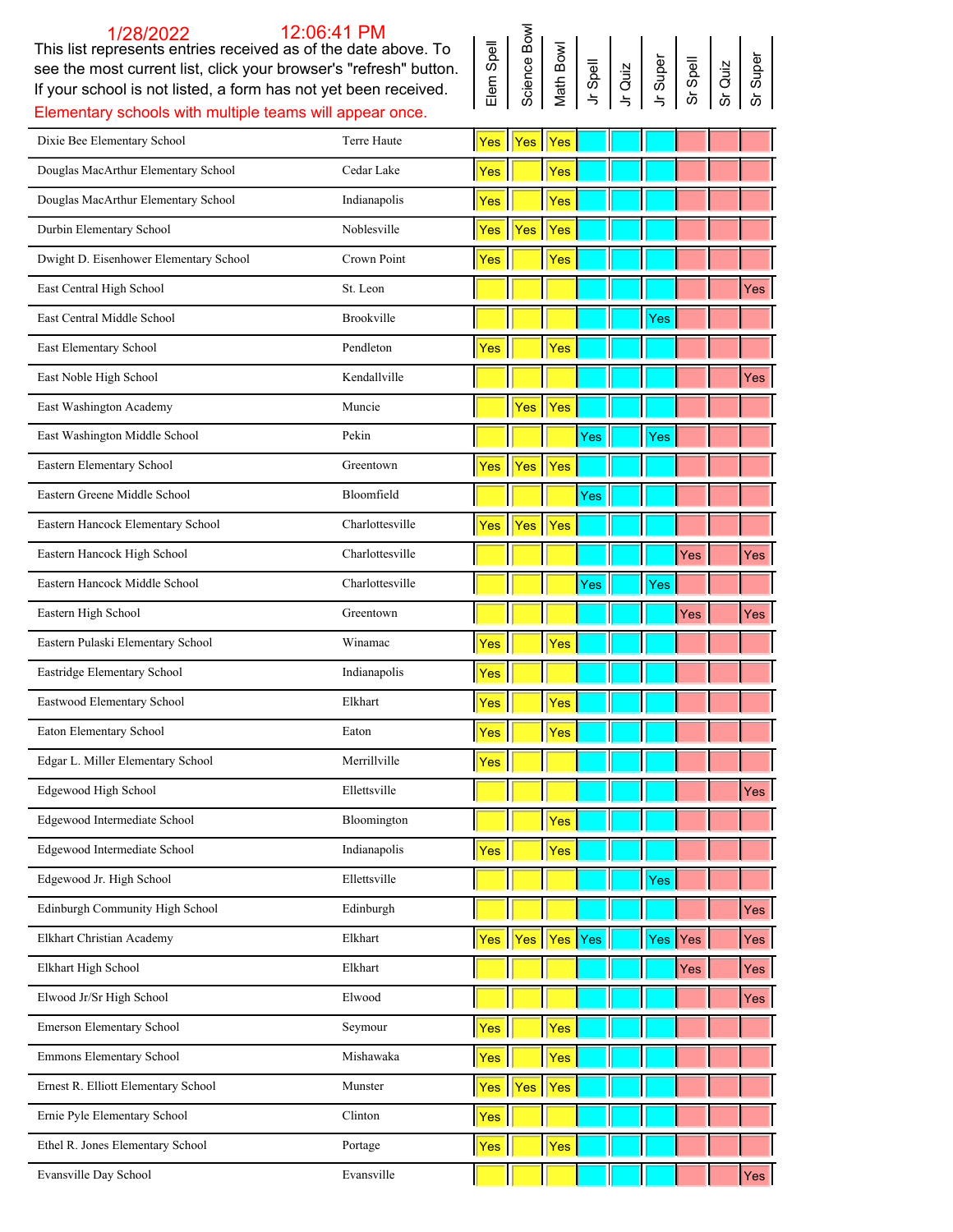| 12:06:41 PM<br>1/28/2022<br>This list represents entries received as of the date above. To |                   |            | Science Bowl     |           |          |         |          |          |             |                  |
|--------------------------------------------------------------------------------------------|-------------------|------------|------------------|-----------|----------|---------|----------|----------|-------------|------------------|
| see the most current list, click your browser's "refresh" button.                          |                   | Elem Spell |                  | Math Bowl |          |         | Jr Super | Sr Spell |             | Super            |
| If your school is not listed, a form has not yet been received.                            |                   |            |                  |           | Jr Spell | Jr Quiz |          |          | Sr Quiz     |                  |
| Elementary schools with multiple teams will appear once.                                   |                   |            |                  |           |          |         |          |          |             |                  |
| Evansville Lutheran School                                                                 | Evansville        |            |                  | Yes       |          |         |          |          |             |                  |
| Evansville North High School                                                               | Evansville        |            |                  |           |          |         |          |          |             | Yes              |
| F.J. Reitz High School                                                                     | Evansville        |            |                  |           |          |         |          |          |             | Yes              |
| Fairfield Elementary School                                                                | Fort Wayne        | Yes        |                  |           |          |         |          |          |             |                  |
| Fairfield Jr./Sr. High School                                                              | Goshen            |            |                  |           |          |         |          |          |             | Yes              |
| Fairview Elementary School                                                                 | Logansport        | Yes        |                  | Yes       |          |         |          |          |             |                  |
| Fall Creek Elementary School                                                               | Fishers           | Yes        |                  | Yes       |          |         |          |          |             |                  |
| Fall Creek Intermediate School                                                             | Fishers           | Yes        | Yes              | Yes       |          |         |          |          |             |                  |
| Fegely Middle School                                                                       | Portage           |            |                  |           | Yes      |         | Yes      |          |             |                  |
| Fillmore Elementary School                                                                 | Fillmore          | Yes        |                  | Yes       |          |         |          |          |             |                  |
| Fishers Elementary School                                                                  | Fishers           |            |                  | Yes       |          |         |          |          |             |                  |
| Fishers High School                                                                        | Fishers           |            |                  |           |          |         |          |          | Yes Yes Yes |                  |
| Flint Lake Elementary School                                                               | Valparaiso        | <b>Yes</b> | $\vert\vert$ Yes | $  $ Yes  |          |         |          |          |             |                  |
| Flint Springs Elementary School                                                            | Huntington        |            |                  | Yes       |          |         |          |          |             |                  |
| Floyd Central High School                                                                  | Floyds Knobs      |            |                  |           |          |         |          |          |             | Yes              |
| Forest Dale Elementary School                                                              | Carmel            | Yes        |                  | Yes       |          |         |          |          |             |                  |
| Forest Park Elementary School                                                              | Fort Wayne        | Yes        |                  | Yes       |          |         |          |          |             |                  |
| Forest Park Jr/Sr High School                                                              | Ferdinand         |            |                  |           | Yes      |         |          | Yes      |             | Yes              |
| Fountain Central Jr/Sr High School                                                         | Veedersburg       |            |                  |           | Yes      |         | Yes Yes  |          |             | Yes              |
| Frank H. Hammond Elementary School                                                         | Munster           | Yes        |                  | Yes       |          |         |          |          |             |                  |
| Frank H. Wheeler Elementary School #4                                                      | Speedway          | Yes        |                  | Yes       |          |         |          |          |             |                  |
| Franke Park Elementary School                                                              | Fort Wayne        | Yes        |                  | Yes       |          |         |          |          |             |                  |
| Frankfort High School                                                                      | Frankfort         |            |                  |           |          |         |          | Yes      |             | Yes <sup> </sup> |
| Franklin Central High School                                                               | Indianapolis      |            |                  |           |          |         |          | Yes      |             | Yes              |
| Franklin Community High School                                                             | Franklin          |            |                  |           |          |         |          | Yes      |             | Yes              |
| Franklin County High School                                                                | <b>Brookville</b> |            |                  |           |          |         |          |          |             | Yes              |
| Franklin Elementary School                                                                 | Logansport        | Yes        | Yes              | Yes       |          |         |          |          |             |                  |
| Frankton Elementary School                                                                 | Frankton          | Yes        |                  | Yes       |          |         |          |          |             |                  |
| Fred J. Hums Elementary School                                                             | Mishawaka         | Yes        |                  | Yes       |          |         |          |          |             |                  |
| Fremont High School                                                                        | Fremont           |            |                  |           |          |         |          |          |             | Yes              |
| Fremont Middle School                                                                      | Fremont           |            |                  |           |          |         | Yes      |          |             |                  |
| Frontier Elementary School                                                                 | Brookston         | Yes        |                  |           |          |         |          |          |             |                  |
| Garden City Elementary School                                                              | Indianapolis      |            |                  | Yes       |          |         |          |          |             |                  |
| Garrett High School                                                                        | Garrett           |            |                  |           |          |         |          | Yes      |             | Yes              |
| Geist Elementary School                                                                    | Fishers           | Yes        | Yes              | Yes       |          |         |          |          |             |                  |
| Gibson Southern High School                                                                | Fort Branch       |            |                  |           |          |         |          | Yes      |             | Yes <sup>1</sup> |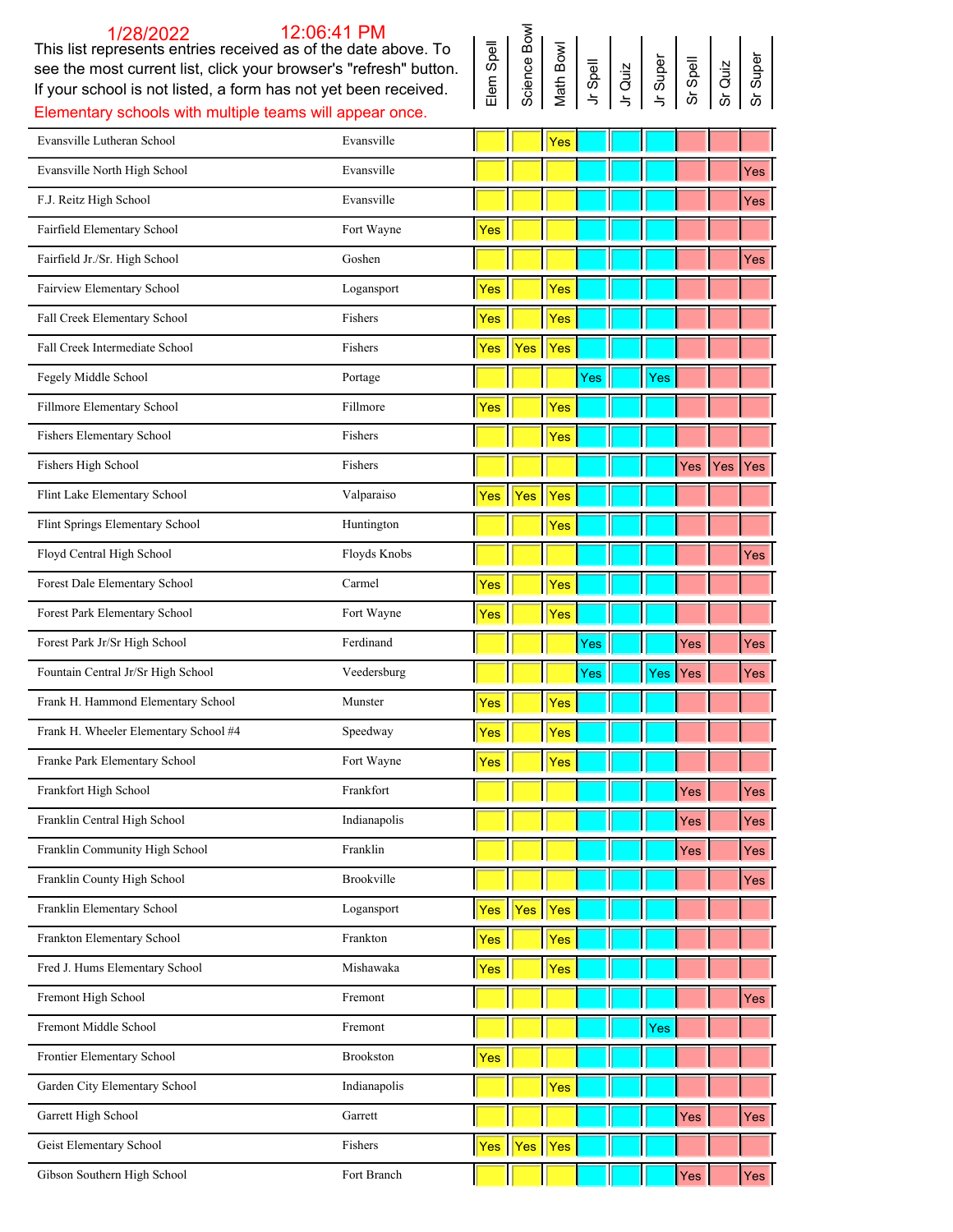### Science Bowl Science Bowl Elem Spell Math Bowl see the most current list, click your browser's "refresh" button. If your school is not listed, a form has not yet been received. Elementary schools with multiple teams will appear once. Glenns Valley Elementary School Indianapolis Indianapolis Ves Glenwood Leadership Academy **Evansville** Evansville **Vesters** Version Number 1 2014 Glenwood Park Elementary School Fort Wayne  $Y$ es Yes Yes Good Shepherd School **Evansville** Evansville **Yes** Yes Yes Goshen High School Goshen Goshen High School Goshen High School Goshen High School Goshen High School (1986) Gosport Elementary School Gosport Gosport News Graham Creek Elementary School Commiskey Ves Yes Yes Granville Wells Elementary School Jamestown Jamestown **Yes** Yes Grassy Creek Elementary School **Indianapolis** Indianapolis **Yes** Yes Yes Green Meadows Intermediate School Frankfort Frankfort News 1988 Greenbriar Elementary School **Indianapolis** Indianapolis **Ves** Greencastle High School Greencastle Yes Yes Greencastle Middle School Greencastle Contracte Contracte The Ves Yes Yes Yes Yes Greenfield Central Jr. High School Greenfield Greenfield **Ves** Greenfield Intermediate School Greenfield Greenfield **Yes** Yes Greenfield-Central High School Greenfield Yes Yes Yes Greensburg Community High School Greensburg Greensburg **Vesters** And The **Community High School** Greensburg Vesters Greensburg Elementary School Greensburg Greensburg Ves Greenwood Christian School Greenwood Christian School Greenwood Ves Yes Yes Greenwood Community High School Greenwood **Greenwood Vesters** Greenwood Middle School Greenwood **Yes Yes Yes Yes Yes** Greenwood Northeast Elementary School Greenwood **Yes Yes** Greenwood Southwest Elementary School Greenwood **Yes Yes** Yes Griffith Jr/Sr High School  $\begin{array}{c|c|c|c|c|c} \hline \text{Grimn} & \text{Yes} & \text{Yes} & \text{Yes} & \text{Yes} & \text{Yes} & \text{Yes} & \text{Yes} & \text{Yes} & \text{Yes} & \text{Yes} & \text{Yes} & \text{Yes} & \text{Yes} & \text{Yes} & \text{Yes} & \text{Yes} & \text{Yes} & \text{Yes} & \text{Yes} & \text{Yes} & \text{Yes} & \text{Yes} & \text{Yes} & \text{Yes} & \text{Yes} & \text{Yes} & \text{Yes} & \text{Yes$ Guilford Elementary **Plainfield** Plainfield **Plainfield Plainfield Plainfield** Hagerstown Jr/Sr High School **Hagerstown** Hagerstown **Henry Hagerstown** Henry Henry Henry Henry Henry Henry Henry H Hal E. Clark Middle School St. John Yes Yes Yes Yes Haley Elementary School **Fort Wayne Yes Yes Yes** Hamilton Elementary School **Hamilton** Hamilton **Hamilton Yes** Hamilton Heights High School **Arcadia** Arcadia **Yes Yes Yes Yes Yes Yes Yes Yes** Yes Yes Yes Yes Yes Yes Yes Yes Hamilton Jr/Sr High School **Hamilton** Hamilton **Hamilton Henry Hamilton Henry Hamilton Henry Hamilton Henry Hamilton** Hamilton Southeastern High Schoolin.us Fishers Fishers **Fishers** Ves Yes Yes Yes Yes Yes Hamilton Southeastern Intermediate & Jr. High School Fishers Fishers Ves Yes Yes Hammond Central High School **Hammond** Hammond **Hammond H H H H H H H H Yes**

Hanover Central High School Cedar Lake **Yes You Cedar Lake** Yes Yes Yes Yes Yes

Jr Spell Jr Super Sr Spell Quiz **Super** Jr Quiz

Hanover Central Middle School Cedar Lake Yes Yes Yes Yes Yes Yes Yes Yes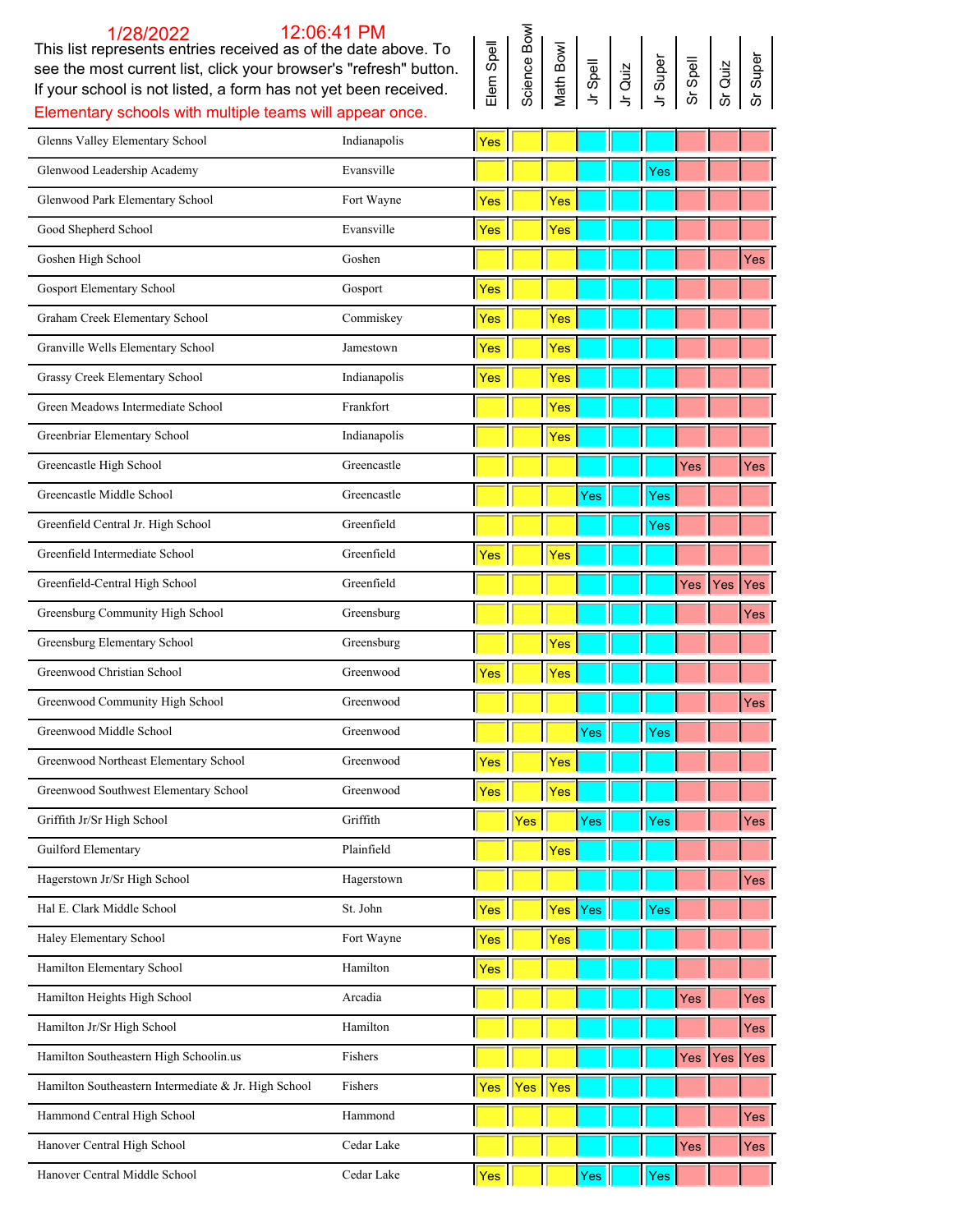| This list represents entries received as of the date above. To<br>see the most current list, click your browser's "refresh" button.<br>If your school is not listed, a form has not yet been received. |              | Elem Spell | Science Bo | Math Bowl | Jr Spell | Jr Quiz | Super<br>$\overline{5}$ | Sr Spell | Quiz<br>ທັ  | Super      |
|--------------------------------------------------------------------------------------------------------------------------------------------------------------------------------------------------------|--------------|------------|------------|-----------|----------|---------|-------------------------|----------|-------------|------------|
| Elementary schools with multiple teams will appear once.                                                                                                                                               |              |            |            |           |          |         |                         |          |             |            |
| Harrison Hill Elementary School                                                                                                                                                                        | Fort Wayne   | Yes        |            | Yes       |          |         |                         |          |             |            |
| Harrison Parkway Elementary School                                                                                                                                                                     | Fishers      | Yes        | Yes        | Yes       |          |         |                         |          |             |            |
| Hauser Jr/Sr High School                                                                                                                                                                               | Hope         |            |            |           |          |         |                         |          |             | Yes        |
| Hawthorne Elementary School                                                                                                                                                                            | Elkhart      |            |            | Yes       |          |         |                         |          |             |            |
| Hawthorne Elementary School                                                                                                                                                                            | Indianapolis | Yes        |            |           |          |         |                         |          |             |            |
| Hayden Elementary School                                                                                                                                                                               | Hayden       | Yes        |            | Yes       |          |         |                         |          |             |            |
| Hazelwood Middle School                                                                                                                                                                                | New Albany   |            |            |           |          |         | Yes                     |          |             |            |
| Heavilin Elementary                                                                                                                                                                                    | Valparaiso   | Yes        | Yes        | Yes       |          |         |                         |          |             |            |
| Hebron Elementary School                                                                                                                                                                               | Hebron       | Yes        |            | Yes       |          |         |                         |          |             |            |
| Hebron High School                                                                                                                                                                                     | Hebron       |            |            |           |          |         |                         | Yes      |             | Yes        |
| Hebron Middle School                                                                                                                                                                                   | Hebron       |            |            |           | Yes      |         |                         |          |             |            |
| Helen Griffith Elementary School                                                                                                                                                                       | Washington   | Yes        |            | Yes       |          |         |                         |          |             |            |
| Helfrich Park STEM Academy                                                                                                                                                                             | Evansville   |            |            |           | Yes      |         | Yes                     |          |             |            |
| Helmsburg Elementary School                                                                                                                                                                            | Morgantown   | Yes        | Yes        | Yes       |          |         |                         |          |             |            |
| Hendricks Elementary School                                                                                                                                                                            | Shelbyville  | Yes        |            | Yes       |          |         |                         |          |             |            |
| Henry S. Evans Elementary School                                                                                                                                                                       | Lake Station | Yes        |            | Yes       |          |         |                         |          |             |            |
| Henryville Elementary School                                                                                                                                                                           | Henryville   | Yes        |            | Yes       |          |         |                         |          |             |            |
| Henryville Jr/Sr High School                                                                                                                                                                           | Henryville   |            |            |           | Yes      |         | Yes                     | Yes      |             | Yes        |
| Heritage Hills High School                                                                                                                                                                             | Lincoln City |            |            |           |          |         |                         | Yes      |             | Yes        |
| Heritage Hills Middle School                                                                                                                                                                           | Lincoln City |            |            |           | Yes      |         |                         |          |             |            |
| Herron High School                                                                                                                                                                                     | Indianapolis |            |            |           |          |         |                         |          | Yes Yes     |            |
| Heth-Washington Elementary School                                                                                                                                                                      | Central      | Yes        |            | Yes       |          |         |                         |          |             |            |
| Hibberd School (Test)                                                                                                                                                                                  | Richmond     | Yes        |            | Yes Yes   |          |         |                         |          |             |            |
| Hickory Center Elementary School                                                                                                                                                                       | Fort Wayne   |            |            | Yes       |          |         |                         |          |             |            |
| Hobart High School                                                                                                                                                                                     | Hobart       |            |            |           |          |         |                         | Yes      |             | Yes        |
| Holy Rosary School                                                                                                                                                                                     | Evansville   |            |            | Yes       |          |         | Yes                     |          |             |            |
| Holy Trinity Catholic School                                                                                                                                                                           | Jasper       | Yes        | Yes        | Yes       |          |         |                         |          |             |            |
| Homan Elementary School                                                                                                                                                                                | Schererville | Yes        |            | Yes       |          |         |                         |          |             |            |
| Homecroft Elementary School                                                                                                                                                                            | Indianapolis | Yes        |            |           |          |         |                         |          |             |            |
| Homestead High School                                                                                                                                                                                  | Fort Wayne   |            |            |           |          |         |                         |          | Yes Yes Yes |            |
| Honey Creek Middle School                                                                                                                                                                              | Terre Haute  |            |            |           | Yes      |         | Yes                     |          |             |            |
| Hoosier Road Elementary                                                                                                                                                                                | Fishers      |            | Yes        |           |          |         |                         |          |             |            |
| Horace Mann Elementary School                                                                                                                                                                          | Huntington   | Yes        |            | Yes       |          |         |                         |          |             |            |
| Howard Elementary School                                                                                                                                                                               | Kokomo       | Yes        |            | Yes       |          |         |                         |          |             |            |
| Huntingburg Elementary School                                                                                                                                                                          | Huntingburg  |            |            | Yes       |          |         |                         |          |             |            |
| Huntington North High School                                                                                                                                                                           | Huntington   |            |            |           |          |         |                         |          |             | $Yes \mid$ |

Science Bowl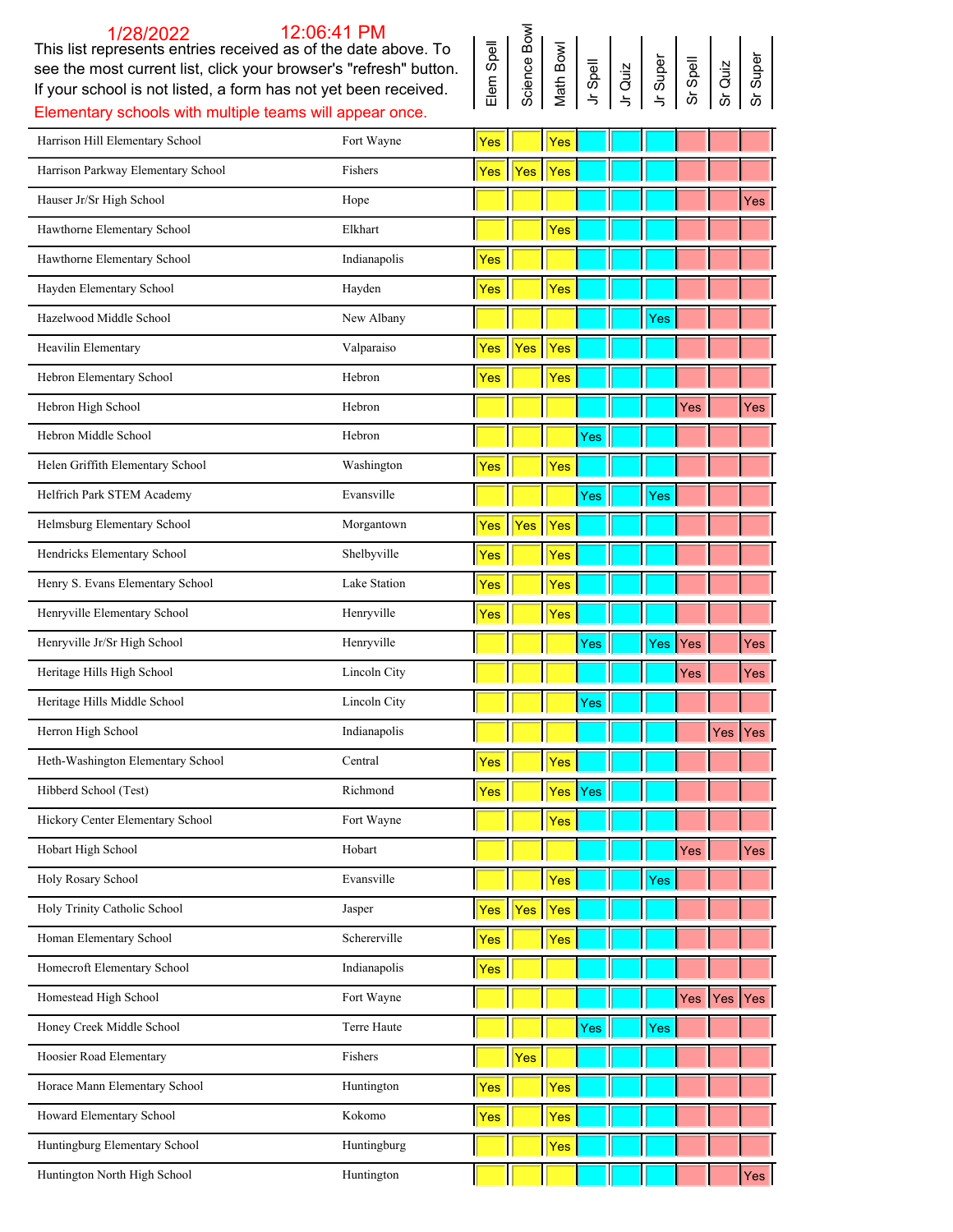This list represents entries received as of the date above. To see the most current list, click your browser's "refresh" button. If your school is not listed, a form has not yet been received. Elementary schools with multiple teams will appear once.

| Elem Spell<br>Science Bowl<br>Science Bowl<br>Math Bowl<br>Jr Quiz<br>Jr Super<br>Sr Quiz<br>Sr Quiz<br>Sr Quiz<br>Sr Quiz<br>Sr Quiz<br>Sr Quiz<br>Sr Quiz<br>Sr Quiz |  |  |  |  |  |  |  |  |
|------------------------------------------------------------------------------------------------------------------------------------------------------------------------|--|--|--|--|--|--|--|--|
|------------------------------------------------------------------------------------------------------------------------------------------------------------------------|--|--|--|--|--|--|--|--|

| Immanuel Lutheran School                       | Seymour        | Yes            |     | Yes |     | Yes |     |     |     |
|------------------------------------------------|----------------|----------------|-----|-----|-----|-----|-----|-----|-----|
| Indian Creek High School                       | Trafalgar      |                |     |     |     |     |     |     | Yes |
| Indian Creek Intermediate School               | Trafalgar      | Yes            | Yes | Yes |     |     |     |     |     |
| Indian Creek Middle School                     | Trafalgar      |                |     |     |     | Yes |     |     |     |
| Indian Springs Middle School                   | Columbia City  |                |     |     | Yes | Yes |     |     |     |
| Indian Village Elementary School               | Fort Wayne     | $\mathsf{Yes}$ |     | Yes |     |     |     |     |     |
| Indiana Academy for Science, Math & Humanities | Muncie         |                |     |     |     |     |     | Yes | Yes |
| Ireland Elementary School                      | Ireland        | Yes            |     | Yes |     |     |     |     |     |
| Irwin Elementary School                        | Fort Wayne     |                |     | Yes |     |     |     |     |     |
| Jac-Cen-Del Elementary School                  | Osgood         |                |     | Yes |     |     |     |     |     |
| Jac-Cen-Del Jr/Sr High School                  | Osgood         |                |     |     |     | Yes |     |     | Yes |
| Jackson Creek Middle School                    | Bloomington    |                |     |     |     | Yes |     |     |     |
| Jackson Elementary School                      | Seymour        | Yes            |     | Yes |     |     |     |     |     |
| James A. Allison Elementary School #3          | Speedway       | Yes            |     | Yes |     |     |     |     |     |
| James B. Eads Elementary School                | Munster        | Yes            | Yes | Yes |     |     |     |     |     |
| James R. Watson Elementary School              | Auburn         | Yes            |     | Yes |     |     |     |     |     |
| James Whitcomb Riley Elementary School         | New Castle     | Yes            |     | Yes |     |     |     |     |     |
| Jasper Elementary School                       | Jasper         | $\vert$ Yes    |     | Yes |     |     |     |     |     |
| Jasper High School                             | Jasper         |                |     |     |     |     | Yes |     | Yes |
| Jasper Middle School                           | Jasper         |                |     |     | Yes |     |     |     |     |
| Jay County Jr. Sr. High School                 | Portland       |                |     |     |     | Yes |     |     | Yes |
| Jefferson Middle School                        | Fort Wayne     |                |     |     | Yes | Yes |     |     |     |
| Jefferson-Craig Elementary School              | Vevay          | Yes            |     | Yes |     |     |     |     |     |
| Jeffersonville High School                     | Jeffersonville | Щ              |     |     |     |     |     |     | Yes |
| Jennings County High School                    | North Vernon   |                |     |     |     |     |     |     | Yes |
| Jeremiah Gray Elementary School                | Indianapolis   | Yes            |     | Yes |     |     |     |     |     |
| Jerry Ross Elementary School                   | Crown Point    | Yes            |     | Yes |     |     |     |     |     |
| Jimtown High School                            | Elkhart        |                |     |     |     |     | Yes |     | Yes |
| Jimtown Jr. High School                        | Elkhart        |                |     |     |     | Yes |     |     |     |
| John Adams High School                         | South Bend     |                |     |     |     |     |     | Yes |     |
| John Glenn High School                         | Walkerton      |                |     |     |     |     | Yes |     | Yes |
| John H. Castle Elementary School               | Newburgh       | Yes            |     |     |     |     |     |     |     |
| John R. Wooden Middle School                   | Martinsville   |                |     |     | Yes | Yes |     |     |     |
| John Simatovich Elementary School              | Valparaiso     | Yes            | Yes | Yes |     |     |     |     |     |
| John Young Middle School                       | Mishawaka      |                |     |     | Yes | Yes |     |     |     |
| Jonas E. Salk Elementary School                | Merrillville   | Yes            |     | Yes |     |     |     |     |     |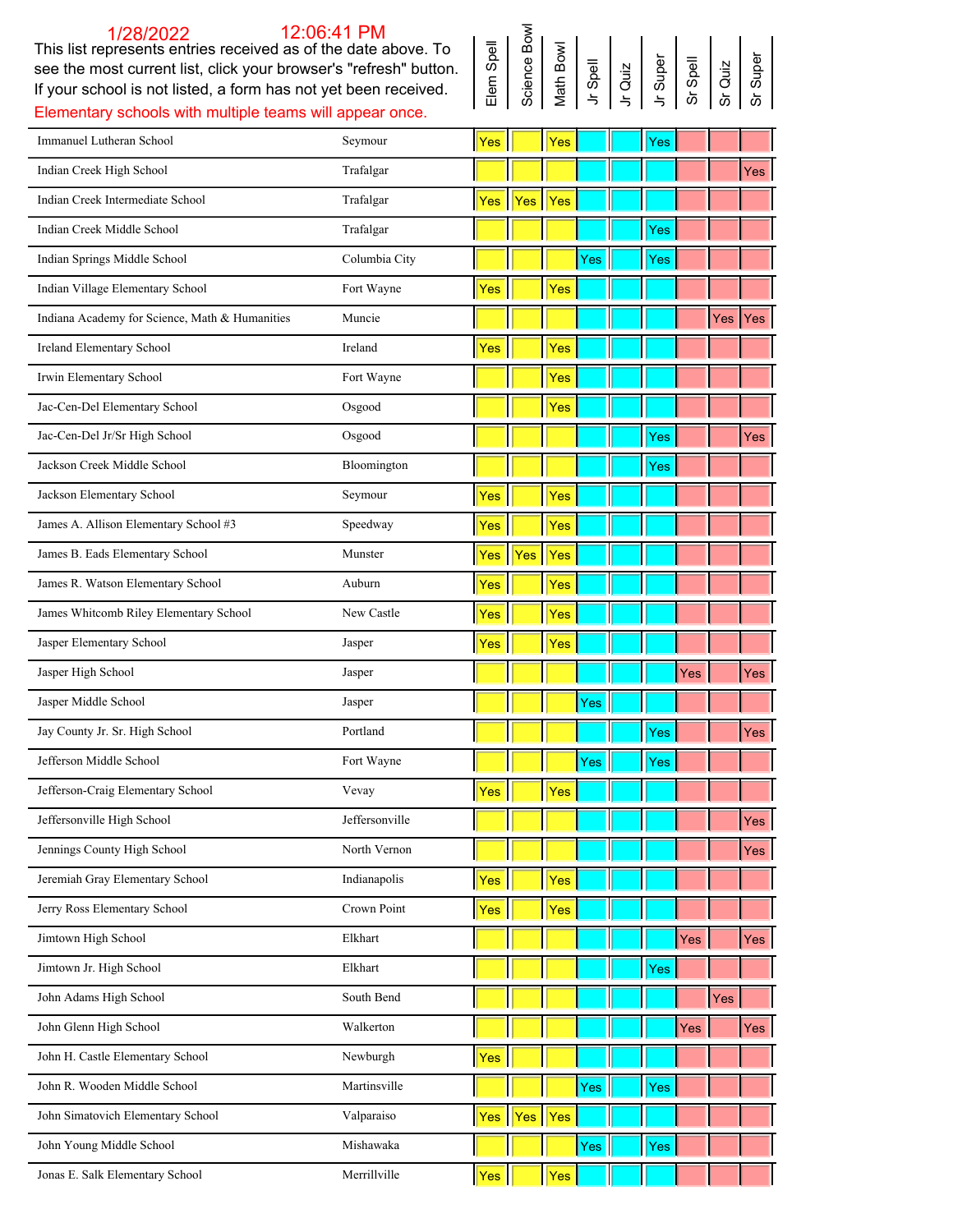### This list represents entries received as of the date above. To see the most current list, click your browser's "refresh" button. 1/28/2022 12:06:41 PM

If your school is not listed, a form has not yet been received. Elementary schools with multiple teams will appear once.

| $\begin{tabular}{ c c c c } \hline \text{Item Split} & \text{Split} \\ \hline \text{Science } \text{Row} \\ \text{Science } \text{Row} \\ \text{Math } \text{Bound} \\ \text{Matt } \text{Bound} \\ \text{J} & \text{Guler} \\ \hline \text{J} & \text{Super} \\ \text{J} & \text{Suff} \\ \hline \text{J} & \text{Suff} \\ \hline \text{J} & \text{Suff} \\ \hline \text{J} & \text{Suff} \\ \hline \text{J} & \text{Suff} \\ \hline \text{J} & \text{Suff} \\ \hline \text{J} & \text{Suff} \\ \h$ |
|------------------------------------------------------------------------------------------------------------------------------------------------------------------------------------------------------------------------------------------------------------------------------------------------------------------------------------------------------------------------------------------------------------------------------------------------------------------------------------------------------|
|                                                                                                                                                                                                                                                                                                                                                                                                                                                                                                      |

| Judith Morton Johnston School                 | Highland          | Yes         | Yes | Yes     |     |     |     |            |     |
|-----------------------------------------------|-------------------|-------------|-----|---------|-----|-----|-----|------------|-----|
| Justice Thurgood Marshall Intermediate School | Marion            |             |     | Yes     |     |     |     |            |     |
| Kahler Middle School                          | Dyer              | Yes         |     | Yes     | Yes | Yes |     |            |     |
| Kankakee Valley High School                   | Wheatfield        |             |     |         |     |     | Yes |            | Yes |
| Kankakee Valley Intermediate School           | Wheatfield        | Yes         |     | Yes     |     |     |     |            |     |
| Kankakee Valley Middle School                 | Wheatfield        |             |     |         | Yes | Yes |     |            |     |
| Kekionga Middle School                        | Fort Wayne        |             |     |         | Yes | Yes |     |            |     |
| Kesling Intermediate School                   | LaPorte           | <b>Yes</b>  | Yes | Yes     |     |     |     |            |     |
| Kingsbury Elementary School                   | LaPorte           | Yes         |     |         |     |     |     |            |     |
| Kingsford Heights Elementary School           | Kingsford Heights | $\vert$ Yes |     | Yes     |     |     |     |            |     |
| Knightstown High School                       | Knightstown       |             |     |         |     |     |     |            | Yes |
| Knightstown Intermediate School               | Knightstown       | Yes         |     |         |     |     |     |            |     |
| Knox Community Elementary School              | Knox              | Yes         |     |         |     |     |     |            |     |
| Knox Community High School                    | Knox              |             |     |         |     |     | Yes |            | Yes |
| Knox Community Middle School                  | Knox              |             |     |         | Yes | Yes |     |            |     |
| Kokomo High School                            | Kokomo            |             |     |         |     |     |     |            | Yes |
| Kolling Elementary School                     | Saint John        | Yes         |     |         |     |     |     |            |     |
| Kouts Elementary School                       | Kouts             | Yes         |     | Yes     |     |     |     |            |     |
| Kouts Middle/Sr. High School                  | Kouts             |             |     |         | Yes | Yes | Yes | <b>Yes</b> | Yes |
| Kyle Elementary School                        | Portage           | Yes         |     | Yes     |     |     |     |            |     |
| L. C. Schmitt Elementary School               | Columbus          | Yes         |     | Yes     |     |     |     |            |     |
| La Lumiere School                             | LaPorte           |             |     |         |     |     |     |            | Yes |
| LaCrosse High School                          | LaCrosse          |             |     |         |     |     | Yes |            | Yes |
| Lafayette Sunnyside Intermediate School       | Lafayette         |             |     | Yes     |     |     |     |            |     |
| Lafayette Tecumseh Jr. High School            | Lafayette         |             |     |         | Yes | Yes |     |            |     |
| Lake Central High School                      | St. John          |             |     |         |     |     |     |            | Yes |
| Lake Hills STEM Magnet Elementary School      | Michigan City     |             | Yes | $ $ Yes |     |     |     |            |     |
| Lake Prairie Elementary School                | Lowell            |             |     | Yes     |     |     |     |            |     |
| Lake Street Elementary School                 | Crown Point       | Yes         |     | Yes     |     |     |     |            |     |
| Lake Village Elementary School                | Lake Village      | Yes         |     | Yes     |     |     |     |            |     |
| Lakeland Jr/Sr High School                    | LaGrange          |             |     |         |     |     |     |            | Yes |
| Lakeside Elementary School                    | Indianapolis      |             |     | Yes     |     |     |     |            |     |
| Lakeside Middle School                        | Fort Wayne        |             |     |         |     | Yes |     |            |     |
| Lancaster Central Elementary School           | Bluffton          | Yes         |     | Yes     |     |     |     |            |     |
| Landis Elementary School                      | Logansport        | Yes         | Yes | Yes     |     |     |     |            |     |
| Lane Middle School                            | Fort Wayne        |             |     |         | Yes |     |     |            |     |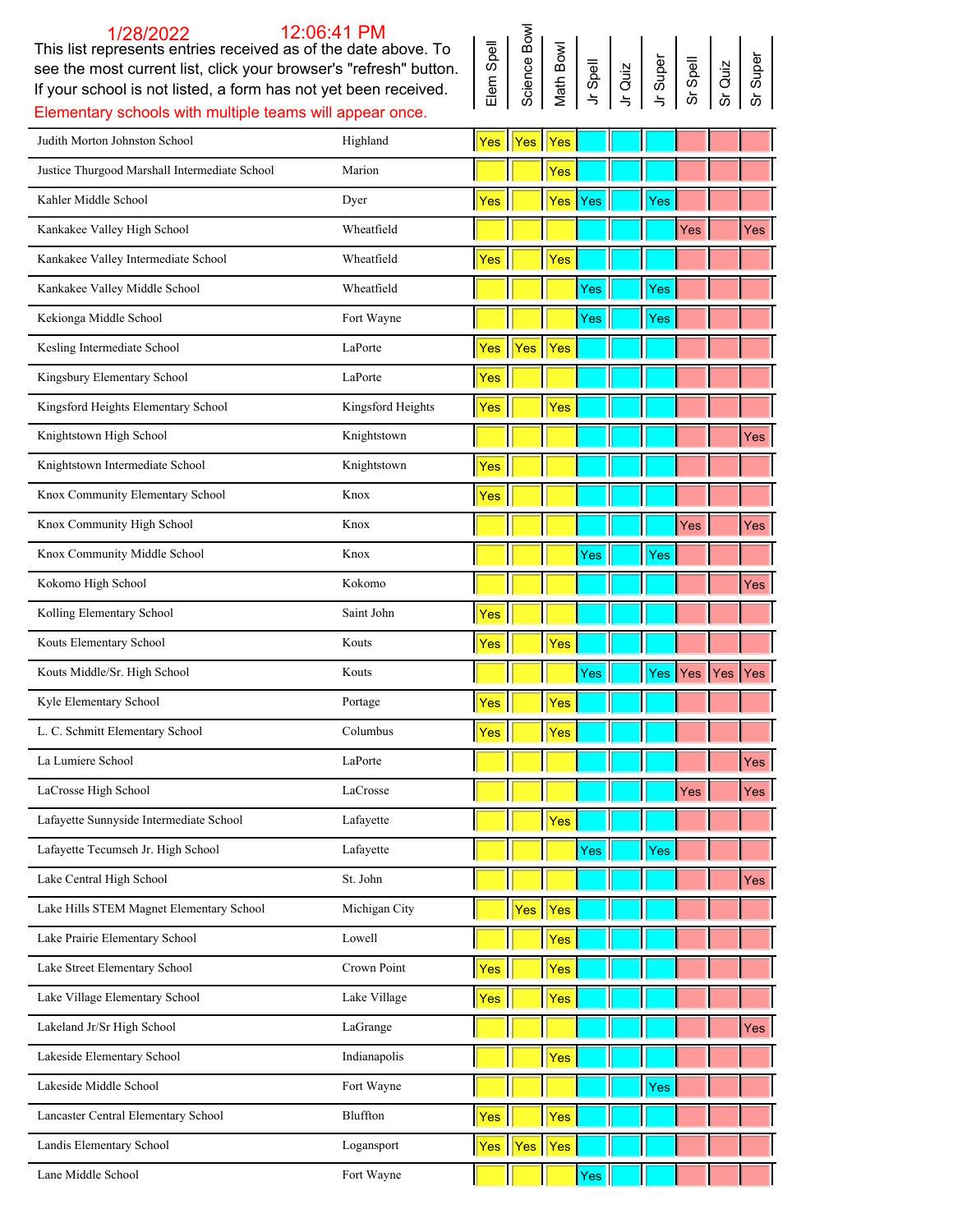| see the most current list, click your browser's "refresh" button.<br>If your school is not listed, a form has not yet been received.<br>Elementary schools with multiple teams will appear once. |                | w<br>Elem | Science  | Math B   | Jr Spel | Quiz<br>$\overline{5}$ | Supe<br>$\overline{5}$ | Spel<br>ທັ | Guiz<br>ທັ | Supe<br>ທັ   |
|--------------------------------------------------------------------------------------------------------------------------------------------------------------------------------------------------|----------------|-----------|----------|----------|---------|------------------------|------------------------|------------|------------|--------------|
| Lanesville Elementary School                                                                                                                                                                     | Lanesville     | Yes       | $  $ Yes | $  $ Yes |         |                        |                        |            |            |              |
| Lanesville Jr/Sr High School                                                                                                                                                                     | Lanesville     |           |          |          | Yes     |                        | Yes                    |            |            | Yes          |
| Lantern Road Elementary School                                                                                                                                                                   | Fishers        | Yes       |          | Yes      |         |                        |                        |            |            |              |
| LaPorte High School                                                                                                                                                                              | LaPorte        |           |          |          |         |                        |                        | Yes        |            | $ {\sf Yes}$ |
| LaPorte Middle School                                                                                                                                                                            | LaPorte        |           |          |          | Yes     |                        | Yes                    |            |            |              |
| LaSalle Elementary School                                                                                                                                                                        | Mishawaka      | Yes       |          |          |         |                        |                        |            |            |              |
| LaVille Elementary School                                                                                                                                                                        | Lakeville      | Yes       |          | Yes      |         |                        |                        |            |            |              |
| LaVille Jr.-Sr. High School                                                                                                                                                                      | Lakeville      |           |          |          |         |                        | Yes                    |            |            | Yes          |
| Lawrence Central High School                                                                                                                                                                     | Indianapolis   |           |          |          |         |                        |                        |            |            | $ {\sf Yes}$ |
| Lawrence North High School                                                                                                                                                                       | Indianapolis   |           |          |          |         |                        |                        |            |            | $ {\sf Yes}$ |
| Lawrenceburg High School                                                                                                                                                                         | Lawrenceburg   |           |          |          |         |                        |                        |            |            | Yes          |
| Lebanon High School                                                                                                                                                                              | Lebanon        |           |          |          |         |                        |                        | Yes        |            | Yes          |
| Lebanon Middle School                                                                                                                                                                            | Lebanon        |           |          |          |         |                        | Yes                    |            |            |              |
| Legacy Learning Center                                                                                                                                                                           | Indianapolis   |           |          |          |         |                        |                        | Yes        |            |              |
| Lena Dunn Elementary School                                                                                                                                                                      | Washington     | Yes       |          | Yes      |         |                        |                        |            |            |              |
| Leo Elementary School                                                                                                                                                                            | Leo            | Yes       |          | Yes      |         |                        |                        |            |            |              |
| Leo Jr High School                                                                                                                                                                               | Leo            |           |          |          | Yes     |                        | Yes                    |            |            |              |
| Leo Sr High School                                                                                                                                                                               | Leo            |           |          |          |         |                        |                        | Yes        |            | $ {\sf Yes}$ |
| Lester B Sommer Elementary School                                                                                                                                                                | Crawfordsville | Yes       |          | Yes      |         |                        |                        |            |            |              |
| Levan R Scott Academy                                                                                                                                                                            | Fort Wayne     | Yes       |          | Yes      |         |                        |                        |            |            |              |
| Lewis Cass Elementary School                                                                                                                                                                     | Walton         | Yes       | Yes      | Yes      |         |                        |                        |            |            |              |
| Lewis Cass High School                                                                                                                                                                           | Walton         |           |          |          |         |                        | Ш                      | ∥Yes       |            |              |
| Lewis Cass Jr. High School                                                                                                                                                                       | Walton         |           |          |          | Yes     |                        |                        |            |            |              |
| Lexington Elementary School                                                                                                                                                                      | Lexington      | Yes       |          | Yes      |         |                        |                        |            |            |              |
| Liberty Elementary School                                                                                                                                                                        | Liberty        | Yes       |          | Yes      |         |                        |                        |            |            |              |
| Liberty Elementary School                                                                                                                                                                        | Mishawaka      |           |          | Yes      |         |                        |                        |            |            |              |
| Liberty Park Elementary School                                                                                                                                                                   | Indianapolis   | Yes       |          | Yes      |         |                        |                        |            |            |              |
| Lillie Idella Kitley Intermediate School                                                                                                                                                         | Indianapolis   | Yes       |          | Yes      |         |                        |                        |            |            |              |
| Lincoln Elementary School                                                                                                                                                                        | Bedford        |           |          | Yes      |         |                        |                        |            |            |              |
| Lincoln Elementary School                                                                                                                                                                        | Cedar Lake     | Yes       |          |          |         |                        |                        |            |            |              |
| Lincoln Elementary School                                                                                                                                                                        | DeMotte        | Yes       |          |          |         |                        |                        |            |            |              |
| Lincoln Elementary School                                                                                                                                                                        | Fort Wayne     | Yes       |          |          |         |                        |                        |            |            |              |
| Lincoln Elementary School                                                                                                                                                                        | Huntington     | Yes       |          | Yes      |         |                        |                        |            |            |              |

Lincoln Jr. High School Plymouth Plymouth Plymouth Plymouth Plymouth Plymouth Plymouth Plymouth Plymouth Plymouth Plymouth Plymouth Plymouth Plymouth Plymouth Plymouth Plymouth Plymouth Plymouth Plymouth Plymouth Plymouth

Lincoln Trail Elementary School Lamar Lamar Ves

### This list represents entries received as of the date above. To

1/28/2022 12:06:41 PM

Elem Spell<br>Science Bowl<br>Math Bowl<br>Jr Super<br>Jr Super<br>Jr Super Science Bowl Sr Quiz Sr Super

Lindley Elementary School Fort Wayne Fort Wayne Yes Yes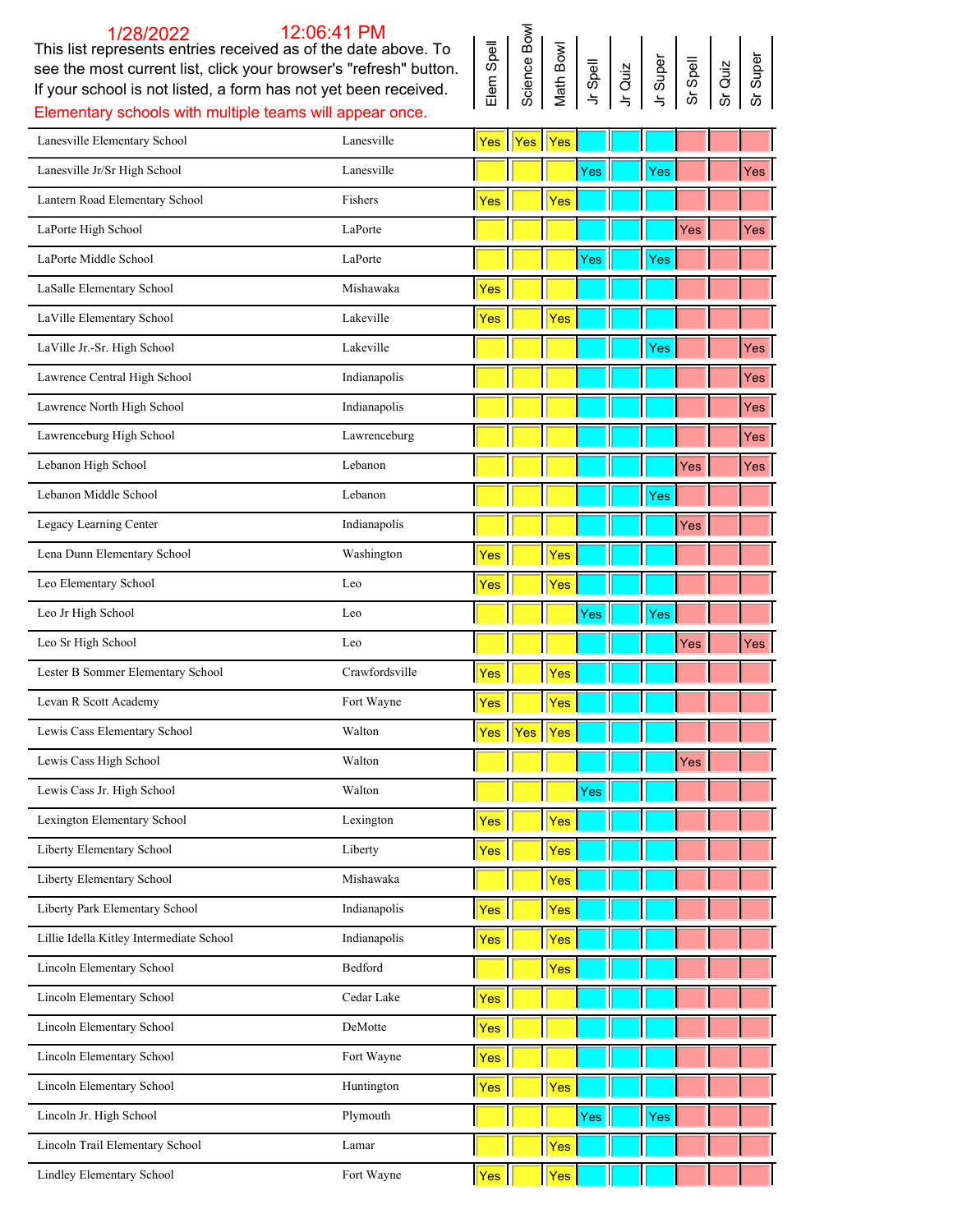This list represents entries received as of the date above. To see the most current list, click your browser's "refresh" button. If your school is not listed, a form has not yet been received. Elementary schools with multiple teams will appear once.

|  |  | Elem Spell<br>Science Bowl<br>Science Bowl<br>Math Bowl<br>J. Guiz<br>J. Super<br>S. Quiz<br>S. Quiz<br>S. Quiz<br>S. Quiz<br>S. Quiz<br>S. Quiz<br>S. Quiz<br>S. Quiz<br>S. Quiz<br>S. Quiz<br>S. Quiz<br>S. Quiz<br>S. Quiz<br>S. Quiz<br>S. Quiz<br>S. Quiz<br>S. Quiz |  |  |
|--|--|---------------------------------------------------------------------------------------------------------------------------------------------------------------------------------------------------------------------------------------------------------------------------|--|--|
|  |  |                                                                                                                                                                                                                                                                           |  |  |

| Logansport High School              | Logansport       |     |            |            |     |     |     | Yes |     | Yes          |
|-------------------------------------|------------------|-----|------------|------------|-----|-----|-----|-----|-----|--------------|
| Logansport Jr. High School          | Logansport       |     |            |            | Yes |     | Yes |     |     |              |
| Loogootee Elementary School         | Loogootee        | Yes |            | Yes        |     |     |     |     |     |              |
| Loogootee Middle School             | Loogootee        |     |            | Yes        |     |     |     |     |     |              |
| Lowell High School                  | Lowell           |     |            |            |     |     |     | Yes |     | Yes          |
| Lowell Middle School                | Lowell           |     |            |            | Yes |     | Yes |     |     |              |
| Lutheran High School                | Indianapolis     |     |            |            |     |     |     | Yes |     | Yes          |
| Lydia Middleton Elementary School   | Madison          | Yes | Yes        | Yes        |     |     |     |     |     |              |
| Mabel K. Holland Elementary School  | Fort Wayne       | Yes |            | Yes        |     |     |     |     |     |              |
| Maconaquah Elementary School        | Bunker Hill      | Yes |            |            |     |     |     |     |     |              |
| Madison Consolidated High School    | Madison          |     |            |            |     |     |     |     | Yes | Yes          |
| Madison Jr. High School             | Madison          | Yes | <b>Yes</b> | Yes        |     | Yes | Yes |     |     |              |
| Madison Jr. High School             | Madison          | Yes | Yes        | Yes        |     | Yes | Yes |     |     |              |
| Manchester Elementary School        | Aurora           |     |            | Yes        |     |     |     |     |     |              |
| Manchester Intermediate School      | Laketon          | Yes | Yes        | Yes        |     |     |     |     |     |              |
| Manchester Jr/Sr High School        | North Manchester |     |            |            | Yes |     | Yes |     |     |              |
| Maple Creek Middle School           | Fort Wayne       |     |            |            | Yes |     | Yes |     |     |              |
| Maple Glen Elementary School        | Westfield        | Yes |            | Yes        |     |     |     |     |     |              |
| Maple Grove Elementary School       | Bargersville     | Yes |            | Yes        |     |     |     |     |     |              |
| Maple Ridge Elementary School       | Pendleton        |     |            | Yes        |     |     |     |     |     |              |
| Maplewood Elementary School         | Fort Wayne       | Yes |            | Yes        |     |     |     |     |     |              |
| Margaret R. Brown Elementary School | Seymour          | Yes |            | Yes        |     |     |     |     |     |              |
| Marion High School                  | Marion           |     |            |            |     |     |     | Yes |     | Yes          |
| Marquette Catholic High School      | Michigan City    |     |            |            |     |     |     |     | Yes | <b>I</b> Yes |
| Martinsville High School            | Martinsville     |     |            |            |     |     |     | Yes |     | Yes          |
| Mary Beck Elementary School         | Elkhart          | Yes |            | Yes        |     |     |     |     |     |              |
| Mary Bryan Elementary School        | Indianapolis     | Yes |            | Yes        |     |     |     |     |     |              |
| Mary Daly Elementary School         | Elkhart          | Yes |            | Yes        |     |     |     |     |     |              |
| Mary Feeser School                  | Elkhart          | Yes |            | Yes        |     |     |     |     |     |              |
| Mater Dei High School               | Evansville       |     |            |            |     |     |     | Yes |     | Yes          |
| Maxwell Intermediate School         | Maxwell          | Yes |            | <b>Yes</b> |     |     |     |     |     |              |
| Mays Community Academy              | Rushville        | Yes |            | Yes        |     |     |     |     |     |              |
| McClelland Elementary School        | Indianapolis     | Yes |            | Yes        |     |     |     |     |     |              |
| McCormick's Creek Elementary School | Spencer          | Yes |            |            |     |     |     |     |     |              |
| McCulloch Jr. High School           | Marion           |     |            |            |     |     | Yes |     |     |              |
| McCutchanville Elementary School    | Evansville       | Yes |            |            |     |     |     |     |     |              |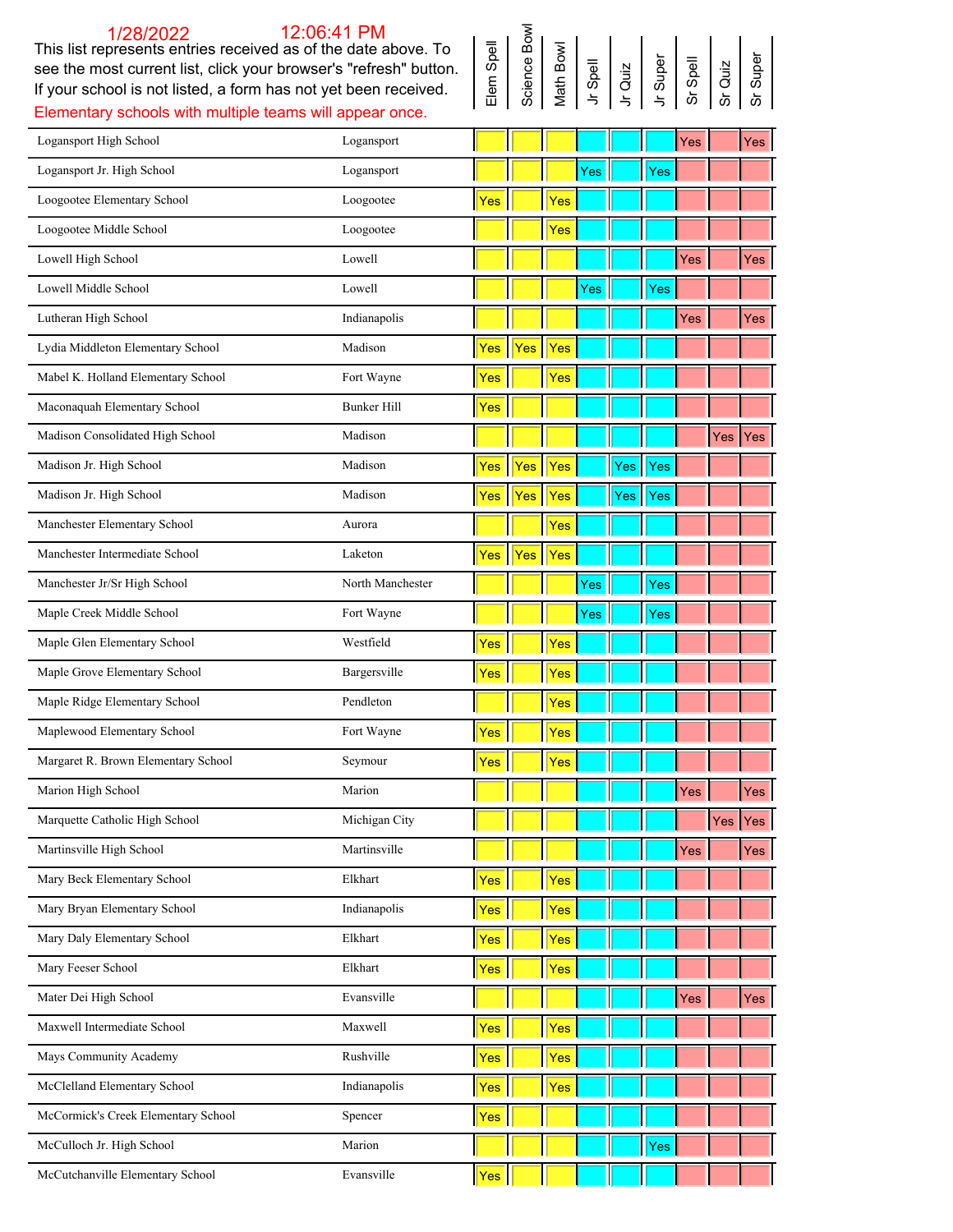This list represents entries received as of the date above. To see the most current list, click your browser's "refresh" button. If your school is not listed, a form has not yet been received. Elementary schools with multiple teams will appear once.

|  |  |  |  |  |  | Elem Spell<br>Science Bowl<br>Science Bowl<br>Math Bowl<br>Jr Quiz<br>Jr Super<br>Sr Spell<br>Sr Quiz<br>Sr Super<br>Sr Super<br>Sr Spell |  |  |
|--|--|--|--|--|--|-------------------------------------------------------------------------------------------------------------------------------------------|--|--|
|--|--|--|--|--|--|-------------------------------------------------------------------------------------------------------------------------------------------|--|--|

| McCutcheon High School              | Lafayette      |            |             |     |     |   |     |         | Yes Yes Yes |            |
|-------------------------------------|----------------|------------|-------------|-----|-----|---|-----|---------|-------------|------------|
| McKenney-Harrison Elementary School | Auburn         | Yes        |             | Yes |     |   |     |         |             |            |
| Meadowlawn Elementary School        | Monticello     | Yes        |             | Yes |     |   |     |         |             |            |
| Meadows Elementary School           | Terre Haute    | Yes        |             |     |     |   |     |         |             |            |
| Meister Elementary School           | Hobart         | Yes        |             | Yes |     |   |     |         |             |            |
| Memorial Elementary School          | Valparaiso     | Yes        | <b>Yes</b>  | Yes |     |   |     |         |             |            |
| Memorial Park Middle School         | Fort Wayne     |            |             |     |     |   | Yes |         |             |            |
| Mentone Elementary School           | Mentone        | Yes        |             | Yes |     |   |     |         |             |            |
| Merkley Elementary School           | Highland       | Yes        |             | Yes |     |   |     |         |             |            |
| Merrillville High School            | Merrillville   |            |             |     |     |   |     | Yes Yes |             | Yes        |
| Merrillville Intermediate School    | Merrillville   | Yes        |             | Yes |     |   |     |         |             |            |
| Michael Grimmer Middle School       | Schererville   | Yes        |             |     | Yes |   | Yes |         |             |            |
| Milan High School                   | Milan          |            |             |     |     |   |     | Yes     |             | Yes        |
| Milan Middle School                 | Milan          |            |             |     | Yes |   |     |         |             |            |
| Mill Creek East Elementary School   | Clayton        | Yes        | Yes         | Yes |     |   |     |         |             |            |
| Mill Creek West Elementary School   | Amo            | Yes        | Yes         | Yes |     |   |     |         |             |            |
| Milroy Elementary School            | Milroy         |            |             | Yes |     |   |     |         |             |            |
| Mishawaka High School               | Mishawaka      |            |             |     |     |   |     | Yes Yes |             | Yes        |
| Mitchell High School                | Mitchell       |            |             |     |     |   |     |         |             | Yes        |
| Mitchell Jr. High School            | Mitchell       |            |             |     | Yes |   | Yes |         |             |            |
| Mohawk Trails Elementary School     | Carmel         | Yes        |             | Yes |     |   |     |         |             |            |
| Mollie B. Hoover Elementary School  | Crawfordsville | Yes        |             | Yes |     |   |     |         |             |            |
| Monger Elementary School            | Elkhart        | Yes        |             | Yes |     |   |     |         |             |            |
| Monon Trail Elementary School       | Westfield      | Yes        |             | Yes |     | Ш | Ш   |         |             |            |
| Monroe Central Elementary School    | Parker City    |            | Yes Yes Yes |     |     |   |     |         |             |            |
| Monroe Central Jr/Sr High School    | Parker City    |            |             |     |     |   | Yes |         | <b>Yes</b>  | <b>Yes</b> |
| Monrovia Elementary School          | Monrovia       |            |             | Yes |     |   |     |         |             |            |
| Monrovia High School                | Monrovia       |            |             |     |     |   |     | Yes     |             |            |
| Monrovia Middle School              | Monrovia       |            |             |     | Yes |   | Yes |         |             |            |
| Montezuma Elementary School         | Montezuma      | Yes        |             | Yes |     |   |     |         |             |            |
| Mooresville High School             | Mooresville    |            |             |     |     |   |     | Yes     |             | Yes        |
| Morgan Township Elementary School   | Valparaiso     | Yes        |             | Yes |     |   |     |         |             |            |
| Morgan Township Middle/High School  | Valparaiso     |            |             |     | Yes |   |     | Yes     |             | Yes        |
| Morocco Elementary School           | Morocco        | <b>Yes</b> | <b>Yes</b>  | Yes |     |   |     |         |             |            |
| Morristown Elementary School        | Morristown     | Yes        |             | Yes |     |   |     |         |             |            |
| Mount Vernon High School            | Mt. Vernon     |            |             |     |     |   |     | Yes     |             | Yes        |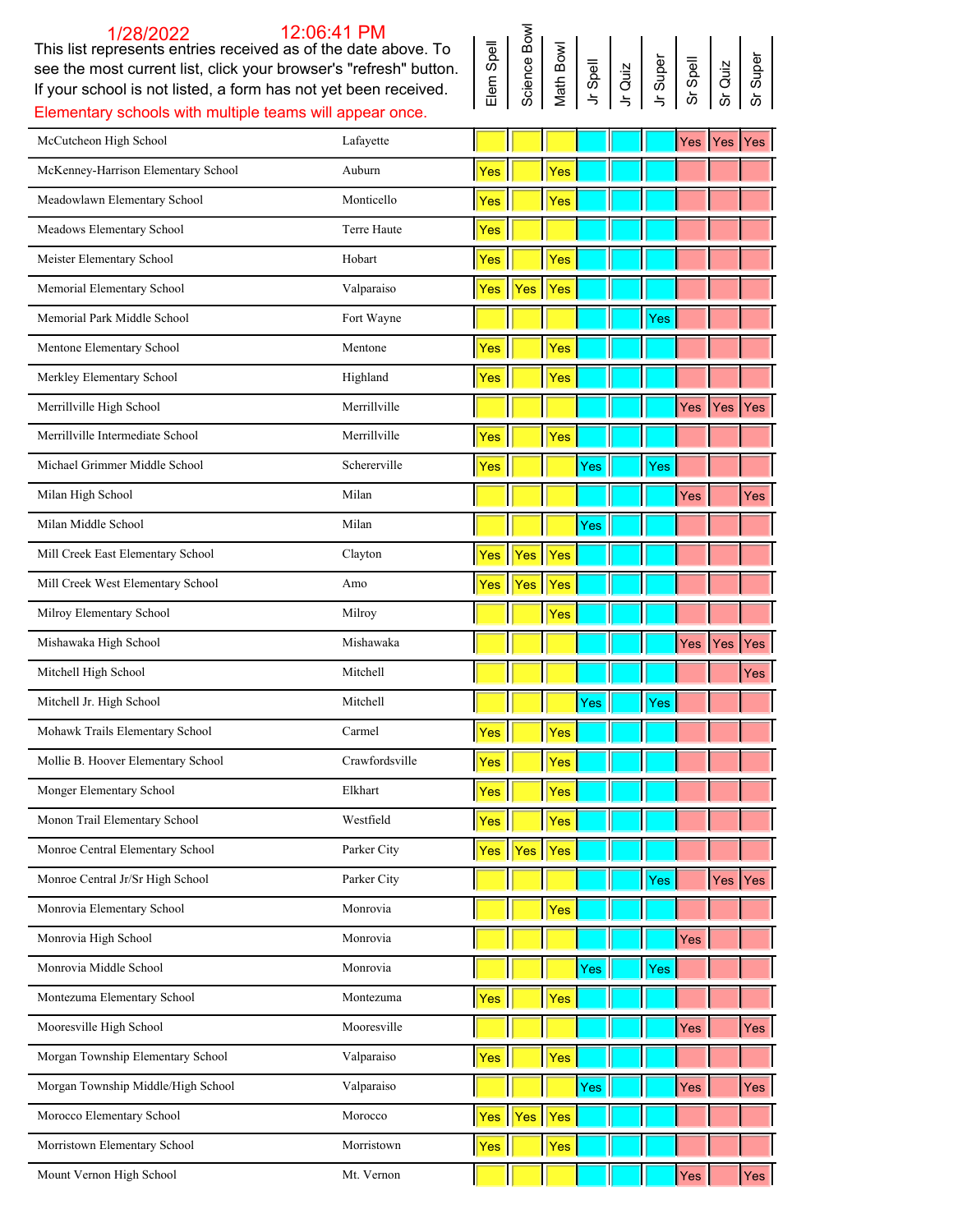| This list represents entries received as of the date above. To<br>see the most current list, click your browser's "refresh" button.<br>If your school is not listed, a form has not yet been received. |               | Elem Spell | Science Bo | Math Bowl | Spell<br>$\overline{z}$ | Jr Quiz | Jr Super | Spell<br>ທັ | Quiz       | Super |
|--------------------------------------------------------------------------------------------------------------------------------------------------------------------------------------------------------|---------------|------------|------------|-----------|-------------------------|---------|----------|-------------|------------|-------|
| Elementary schools with multiple teams will appear once.<br>Mount Vernon Jr. High School                                                                                                               | Mt. Vernon    |            |            |           |                         |         |          |             |            |       |
|                                                                                                                                                                                                        |               |            |            |           | Yes                     |         |          |             |            |       |
| Mt. Healthy Elementary School                                                                                                                                                                          | Columbus      |            |            | Yes       |                         |         |          |             |            |       |
| Mt. Vernon High School                                                                                                                                                                                 | Fortville     |            |            |           |                         |         |          | Yes         | <b>Yes</b> | Yes   |
| Mt. Vernon Middle School                                                                                                                                                                               | Fortville     |            |            |           | Yes                     |         | Yes      |             |            |       |
| MTI School of Knowledge                                                                                                                                                                                | Indianapolis  |            |            | Yes       |                         |         |          |             |            |       |
| Munster High School                                                                                                                                                                                    | Munster       |            |            |           |                         |         |          |             |            | Yes   |
| Myers Elementary School                                                                                                                                                                                | Portage       |            |            | Yes       |                         |         |          |             |            |       |
| Needham Elementary School                                                                                                                                                                              | Franklin      | Yes        | Yes        | Yes       |                         |         |          |             |            |       |
| Needmore Elementary School                                                                                                                                                                             | Bedford       | Yes        |            | Yes       |                         |         |          |             |            |       |
| Neil A. Armstrong Elementary School                                                                                                                                                                    | Mooresville   | Yes        |            | Yes       |                         |         |          |             |            |       |
| New Albany High School                                                                                                                                                                                 | New Albany    |            |            |           |                         |         |          |             |            | Yes   |
| New Britton Elementary School                                                                                                                                                                          | Fishers       | Yes        |            | Yes       |                         |         |          |             |            |       |
| New Castle High School                                                                                                                                                                                 | New Castle    |            |            |           |                         |         |          | Yes         |            | Yes   |
| New Castle Middle School                                                                                                                                                                               | New Castle    |            |            |           | Yes                     |         | Yes      |             |            |       |
| New Haven Intermediate School                                                                                                                                                                          | New Haven     | Yes        |            | Yes       |                         |         |          |             |            |       |
| New Haven Jr./Sr. High School                                                                                                                                                                          | New Haven     |            |            |           | Yes                     |         |          | Yes         |            | Yes   |
| New Market Elementary School                                                                                                                                                                           | New Market    | Yes        |            |           |                         |         |          |             |            |       |
| New Middletown Elementary School                                                                                                                                                                       | Corydon       |            |            | Yes       |                         |         |          |             |            |       |
| New Palestine Elementary School                                                                                                                                                                        | New Palestine | Yes        |            | Yes       |                         |         |          |             |            |       |
| New Palestine High School                                                                                                                                                                              | New Palestine |            |            |           |                         |         |          | Yes         |            |       |
| New Palestine Intermediate School                                                                                                                                                                      | New Palestine | <b>Yes</b> |            | Yes       |                         |         |          |             |            |       |
| New Prairie High School                                                                                                                                                                                | New Carlisle  |            |            |           |                         |         |          |             |            | Yes   |
| New Prairie Middle School                                                                                                                                                                              | New Carlisle  |            |            |           | Yes                     |         | Yes      |             |            |       |
| Newburgh Elementary School                                                                                                                                                                             | Newburgh      | Yes        |            | Yes       |                         |         |          |             |            |       |
| Newby Memorial Elementary School                                                                                                                                                                       | Mooresville   | Yes        |            | Yes       |                         |         |          |             |            |       |
| Noble Crossing Elementary School                                                                                                                                                                       | Noblesville   | Yes        |            |           |                         |         |          |             |            |       |
| Noblesville High School                                                                                                                                                                                | Noblesville   |            |            |           |                         |         |          | Yes         |            | Yes   |
| North Central High School                                                                                                                                                                              | Indianapolis  |            |            |           |                         |         |          |             | Yes        | Yes   |
| North Central Jr/Sr High School                                                                                                                                                                        | Farmersburg   |            |            |           | Yes                     |         | Yes Yes  |             |            | Yes   |
| North Daviess Elementary School                                                                                                                                                                        | Elnora        | <b>Yes</b> | Yes        | Yes       |                         |         |          |             |            |       |
| North Daviess Jr/Sr High School                                                                                                                                                                        | Elnora        |            |            |           |                         |         |          | Yes         |            |       |
| North Decatur Elementary School                                                                                                                                                                        | Greensburg    | Yes        |            | Yes       |                         |         |          |             |            |       |
| North Decatur Jr/Sr High School                                                                                                                                                                        | Greensburg    |            |            |           |                         |         | Yes      | Yes         |            | Yes   |
| North Elementary School                                                                                                                                                                                | Poseyville    | Yes        |            |           |                         |         |          |             |            |       |
| North Elementary School                                                                                                                                                                                | Washington    | Yes        |            | Yes       |                         |         |          |             |            |       |
|                                                                                                                                                                                                        |               |            |            |           |                         |         |          |             |            |       |

North Grove Elementary School Greenwood Greenwood Yes Yes

### 1/28/2022 12:06:41 PM

## Science Bowl

Ш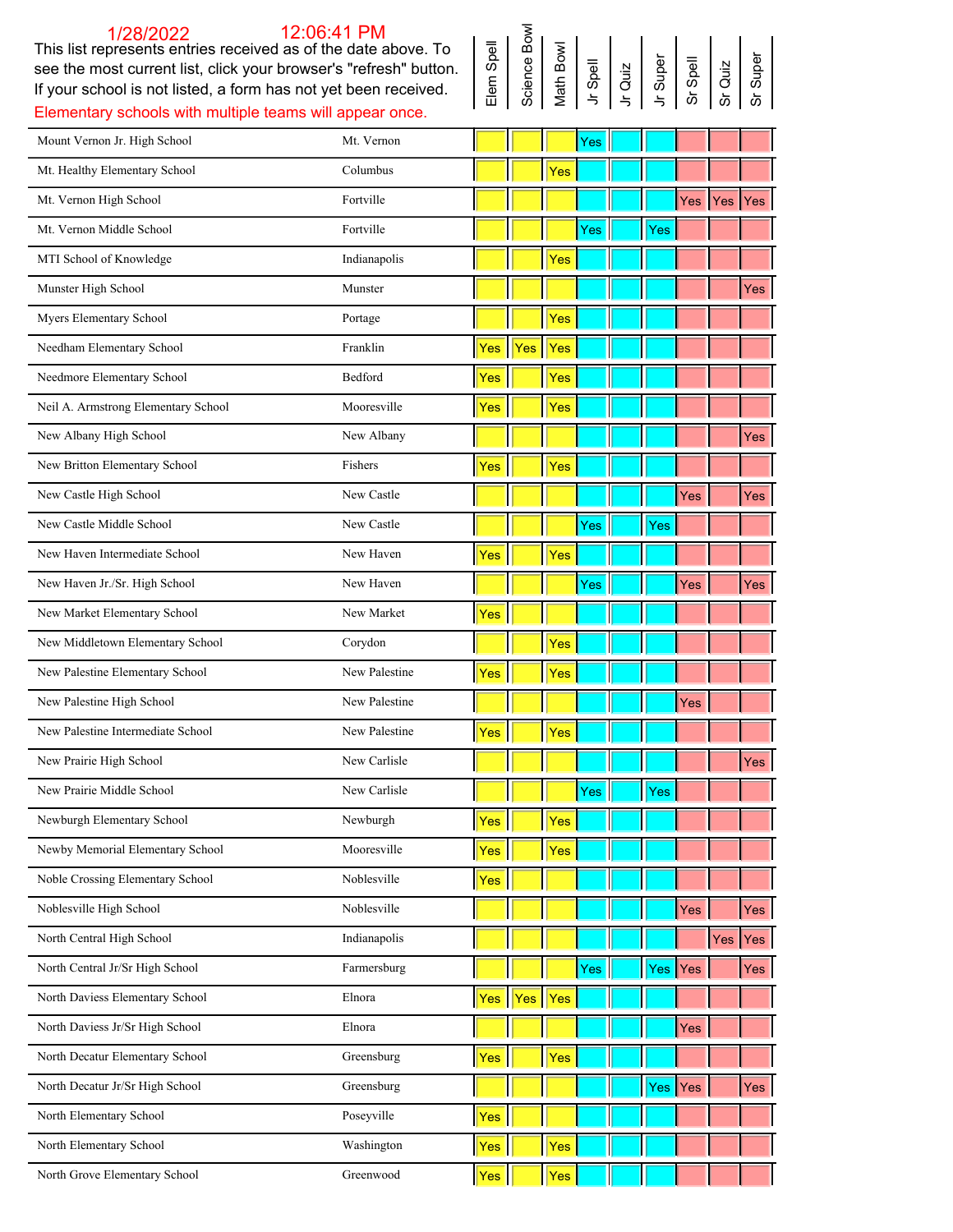### Science Bowl 1/28/2022 12:06:41 PM Science Bowl Elem Spell Math Bowl Jr Super Jr Spell Jr Quiz Elementary schools with multiple teams will appear once. North Harrison High School Ramsey Yes North Jr. High School Evansville Evansville News Text of Text Ves North Judson-San Pierre Elementary School North Judson **Yes** Yes

Sr Spell

Sr Quiz

Sr Super

| North Judson-San Pierre Jr/Sr High School | North Judson   |            |                          |            | Yes |     |     | Yes Yes    |         | Yes |
|-------------------------------------------|----------------|------------|--------------------------|------------|-----|-----|-----|------------|---------|-----|
| North Knox Jr/Sr High School              | Bicknell       |            |                          |            |     |     |     | <b>Yes</b> |         | Yes |
| North Liberty Elementary School           | North Liberty  | Yes        |                          | Yes        |     |     |     |            |         |     |
| North Madison Elementary School           | Camby          | Yes        |                          | Yes        |     |     |     |            |         |     |
| North MIami Jr/Sr High School             | Denver         |            |                          |            |     |     |     |            |         | Yes |
| North Montgomery High School              | Crawfordsville |            |                          |            |     |     |     | Yes        |         | Yes |
| North Montgomery Middle School            | Crawfordsville |            |                          |            | Yes |     | Yes |            |         |     |
| North Newton Jr/Sr High School            | Morocco        |            |                          |            |     |     |     | Yes        |         | Yes |
| North Posey High School                   | Poseyville     |            |                          |            |     |     |     | Yes        |         | Yes |
| North Posey Jr. High School               | Poseyville     |            |                          |            | Yes |     | Yes |            |         |     |
| North Putnam High School                  | Roachdale      |            |                          |            |     |     |     | Yes        |         | Yes |
| North Putnam Middle School                | Roachdale      |            |                          |            | Yes |     | Yes |            |         |     |
| North Salem Elementary School             | North Salem    | Yes        |                          | Yes        |     |     |     |            |         |     |
| North Side Elementary School              | Kendallville   | Yes        |                          | Yes        |     |     |     |            |         |     |
| North Side High School                    | Fort Wayne     |            |                          |            |     |     |     | Yes        |         | Yes |
| North Side Middle School                  | Elkhart        |            |                          |            | Yes |     | Yes |            |         |     |
| North Vermillion Jr/Sr High School        | Cayuga         |            |                          |            |     |     | Yes |            |         | Yes |
| North Vernon Elementary School            | North Vernon   | Yes        |                          |            |     |     |     |            |         |     |
| North White Elementary School             | Monon          | <b>Yes</b> | Yes                      | Yes        |     |     |     |            |         |     |
| North White Middle/High School            | Monon          |            |                          |            |     |     | Yes |            | Yes Yes |     |
| Northeast Dubois Jr./Sr. High School      | Dubois         |            |                          |            |     |     | Yes | Yes        |         | Yes |
| Northeastern High School                  | Fountain City  |            |                          |            |     |     |     |            |         | Yes |
| Northeastern Middle School                | Fountain City  |            |                          |            | Yes | Yes | Yes |            |         |     |
| Northridge High School                    | Middlebury     |            |                          |            |     |     |     | <b>Yes</b> |         | Yes |
| Northridge Middle School                  | Middlebury     |            |                          |            |     |     | Yes |            |         |     |
| Northrop High School                      | Fort Wayne     |            |                          |            |     |     |     |            |         | Yes |
| Northside Middle School                   | Columbus       |            |                          |            | Yes |     | Yes |            |         |     |
| Northview Elementary School               | Gas City       |            |                          | <b>Yes</b> |     |     |     |            |         |     |
| Northview Elementary School               | Valparaiso     | Yes        | Yes                      | Yes        |     |     |     |            |         |     |
| Northview High School                     | <b>Brazil</b>  |            |                          |            |     |     |     |            |         | Yes |
| Northview Middle School                   | Indianapolis   |            |                          |            | Yes |     |     |            |         |     |
| Northwestern Elementary School            | Kokomo         | Yes        | $\mathsf{IV}\mathsf{es}$ | <b>Yes</b> |     |     |     |            |         |     |
| Northwestern High School                  | Kokomo         |            |                          |            |     |     |     |            |         | Yes |

This list represents entries received as of the date above. To see the most current list, click your browser's "refresh" button. If your school is not listed, a form has not yet been received.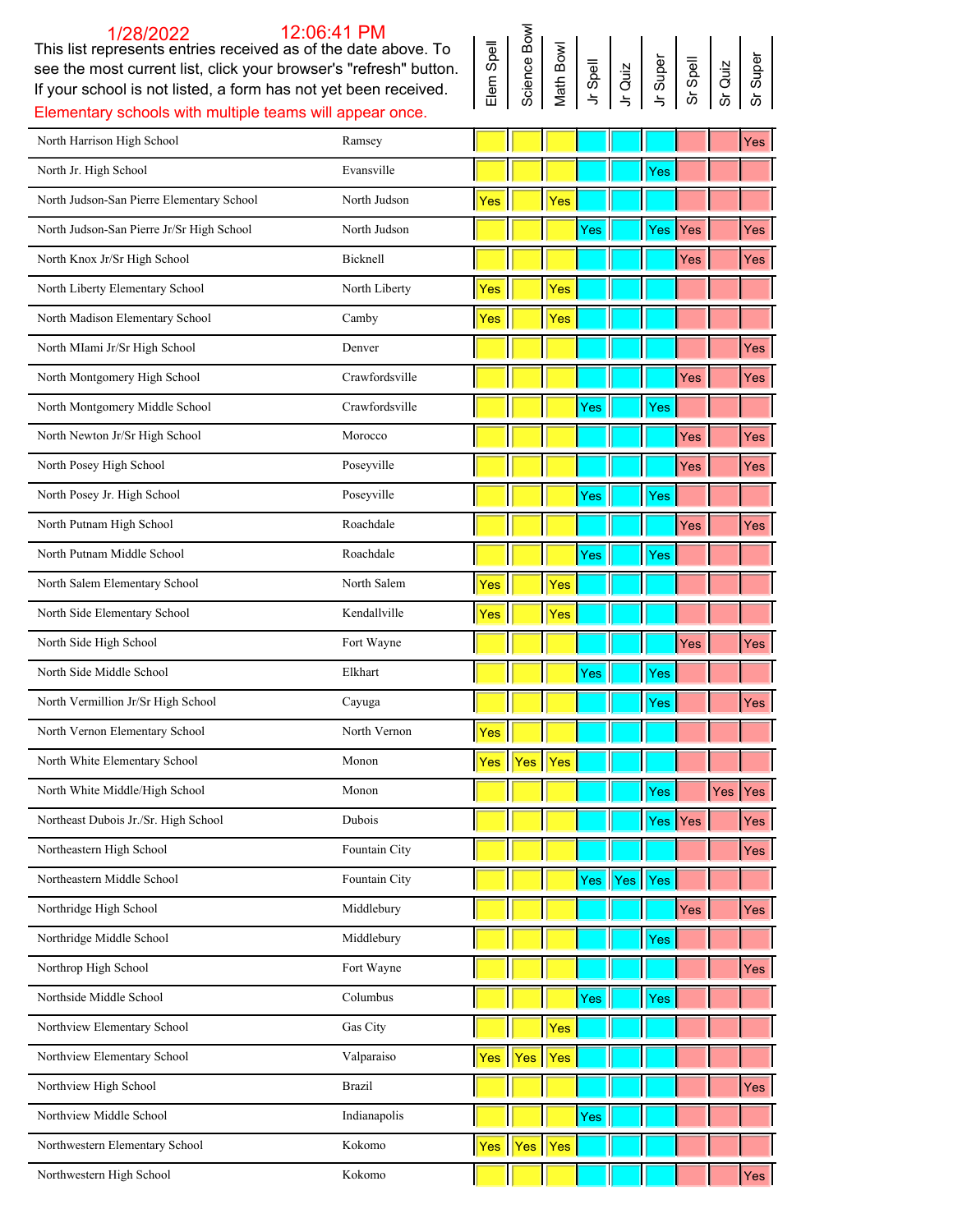### Science Bowl 1/28/2022 12:06:41 PM Science Bowl Elem Spell Math Bowl This list represents entries received as of the date above. To Jr Super Jr Spell Sr Spell Jr Quiz see the most current list, click your browser's "refresh" button. If your school is not listed, a form has not yet been received. Elementary schools with multiple teams will appear once. Northwestern Middle School Kokomo Kokomo Yes Northwood Elementary School Franklin Franklin Pres Northwood Elementary School Mooresville Mooresville Ves Yes NorthWood High School Nappanee Yes Yes Northwood Middle School **Fort Wayne** Wayne **Yes** Norwell Middle School Ossian Yes Yes Oak Hill Elementary School **Lowell** Lowell **Yes** Yes

Sr Quiz

Sr Super

| Northwood Middle School                | Fort Wayne   |            |     |            |     |   | Yes |                  |     |
|----------------------------------------|--------------|------------|-----|------------|-----|---|-----|------------------|-----|
| Norwell Middle School                  | Ossian       |            |     |            | Yes |   | Yes |                  |     |
| Oak Hill Elementary School             | Lowell       |            | Yes | Yes        |     |   |     |                  |     |
| Oak Hill High School                   | Converse     |            |     |            |     |   |     |                  | Yes |
| Oak Trace Elementary School            | Westfield    | Yes        |     | Yes        |     |   |     |                  |     |
| Oak View Elementary School             | Fort Wayne   |            |     | Yes        |     |   |     |                  |     |
| Oakdale Elementary School              | Boonville    | Yes        |     | Yes        |     |   |     |                  |     |
| Oaklawn Elementary School              | Monticello   | Yes        |     |            |     |   |     |                  |     |
| Ohio County (Rising Sun) Elementary    | Rising Sun   | Yes        |     |            |     |   |     |                  |     |
| Ohio County (Rising Sun) Middle School | Rising Sun   |            |     |            | Yes |   | Yes |                  |     |
| Olive Township Elementary School       | New Carlisle | <b>Yes</b> |     | Yes        |     |   |     |                  |     |
| Oregon-Davis Jr/Sr. High School        | Hamlet       |            |     |            |     |   |     |                  | Yes |
| Orleans Elementary School              | Orleans      | <b>Yes</b> | Yes | Yes        |     |   |     |                  |     |
| Orleans Jr/Sr High School              | Orleans      |            |     |            | Yes |   | Yes | Yes              | Yes |
| Osolo Elementary School                | Elkhart      | Yes        |     | <b>Yes</b> |     |   |     |                  |     |
| Ossian Elementary School               | Ossian       | <b>Yes</b> |     | <b>Yes</b> |     |   |     |                  |     |
| Otter Creek Middle School              | Terre Haute  |            |     |            | Yes |   | Yes |                  |     |
| Ouabache Elementary School             | Terre Haute  | Yes        | Yes | Yes        |     |   |     |                  |     |
| Owen Valley High School                | Spencer      |            |     |            |     |   |     | Yes              | Yes |
| Owen Valley Middle School              | Spencer      |            |     |            |     |   | Yes |                  |     |
| Paoli Jr/Sr High School                | Paoli        |            |     |            | Yes |   | Yes |                  | Yes |
| Paragon Elementary School              | Paragon      | Yes        |     | Yes        |     |   |     |                  |     |
| Park Elementary School                 | Fairmount    | Yes        |     | Yes        |     |   |     |                  |     |
| Parke Heritage High School             | Rockville    | I          | П   |            |     | Ш |     | $ \mathsf{Yes} $ | Yes |
| Parke Heritage Middle School           | Marshall     |            |     |            | Yes |   | Yes |                  |     |
| Parker Elementary School               | New Castle   | Yes        |     | Yes        |     |   |     |                  |     |
| Parkside Elementary School             | Columbus     | Yes        |     | Yes        |     |   |     |                  |     |
| Parkview Elementary School             | Bedford      | Yes        |     | Yes        |     |   |     |                  |     |
| Parkview Elementary School             | Valparaiso   | Yes        | Yes | Yes        |     |   |     |                  |     |
| Patricksburg Elementary School         | Patricksburg | Yes        |     |            |     |   |     |                  |     |
| Paul Hadley Middle School              | Mooresville  |            |     |            |     |   | Yes |                  |     |
| Peifer Elementary School               | Schererville | Yes        |     | Yes        |     |   |     |                  |     |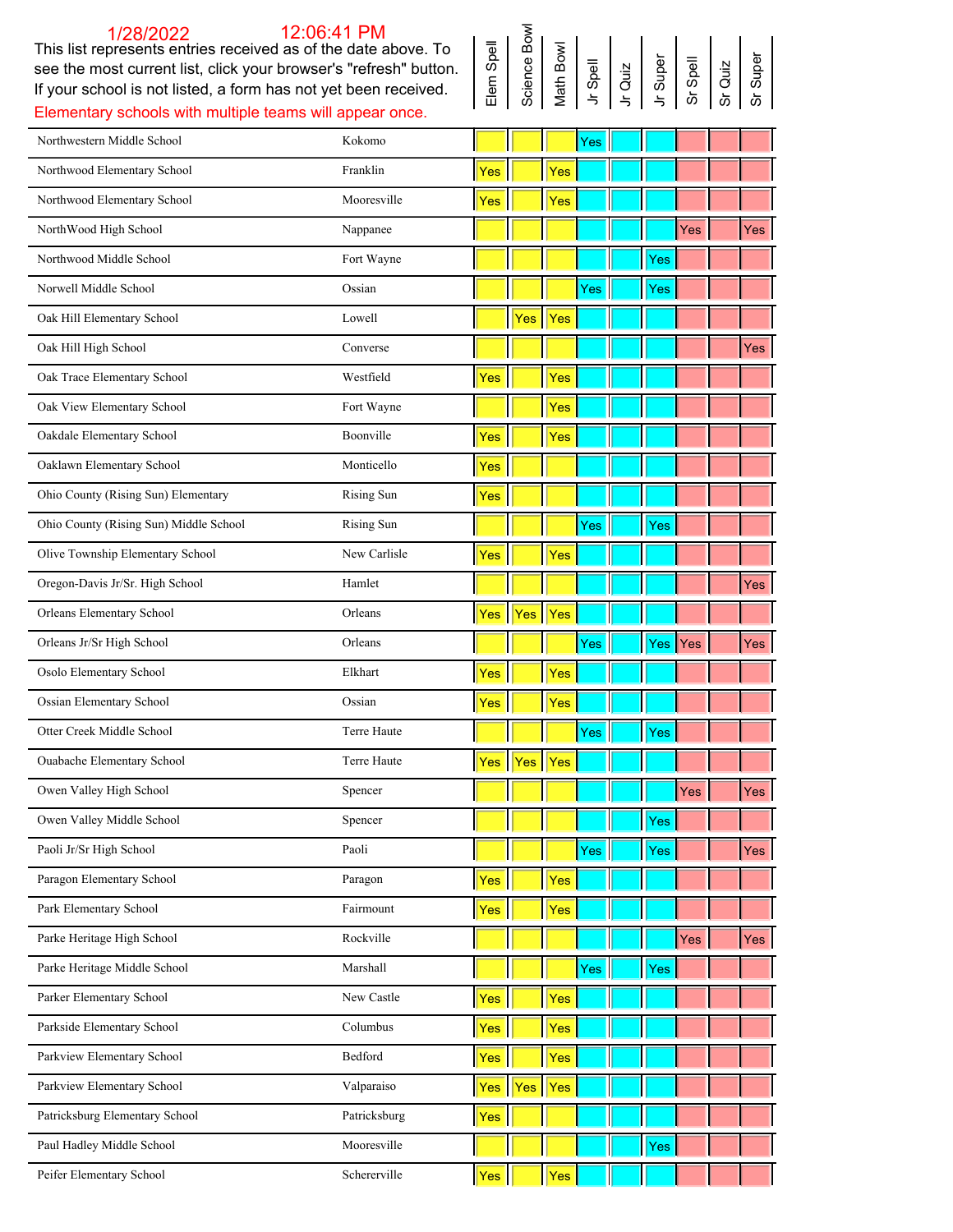| see the most current list, click your browser's "refresh" button.<br>If your school is not listed, a form has not yet been received.<br>Elementary schools with multiple teams will appear once. |                 | Elem Sp | Science | Math Bo | Spell<br>$\overline{z}$ | Quiz<br>$\overline{z}$ | Supe<br>$\overline{a}$ | Spell<br>ທັ | Quiz<br>ທັ | Supe<br>ທັ |  |
|--------------------------------------------------------------------------------------------------------------------------------------------------------------------------------------------------|-----------------|---------|---------|---------|-------------------------|------------------------|------------------------|-------------|------------|------------|--|
| Pendleton Elementary School - Intermediate                                                                                                                                                       | Pendleton       | Yes     |         | Yes     |                         |                        |                        |             |            |            |  |
| Pendleton Heights High School                                                                                                                                                                    | Pendleton       |         |         |         |                         |                        |                        | Yes         |            | Yes        |  |
| Penn High School                                                                                                                                                                                 | Mishawaka       |         |         |         |                         |                        |                        | Yes         | Yes        | Yes        |  |
| Perry Heights Middle School                                                                                                                                                                      | Evansville      |         |         |         |                         |                        | Yes                    |             |            |            |  |
| Perry Hill Elementary School                                                                                                                                                                     | Fort Wayne      |         |         | Yes     |                         |                        |                        |             |            |            |  |
| Perry Meridian 6th Grade Academy                                                                                                                                                                 | Indianapolis    | Yes     | Yes     | Yes     |                         |                        |                        |             |            |            |  |
| Perry Worth Elementary School                                                                                                                                                                    | Lebanon         | Yes     |         |         |                         |                        |                        |             |            |            |  |
| Peru High School                                                                                                                                                                                 | Peru            |         |         |         |                         |                        |                        | Yes         |            | Yes        |  |
| Petersburg Elementary School                                                                                                                                                                     | Petersburg      | Yes     |         | Yes     |                         |                        |                        |             |            |            |  |
| Pierre Moran Middle School                                                                                                                                                                       | Elkhart         |         |         |         | Yes                     | $\ $ Yes               | $  $ Yes               |             |            |            |  |
| Pike Central High School                                                                                                                                                                         | Petersburg      |         |         |         |                         |                        |                        |             |            | Yes        |  |
| Pike Central Middle School                                                                                                                                                                       | Petersburg      |         |         |         |                         |                        | Yes                    |             |            |            |  |
| Pine Village Elementary School                                                                                                                                                                   | Pine Village    |         | Yes     | Yes     |                         |                        |                        |             |            |            |  |
| Pinewood Elementary School                                                                                                                                                                       | Elkhart         | Yes     |         | Yes     |                         |                        |                        |             |            |            |  |
| Pioneer Elementary School                                                                                                                                                                        | Royal Center    | Yes     | Yes     |         |                         |                        |                        |             |            |            |  |
| Pittsboro Elementary School                                                                                                                                                                      | Pittsboro       | Yes     |         | Yes     |                         |                        |                        |             |            |            |  |
| Plainfield Community Middle School                                                                                                                                                               | Plainfield      |         |         |         | Yes                     |                        | Yes                    |             |            |            |  |
| Plainfield High School                                                                                                                                                                           | Plainfield      |         |         |         |                         |                        |                        |             |            | Yes        |  |
| Plaza Park International Preparatory Academy                                                                                                                                                     | Evansville      |         |         |         |                         |                        | Yes                    |             |            |            |  |
| Pleasant Grove Elementary School                                                                                                                                                                 | Greenwood       | Yes     |         | Yes     |                         |                        |                        |             |            |            |  |
| Pleasant Hill Elementary School                                                                                                                                                                  | Crawfordsville  | Yes     |         | Yes     |                         |                        |                        |             |            |            |  |
| Pope John XXIII School                                                                                                                                                                           | Madison         |         |         | Yes     |                         |                        |                        |             |            |            |  |
| Portage Middle School                                                                                                                                                                            | Fort Wayne      |         |         |         |                         |                        | Yes                    |             |            |            |  |
| Prairie Heights High School                                                                                                                                                                      | LaGrange        |         |         |         |                         |                        |                        |             |            | Yes        |  |
| Prairie Heights Middle School                                                                                                                                                                    | LaGrange        |         |         |         | Yes                     |                        |                        |             |            |            |  |
| Prairie Trace Elementary School                                                                                                                                                                  | Carmel          | Yes     |         | Yes     |                         |                        |                        |             |            |            |  |
| Prairie View Elementary School                                                                                                                                                                   | Rolling Prairie | Yes     |         | Yes     |                         |                        |                        |             |            |            |  |
| Price Elementary School                                                                                                                                                                          | Fort Wayne      | Yes     |         |         |                         |                        |                        |             |            |            |  |
| Prince Chapman Academy                                                                                                                                                                           | Fort Wayne      | Yes     |         | Yes     |                         |                        |                        |             |            |            |  |
| Princeton Community High School                                                                                                                                                                  | Princeton       |         |         |         |                         |                        |                        |             |            | Yes        |  |
| Promise Road Elementary School                                                                                                                                                                   | Noblesville     | Yes     |         | Yes     |                         |                        |                        |             |            |            |  |
| Protsman Elementary School                                                                                                                                                                       | Dyer            | Yes     |         | Yes     |                         |                        |                        |             |            |            |  |
| R.J. Baskett Middle School                                                                                                                                                                       | Gas City        |         |         |         |                         |                        | Yes                    |             |            |            |  |
| Randolph Southern Elementary School                                                                                                                                                              | Lynn            | Yes     |         | Yes     |                         |                        |                        |             |            |            |  |
| Randolph Southern Jr/Sr High School                                                                                                                                                              | Lynn            |         |         |         |                         |                        | Yes                    |             |            | Yes        |  |
| Raymond Park Intermediate & Middle School                                                                                                                                                        | Indianapolis    | Yes     |         | Yes     |                         |                        |                        |             |            |            |  |

This list represents entries received as of the date above. To

|  | $\begin{tabular}{ c c c c } \hline \text{Item Spall} & \text{Spines} \\ \hline \text{Science } \text{Bound} & \text{Mott} \\ \hline \text{Math } \text{Bound} & \text{I} & \text{Mott} \\ \hline \text{Mott } \text{H} & \text{Mott } \text{Mott } \text{Mott } \text{Mott } \text{Mott } \text{Mott } \text{Mott } \text{Mott } \text{Mott } \text{Mott } \text{Mott } \text{Mott } \text{Mott } \text{Mott } \text{Mott } \text{Mott } \text{Mott } \text{Mott } \text{Mott } \text{Mott } \text{$ |  |  |  |  |  |  |  |
|--|------------------------------------------------------------------------------------------------------------------------------------------------------------------------------------------------------------------------------------------------------------------------------------------------------------------------------------------------------------------------------------------------------------------------------------------------------------------------------------------------------|--|--|--|--|--|--|--|
|--|------------------------------------------------------------------------------------------------------------------------------------------------------------------------------------------------------------------------------------------------------------------------------------------------------------------------------------------------------------------------------------------------------------------------------------------------------------------------------------------------------|--|--|--|--|--|--|--|

Raymond Park Intermediate & Middle School Indianapolis Ves Yes Yes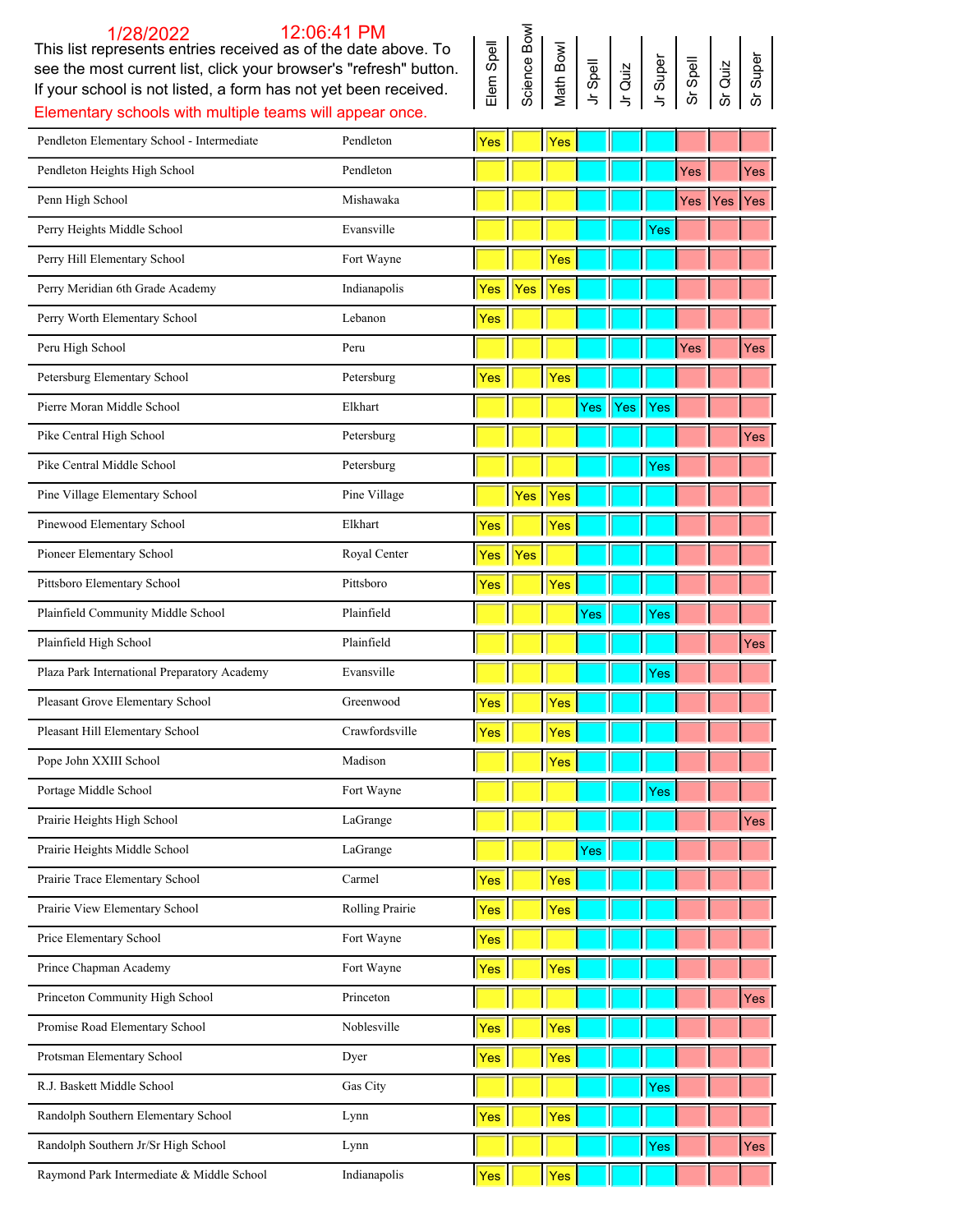| see the most current list, click your browser's "refresh" button.<br>If your school is not listed, a form has not yet been received.<br>Elementary schools with multiple teams will appear once. |                 | Elem Sp | Science | Math Bo | Spell<br>$\overline{z}$ | Jr Quiz | Supe<br>$\overline{z}$ | Spell<br>ທັ | Quiz<br>ທັ | Supe |
|--------------------------------------------------------------------------------------------------------------------------------------------------------------------------------------------------|-----------------|---------|---------|---------|-------------------------|---------|------------------------|-------------|------------|------|
| Reitz Memorial High School                                                                                                                                                                       | Evansville      |         |         |         |                         |         |                        | Yes         |            | Yes  |
| Rensselaer Central High School                                                                                                                                                                   | Rensselaer      |         |         |         |                         |         |                        |             | Yes Yes    | Yes  |
| Resurrection School                                                                                                                                                                              | Evansville      |         |         | Yes     |                         |         | Yes                    |             |            |      |
| Richmond High School                                                                                                                                                                             | Richmond        |         |         |         |                         |         |                        |             |            | Yes  |
| Rio Grande Elementary School                                                                                                                                                                     | Terre Haute     |         |         | Yes     |                         |         |                        |             |            |      |
| Rising Sun High School                                                                                                                                                                           | Rising Sun      |         |         |         |                         |         |                        |             |            | Yes  |
| River Forest High School                                                                                                                                                                         | Hobart          |         |         |         |                         |         |                        | Yes         |            | Yes  |
| River Forest Middle School                                                                                                                                                                       | Hobart          |         |         | Yes     | Yes                     |         | Yes                    |             |            |      |
| Riverdale Elementary School                                                                                                                                                                      | St. Joe         | Yes     |         | Yes     |                         |         |                        |             |            |      |
| Riverside Intermediate School                                                                                                                                                                    | Fishers         | Yes     | Yes     | Yes     |                         |         |                        |             |            |      |
| Riverside Intermediate School                                                                                                                                                                    | Plymouth        | Yes     | Yes     |         |                         |         |                        |             |            |      |
| Riverton Parke Jr/Sr High School                                                                                                                                                                 | Montezuma       |         |         |         | Yes                     |         | Yes                    | Yes         |            | Yes  |
| Riverview Elementary School                                                                                                                                                                      | Elkhart         | Yes     |         | Yes     |                         |         |                        |             |            |      |
| Riverview Middle School                                                                                                                                                                          | Huntington      |         |         |         |                         |         | Yes                    |             |            |      |
| Rivet Middle & High School                                                                                                                                                                       | Vincennes       |         |         |         | Yes                     |         | Yes                    | <b>Yes</b>  |            | Yes  |
| Roachdale Elementary School                                                                                                                                                                      | Roachdale       | Yes     |         | Yes     |                         |         |                        |             |            |      |
| Roanoke Elementary School                                                                                                                                                                        | Roanoke         |         |         | Yes     |                         |         |                        |             |            |      |
| Robert A. Taft Middle School                                                                                                                                                                     | Crown Point     |         |         |         | Yes                     |         | Yes                    |             |            |      |
| Robert C Harris Elementary School                                                                                                                                                                | Fort Wayne      | Yes     |         | Yes     |                         |         |                        |             |            |      |
| Robey Elementary School                                                                                                                                                                          | Indianapolis    | Yes     | Yes     | Yes     |                         |         |                        |             |            |      |
| Rochester Community Middle School                                                                                                                                                                | Rochester       |         |         |         | Yes                     |         | Yes                    |             |            |      |
| Rock Creek Community Academy                                                                                                                                                                     | Sellersburg     | Yes     |         |         |                         |         |                        |             |            |      |
| Rockcreek Elementary School                                                                                                                                                                      | Columbus        |         |         | Yes     |                         |         |                        |             |            |      |
| Rockville Elementary School                                                                                                                                                                      | Rockville       | Yes     |         | Yes     |                         |         |                        |             |            |      |
| Rolling Prairie Elementary School                                                                                                                                                                | Rolling Prairie | Yes     |         | Yes     |                         |         |                        |             |            |      |
| Rome City Elementary School                                                                                                                                                                      | Rome City       |         |         | Yes     |                         |         |                        |             |            |      |
| Roncalli High School                                                                                                                                                                             | Indianapolis    |         |         |         |                         |         |                        | Yes         |            |      |
| Roosevelt STEAM Academy                                                                                                                                                                          | Elkhart         | Yes     |         | Yes     |                         |         |                        |             |            |      |
| Rosa Parks-Edison Elementary School                                                                                                                                                              | Indianapolis    | Yes     |         |         |                         |         |                        |             |            |      |
| Rosedale Elementary School                                                                                                                                                                       | Rosedale        | Yes     |         | Yes     |                         |         |                        |             |            |      |
| Rossville Elementary School                                                                                                                                                                      | Rossville       | Yes     |         | Yes     |                         |         |                        |             |            |      |
| Royerton Elementary School                                                                                                                                                                       | Muncie          | Yes     |         | Yes     |                         |         |                        |             |            |      |
| Rushville Consolidated High School                                                                                                                                                               | Rushville       |         |         |         |                         |         |                        | Yes         |            | Yes  |
| Rushville Elementary School East                                                                                                                                                                 | Rushville       | Yes     |         | Yes     |                         |         |                        |             |            |      |
| Rushville Elementary School West                                                                                                                                                                 | Rushville       | Yes     |         | Yes     |                         |         |                        |             |            |      |

This list represents entries received as of the date above. To

1/28/2022 12:06:41 PM

## Elem Spell<br>
Science Bowl<br>
Math Bowl<br>
Jr Super<br>
Jr Super<br>
Sr Quiz<br>
Sr Super Science Bowl

Rykers' Ridge Elementary School Madison Madison Ves Yes Yes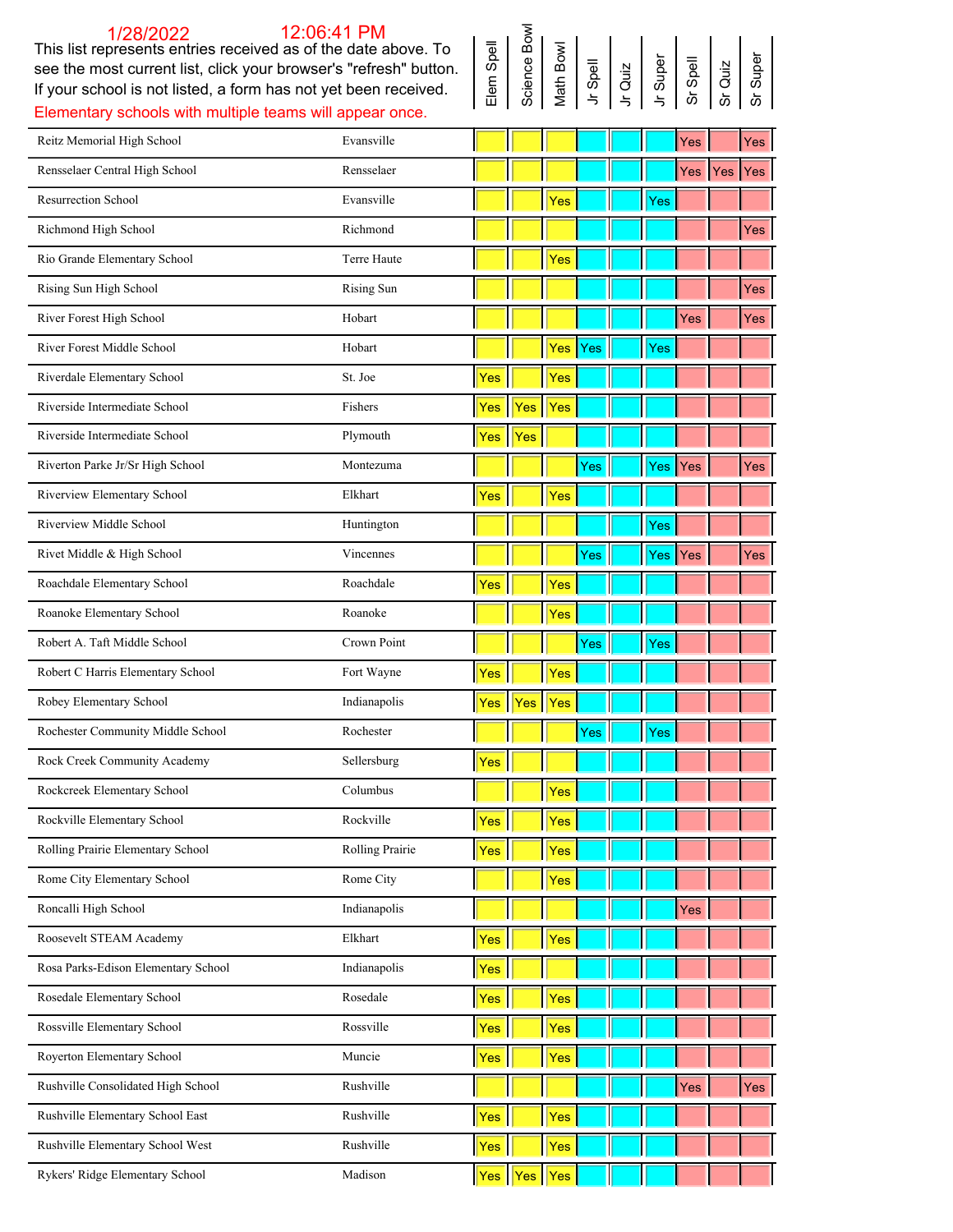This list represents entries received as of the date above. To see the most current list, click your browser's "refresh" button. If your school is not listed, a form has not yet been received. Elementary schools with multiple teams will appear once.

|  |  | Elem Spell<br>Science Bowl<br>Science Bowl<br>Math Bowl<br>J. Guiz<br>J. Super<br>S. Quiz<br>S. Quiz<br>S. Quiz<br>S. Quiz<br>S. Quiz<br>S. Quiz<br>S. Quiz<br>S. Quiz<br>S. Quiz<br>S. Quiz<br>S. Quiz<br>S. Quiz<br>S. Quiz<br>S. Quiz<br>S. Quiz<br>S. Quiz<br>S. Quiz |  |  |
|--|--|---------------------------------------------------------------------------------------------------------------------------------------------------------------------------------------------------------------------------------------------------------------------------|--|--|
|  |  |                                                                                                                                                                                                                                                                           |  |  |

| Saint Joseph High School           | South Bend   |     |     |     |     |     |     | Yes         |     |
|------------------------------------|--------------|-----|-----|-----|-----|-----|-----|-------------|-----|
| Sand Creek Elementary School       | Fishers      | Yes |     |     |     |     |     |             |     |
| Sand Creek Elementary School       | North Vernon | Yes |     | Yes |     |     |     |             |     |
| Sand Creek Intermediate School     | Fishers      | Yes | Yes | Yes |     |     |     |             |     |
| Sarah Scott Middle School          | Terre Haute  |     |     |     | Yes | Yes |     |             |     |
| Saylor Elementary School           | Valparaiso   | Yes |     | Yes |     |     |     |             |     |
| Scecina Memorial High School       | Indianapolis |     |     |     |     |     |     |             | Yes |
| Schmucker Middle School            | Mishawaka    |     |     |     | Yes | Yes |     |             |     |
| Scipio Elementary School           | Scipio       | Yes |     | Yes |     |     |     |             |     |
| Scottsburg High School             | Scottsburg   |     |     |     |     |     |     |             | Yes |
| Scottsburg Middle School           | Scottsburg   |     |     |     | Yes |     |     |             |     |
| Seeger Memorial Jr/Sr High School  | West Lebanon |     |     |     |     | Yes |     |             |     |
| Selma Elementary School            | Selma        | Yes |     | Yes |     |     |     |             |     |
| Selma Middle School                | Selma        |     |     |     | Yes | Yes |     |             |     |
| Seymour High School                | Seymour      |     |     |     |     |     |     |             | Yes |
| Seymour Middle School              | Seymour      |     |     |     | Yes | Yes |     |             |     |
| Seymour Redding Elementary School  | Seymour      | Yes |     | Yes |     |     |     |             |     |
| Shakamak Elementary School         | Jasonville   | Yes |     |     |     |     |     |             |     |
| Shakamak Jr/Sr High School         | Jasonville   |     |     |     | Yes |     | Yes |             | Yes |
| Shamrock Springs Elementary School | Westfield    | Yes |     | Yes |     |     |     |             |     |
| Sharon Elementary School           | Newburgh     | Yes |     | Yes |     |     |     |             |     |
| Sharp Creek Elementary School      | Wabash       | Yes |     | Yes |     |     |     |             |     |
| Shawe Memorial High School         | Madison      |     |     |     |     | Yes |     |             | Yes |
| Shawnee Middle School              | Fort Wayne   |     |     |     |     | Yes |     |             |     |
| Shawswick Elementary School        | Bedford      | Yes |     | Yes |     |     |     |             |     |
| Shelbyville High School            | Shelbyville  |     |     |     |     |     |     | Yes Yes Yes |     |
| Shelbyville Middle School          | Shelbyville  |     |     |     | Yes | Yes |     |             |     |
| Shenandoah Elementary School       | Middletown   | Yes |     | Yes |     |     |     |             |     |
| Sheridan High School               | Sheridan     |     |     |     |     |     | Yes |             |     |
| Sheridan Middle School             | Sheridan     |     |     |     | Yes | Yes |     |             |     |
| Shoals Community Elementary School | Shoals       | Yes |     | Yes |     |     |     |             |     |
| Shoals Community High School       | Shoals       |     |     |     |     |     | Yes |             | Yes |
| Shoals Middle School               | Shoals       |     |     |     | Yes | Yes |     |             |     |
| Silver Creek Elementary School     | Sellersburg  | Yes |     | Yes |     |     |     |             |     |
| Silver Creek Middle School         | Sellersburg  | Yes |     |     |     | Yes |     |             |     |
| Smoky Row Elementary School        | Carmel       | Yes |     | Yes |     |     |     |             |     |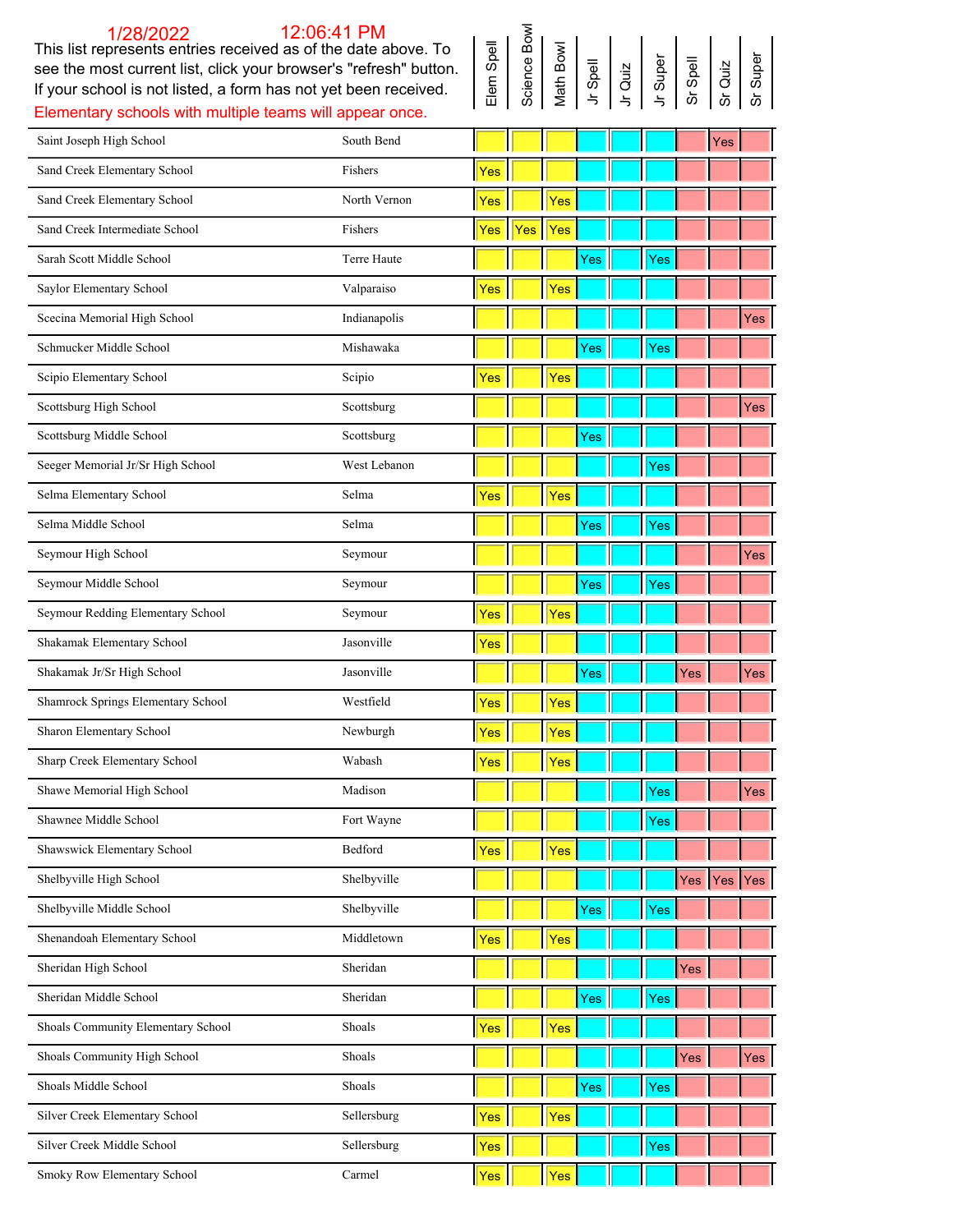| This list represents entries received as of the date above. To<br>see the most current list, click your browser's "refresh" button.<br>If your school is not listed, a form has not yet been received. |                    | Elem Spell | Science Bo | Math Bowl | Spell<br>$\overline{z}$ | Jr Quiz | Jr Super | Spell<br>ທັ | Quiz | Super |
|--------------------------------------------------------------------------------------------------------------------------------------------------------------------------------------------------------|--------------------|------------|------------|-----------|-------------------------|---------|----------|-------------|------|-------|
| Elementary schools with multiple teams will appear once.                                                                                                                                               |                    |            |            |           |                         |         |          |             |      |       |
| Snider High School                                                                                                                                                                                     | Fort Wayne         |            |            |           |                         |         |          | Yes         |      | Yes   |
| Solon Robinson Elementary School                                                                                                                                                                       | Crown Point        | Yes        |            | Yes       |                         |         |          |             |      |       |
| South Central Elementary School                                                                                                                                                                        | Elizabeth          | Yes        |            | Yes       |                         |         |          |             |      |       |
| South Central Elementary School                                                                                                                                                                        | <b>Union Mills</b> | Yes        |            | Yes       |                         |         |          |             |      |       |
| South Central Jr/Sr High School                                                                                                                                                                        | Elizabeth          |            |            |           |                         |         | Yes      |             |      | Yes   |
| South Central Jr/Sr High School                                                                                                                                                                        | <b>Union Mills</b> |            |            |           |                         |         | Yes      |             |      | Yes   |
| South Dearborn High School                                                                                                                                                                             | Aurora             |            |            |           |                         |         |          | Yes         |      | Yes   |
| South Decatur Jr/Sr High School                                                                                                                                                                        | Greensburg         |            |            |           | Yes                     |         | Yes      | <b>Yes</b>  |      | Yes   |
| South Knox Elementary School                                                                                                                                                                           | Vincennes          | Yes        |            | Yes       |                         |         |          |             |      |       |
| South Knox Middle/High School                                                                                                                                                                          | Vincennes          |            |            |           | Yes                     |         | Yes      | <b>Yes</b>  |      | Yes   |
| South Putnam Middle & High School                                                                                                                                                                      | Greencastle        |            |            |           | Yes                     |         | Yes      |             |      | Yes   |
| South Ripley Jr. High School                                                                                                                                                                           | Versailles         |            |            |           |                         |         | Yes      |             |      |       |
| South Side Elementary School                                                                                                                                                                           | Kendallville       |            |            | Yes       |                         |         |          |             |      |       |
| South Side High School                                                                                                                                                                                 | Fort Wayne         |            |            |           |                         |         |          |             |      | Yes   |
| South Spencer High School                                                                                                                                                                              | Rockport           |            |            |           |                         |         |          | Yes         |      | Yes   |
| South Terrace Elementary School                                                                                                                                                                        | Wadesville         | Yes        |            |           |                         |         |          |             |      |       |
| South Wayne Elementary School                                                                                                                                                                          | Fort Wayne         |            |            | Yes       |                         |         |          |             |      |       |
| Southeast Fountain Elementary School                                                                                                                                                                   | Veedersburg        | Yes        | Yes        | Yes       |                         |         |          |             |      |       |
| Southeastern Elementary School                                                                                                                                                                         | Fishers            | Yes        |            | Yes       |                         |         |          |             |      |       |
| Southport 6th Grade Academy                                                                                                                                                                            | Indianapolis       | Yes        |            | Yes       |                         |         |          |             |      |       |
| Southport Elementary School                                                                                                                                                                            | Indianapolis       | <b>Yes</b> |            | Yes       |                         |         |          |             |      |       |
| Southport High School                                                                                                                                                                                  | Indianapolis       |            |            |           |                         |         |          | Yes         |      |       |
| Southport Middle School                                                                                                                                                                                | Indianapolis       |            |            |           | Yes                     |         |          |             |      |       |
| Southridge Elementary School                                                                                                                                                                           | Highland           |            |            | Yes       |                         |         |          |             |      |       |
| Southridge High School                                                                                                                                                                                 | Huntingburg        |            |            |           |                         |         |          | Yes         |      | Yes   |
| Southridge Middle School                                                                                                                                                                               | Huntingburg        |            |            |           | Yes                     |         |          |             |      |       |
| Southside Elementary School                                                                                                                                                                            | Columbus           | Yes        |            | Yes       |                         |         |          |             |      |       |
| Southwestern Elementary School                                                                                                                                                                         | Hanover            | Yes        |            | Yes       |                         |         |          |             |      |       |
| Southwestern Elementary School                                                                                                                                                                         | Shelbyville        |            |            | Yes       |                         |         |          |             |      |       |
| Southwestern High School                                                                                                                                                                               | Hanover            |            |            |           |                         |         |          | Yes         |      | Yes   |
| Southwestern Middle School                                                                                                                                                                             | Hanover            |            |            | Yes       | Yes                     |         |          |             |      |       |
| Southwood Elementary School                                                                                                                                                                            | Wabash             | Yes        |            | Yes       |                         |         |          |             |      |       |
| Speedway High School                                                                                                                                                                                   | Speedway           |            |            |           |                         |         |          | Yes         |      | Yes   |
| Spencer Elementary School                                                                                                                                                                              | Spencer            | <b>Yes</b> |            |           |                         |         |          |             |      |       |
| Springs Valley Jr/Sr High School                                                                                                                                                                       | French Lick        |            |            |           |                         |         |          |             |      | Yes   |
| Sprunica Elementary School                                                                                                                                                                             | Nineveh            | Yes        | Yes        | Yes       |                         |         |          |             |      |       |

## Science Bowl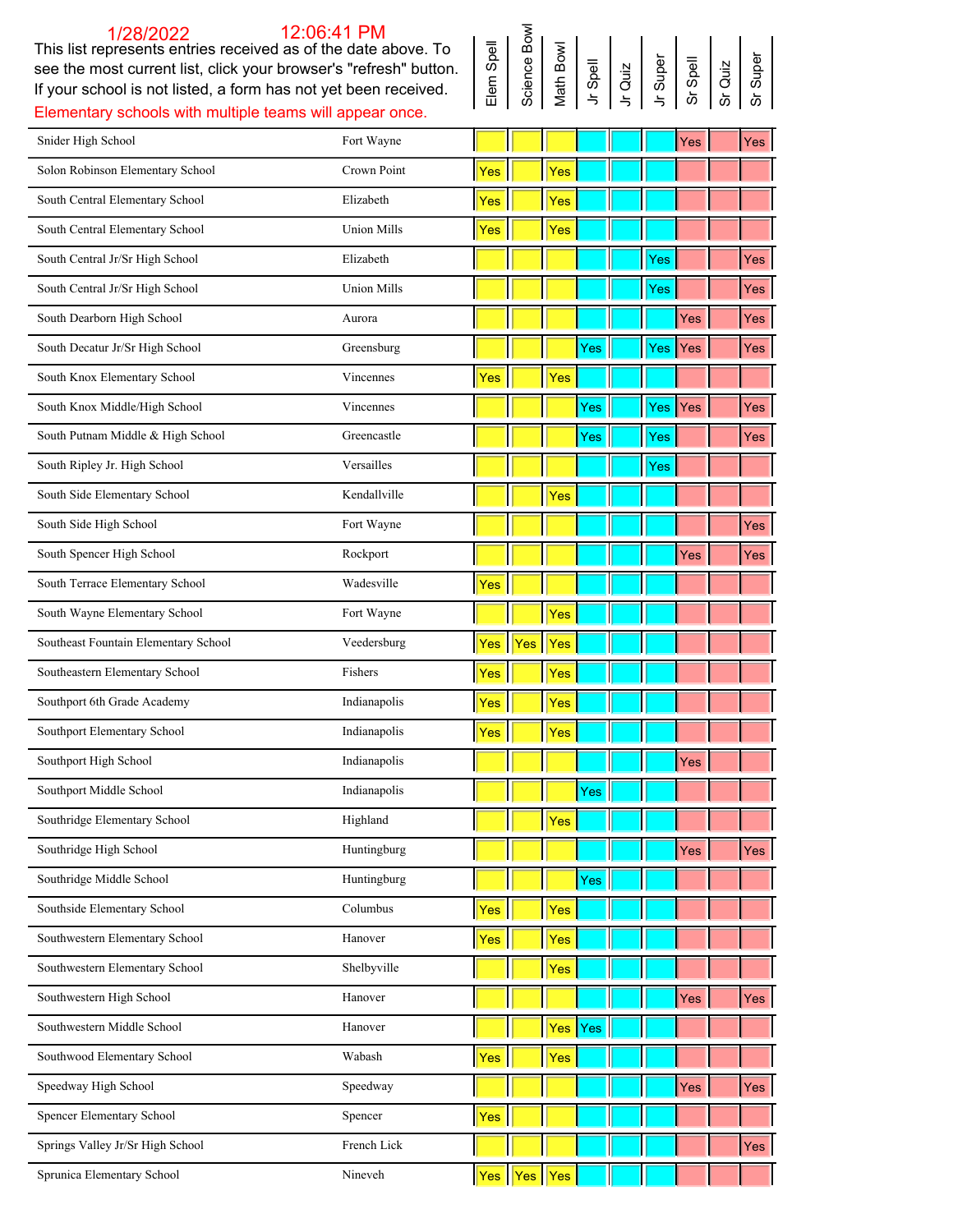### see the most current list, click your browser's "refresh" button. If your school is not listed, a form has not yet been received. Elementary schools with multiple teams will appear once. Jr Quiz St. Bartholomew School Columbus Columbus Ves St. Benedict Cathedral School Evansville Evansville Ves Yes St. Gabriel Parochial School Connersville Ves St. John the Baptist School Newburgh Newburgh Yes Yes Yes St. Joseph Central School Fort Wayne  $\begin{array}{c|c} \hline \text{Yes} & \text{Yes} \end{array}$  Yes St. Louis de Montfort Catholic School Fishers Fishers Fishers Ves Yes Yes St. Malachy School **Brownsburg** Associates According to the Brownsburg According to the United States of the Ves St. Mary Catholic Community School Crown Point Yes St. Mary School **Aurora** Aurora **Yes Yes Yes Yes Yes Yes Yes** Yes Yes Yes Yes Yes St. Peter Lutheran School North Judson North Judson Ves Yes Yes St. Philip Catholic School Mount Vernon **Nount Vernon** St. Richard's School **Indianapolis** Indianapolis **Ves** St. Roch School **Indianapolis** And Indianapolis **Contains The School Ves Yes Yes And I** St. Theodore Guerin High School Noblesville Noblesville Ves St. Vincent de Paul School Bedford Bedford Pes St. Wendel School Wadesville Wadesville **Yes Yes Yes** Starr Elementary **Richmond Primerical Primerical Primerical Primerical Primerical Primerical Primerical Primerical Primerical Primerical Primerical Primerical Primerical Primerical Primerical Primerical Primerical Primer** Stockwell Elementary School **Example 20** Evansville Ves Yes Yes Stonybrook Intermediate & Middle School Indianapolis || || || Yes Stringtown Elementary School Evansville Evansville Sts. Joan of Arc & Patrick School **Xokomo** Kokomo **Yes** Sugar Creek Elementary School Crawfordsville Ves Yes Yes Sugar Creek Elementary School New Palestine New Palestine Ves Sugar Grove Elementary School Greenwood **Yes** Sullivan Elementary School Sullivan Sullivan Yes Yes Yes Sullivan High School Sullivan Sullivan Vester Sullivan Vester Sullivan Vester Sullivan Vester Sullivan Vester S Sullivan Middle School Sullivan Sullivan Niddle School Sullivan Sullivan Ves Summit Middle School **Fort Wayne**  $\begin{array}{c|c|c|c|c} \hline \end{array}$   $\begin{array}{c|c|c} \hline \end{array}$   $\begin{array}{c|c|c} \hline \end{array}$   $\begin{array}{c|c|c} \hline \end{array}$   $\begin{array}{c|c|c} \hline \end{array}$   $\begin{array}{c|c|c} \hline \end{array}$   $\begin{array}{c|c} \hline \end{array}$   $\begin{array}{c|c} \hline \end{array}$   $\begin{array}{c|c} \h$ Sunny Heights Elementary School Microsoft Indianapolis Ves Yes Yes Swayzee Elementary School Swayzee Yes Switzerland County Elementary School Rising Sun Rising Sun **Yes** Yes Switzerland County High School Vevay Vevay Vevay Vevay Vermin (Vermin Vermin Vermin Vermin Vermin Vermin Vermin Vermin Vermin Vermin Vermin Vermin Vermin Vermin Vermin Vermin Vermin Vermin Vermin Vermin Vermin Vermin Vermi Sycamore School **Indianapolis** Indianapolis **Yes Yes Yes** Taylorsville Elementary School Taylorsville Taylorsville Ves Yes

Tecumseh High School **Lynnville** Lynnville **Vester (Communist)** Vester (Vester Versich Australian Lynnville Vester (Vester Versich Australian Lynnville Vester (Vester Versich Australian Lynnville Vester Versich Australian

This list represents entries received as of the date above. To

1/28/2022 12:06:41 PM

### Science Bowl Science Bowl Elem Spell Math Bowl **Super** Jr Spell Jr Super Sr Spell Quiz

Tecumseh Middle School **Lynnville** Lynnville **Ves Yes Yes** Yes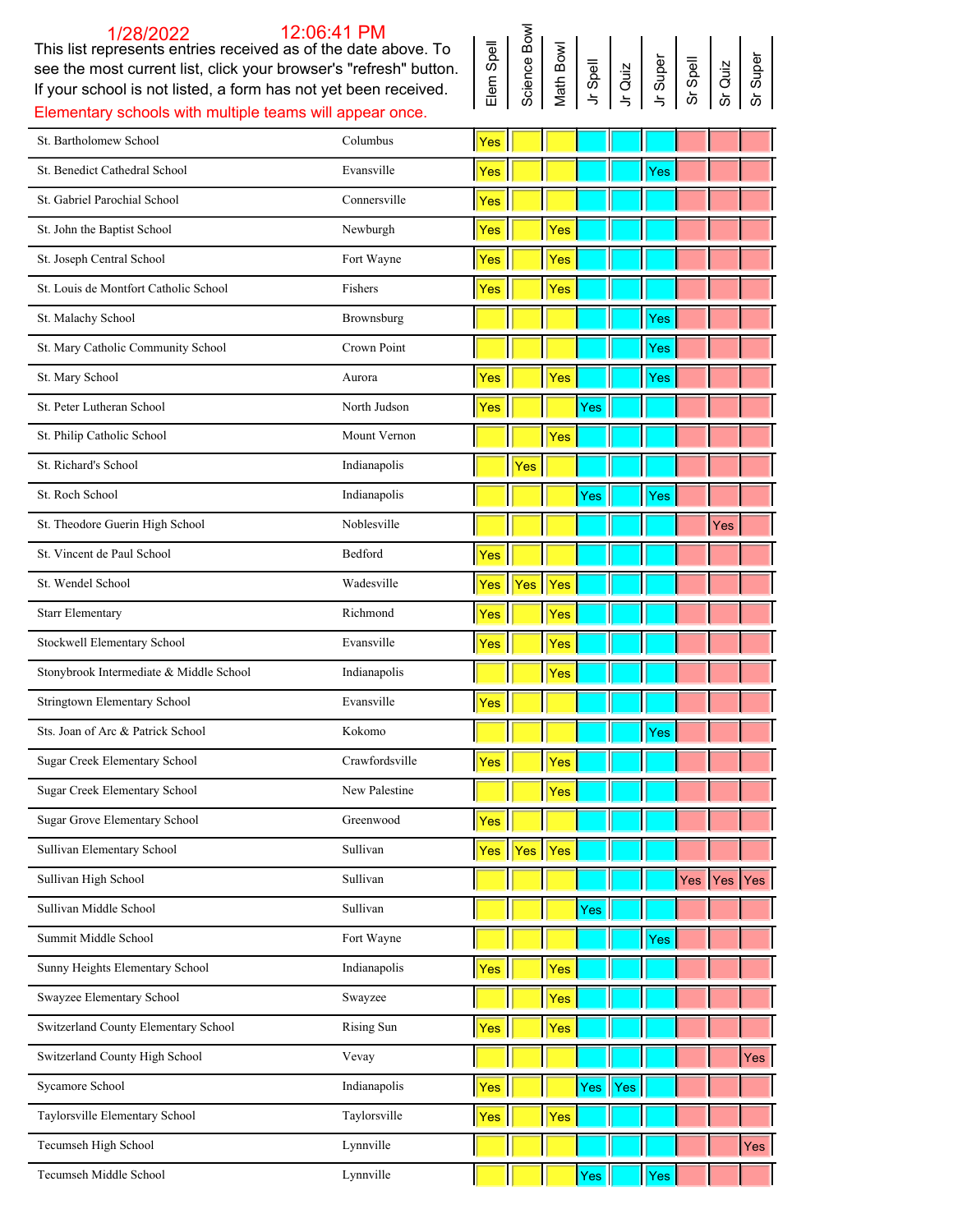| Science Bowl<br>Elem Spell<br>This list represents entries received as of the date above. To<br>Vlath Bowl<br>Jr Super<br>Sr Spell<br>Jr Spell<br>Quiz<br>Jr Quiz<br>see the most current list, click your browser's "refresh" button.<br>If your school is not listed, a form has not yet been received.<br>Elementary schools with multiple teams will appear once.<br>Tecumseh-Harrison Elementary School<br>Vincennes<br>Yes<br>Tell City Jr/Sr High School<br>Tell City<br>Yes<br>Terre Haute North Vigo High School<br>Terre Haute<br>Yes<br>Terre Haute South Vigo High School<br>Terre Haute<br>Yes<br>Thomas Jefferson Elementary School<br>Valparaiso<br>Yes<br><b>Yes</b><br>Yes<br>Thomas Jefferson Middle School<br>Valparaiso<br>Yes<br>Yes<br>Evansville<br>Thompkins Middle School<br>Yes<br>Thorntown Elementary School<br>Thorntown<br>Yes<br>Yes<br>Thorpe Creek Elementary School<br>Fishers<br>Yes<br>Yes<br>Yes<br>Three Creeks Elementary School<br>Lowell<br>Yes<br>Yes<br>Paoli<br>Throop Elementary School<br>$ $ Yes<br><b>Yes</b><br><b>Yes</b><br>Crown Point<br>Timothy Ball Elementary School<br>Yes<br>Yes<br>Tippecanoe Valley Middle School<br>Akron<br>Yes<br>Yes<br>Tipton Elementary School<br>Tipton<br>Yes<br>Yes<br>Towles Intermediate School<br>Fort Wayne<br>Yes<br>Towne Meadow Elementary School<br>Carmel<br>Yes<br>Yes<br>Tri Elementary School<br>Straughn<br>Yes<br>Yes<br>Tri Jr/Sr High School<br>Straughn<br>Yes | Super<br>Yes<br>Yes<br>Yes |
|----------------------------------------------------------------------------------------------------------------------------------------------------------------------------------------------------------------------------------------------------------------------------------------------------------------------------------------------------------------------------------------------------------------------------------------------------------------------------------------------------------------------------------------------------------------------------------------------------------------------------------------------------------------------------------------------------------------------------------------------------------------------------------------------------------------------------------------------------------------------------------------------------------------------------------------------------------------------------------------------------------------------------------------------------------------------------------------------------------------------------------------------------------------------------------------------------------------------------------------------------------------------------------------------------------------------------------------------------------------------------------------------------------------------------------------------------------------------|----------------------------|
|                                                                                                                                                                                                                                                                                                                                                                                                                                                                                                                                                                                                                                                                                                                                                                                                                                                                                                                                                                                                                                                                                                                                                                                                                                                                                                                                                                                                                                                                      |                            |
|                                                                                                                                                                                                                                                                                                                                                                                                                                                                                                                                                                                                                                                                                                                                                                                                                                                                                                                                                                                                                                                                                                                                                                                                                                                                                                                                                                                                                                                                      |                            |
|                                                                                                                                                                                                                                                                                                                                                                                                                                                                                                                                                                                                                                                                                                                                                                                                                                                                                                                                                                                                                                                                                                                                                                                                                                                                                                                                                                                                                                                                      |                            |
|                                                                                                                                                                                                                                                                                                                                                                                                                                                                                                                                                                                                                                                                                                                                                                                                                                                                                                                                                                                                                                                                                                                                                                                                                                                                                                                                                                                                                                                                      |                            |
|                                                                                                                                                                                                                                                                                                                                                                                                                                                                                                                                                                                                                                                                                                                                                                                                                                                                                                                                                                                                                                                                                                                                                                                                                                                                                                                                                                                                                                                                      |                            |
|                                                                                                                                                                                                                                                                                                                                                                                                                                                                                                                                                                                                                                                                                                                                                                                                                                                                                                                                                                                                                                                                                                                                                                                                                                                                                                                                                                                                                                                                      |                            |
|                                                                                                                                                                                                                                                                                                                                                                                                                                                                                                                                                                                                                                                                                                                                                                                                                                                                                                                                                                                                                                                                                                                                                                                                                                                                                                                                                                                                                                                                      |                            |
|                                                                                                                                                                                                                                                                                                                                                                                                                                                                                                                                                                                                                                                                                                                                                                                                                                                                                                                                                                                                                                                                                                                                                                                                                                                                                                                                                                                                                                                                      |                            |
|                                                                                                                                                                                                                                                                                                                                                                                                                                                                                                                                                                                                                                                                                                                                                                                                                                                                                                                                                                                                                                                                                                                                                                                                                                                                                                                                                                                                                                                                      |                            |
|                                                                                                                                                                                                                                                                                                                                                                                                                                                                                                                                                                                                                                                                                                                                                                                                                                                                                                                                                                                                                                                                                                                                                                                                                                                                                                                                                                                                                                                                      |                            |
|                                                                                                                                                                                                                                                                                                                                                                                                                                                                                                                                                                                                                                                                                                                                                                                                                                                                                                                                                                                                                                                                                                                                                                                                                                                                                                                                                                                                                                                                      |                            |
|                                                                                                                                                                                                                                                                                                                                                                                                                                                                                                                                                                                                                                                                                                                                                                                                                                                                                                                                                                                                                                                                                                                                                                                                                                                                                                                                                                                                                                                                      |                            |
|                                                                                                                                                                                                                                                                                                                                                                                                                                                                                                                                                                                                                                                                                                                                                                                                                                                                                                                                                                                                                                                                                                                                                                                                                                                                                                                                                                                                                                                                      |                            |
|                                                                                                                                                                                                                                                                                                                                                                                                                                                                                                                                                                                                                                                                                                                                                                                                                                                                                                                                                                                                                                                                                                                                                                                                                                                                                                                                                                                                                                                                      |                            |
|                                                                                                                                                                                                                                                                                                                                                                                                                                                                                                                                                                                                                                                                                                                                                                                                                                                                                                                                                                                                                                                                                                                                                                                                                                                                                                                                                                                                                                                                      |                            |
|                                                                                                                                                                                                                                                                                                                                                                                                                                                                                                                                                                                                                                                                                                                                                                                                                                                                                                                                                                                                                                                                                                                                                                                                                                                                                                                                                                                                                                                                      |                            |
|                                                                                                                                                                                                                                                                                                                                                                                                                                                                                                                                                                                                                                                                                                                                                                                                                                                                                                                                                                                                                                                                                                                                                                                                                                                                                                                                                                                                                                                                      |                            |
|                                                                                                                                                                                                                                                                                                                                                                                                                                                                                                                                                                                                                                                                                                                                                                                                                                                                                                                                                                                                                                                                                                                                                                                                                                                                                                                                                                                                                                                                      |                            |
|                                                                                                                                                                                                                                                                                                                                                                                                                                                                                                                                                                                                                                                                                                                                                                                                                                                                                                                                                                                                                                                                                                                                                                                                                                                                                                                                                                                                                                                                      |                            |
|                                                                                                                                                                                                                                                                                                                                                                                                                                                                                                                                                                                                                                                                                                                                                                                                                                                                                                                                                                                                                                                                                                                                                                                                                                                                                                                                                                                                                                                                      |                            |
|                                                                                                                                                                                                                                                                                                                                                                                                                                                                                                                                                                                                                                                                                                                                                                                                                                                                                                                                                                                                                                                                                                                                                                                                                                                                                                                                                                                                                                                                      | Yes                        |
| Sharpsville<br>Tri-Central Middle/Sr. High School<br>Yes                                                                                                                                                                                                                                                                                                                                                                                                                                                                                                                                                                                                                                                                                                                                                                                                                                                                                                                                                                                                                                                                                                                                                                                                                                                                                                                                                                                                             | Yes                        |
| Wolcott<br>Tri-County Intermediate School<br>Yes<br>Yes                                                                                                                                                                                                                                                                                                                                                                                                                                                                                                                                                                                                                                                                                                                                                                                                                                                                                                                                                                                                                                                                                                                                                                                                                                                                                                                                                                                                              |                            |
| Tri-West Middle School<br>Lizton<br>Yes<br> Yes                                                                                                                                                                                                                                                                                                                                                                                                                                                                                                                                                                                                                                                                                                                                                                                                                                                                                                                                                                                                                                                                                                                                                                                                                                                                                                                                                                                                                      |                            |
| Trinity Lutheran High School<br>Seymour                                                                                                                                                                                                                                                                                                                                                                                                                                                                                                                                                                                                                                                                                                                                                                                                                                                                                                                                                                                                                                                                                                                                                                                                                                                                                                                                                                                                                              | Yes                        |
| Triton Central High School<br>Fairland<br>Yes                                                                                                                                                                                                                                                                                                                                                                                                                                                                                                                                                                                                                                                                                                                                                                                                                                                                                                                                                                                                                                                                                                                                                                                                                                                                                                                                                                                                                        | Yes                        |
| Triton Central Middle School<br>Fairland<br>Yes                                                                                                                                                                                                                                                                                                                                                                                                                                                                                                                                                                                                                                                                                                                                                                                                                                                                                                                                                                                                                                                                                                                                                                                                                                                                                                                                                                                                                      |                            |
| Turkey Run Elementary School<br>Marshall<br>Yes<br>Yes                                                                                                                                                                                                                                                                                                                                                                                                                                                                                                                                                                                                                                                                                                                                                                                                                                                                                                                                                                                                                                                                                                                                                                                                                                                                                                                                                                                                               |                            |
| Mishawaka<br>Twin Branch Elementary School<br>Yes                                                                                                                                                                                                                                                                                                                                                                                                                                                                                                                                                                                                                                                                                                                                                                                                                                                                                                                                                                                                                                                                                                                                                                                                                                                                                                                                                                                                                    |                            |
| Tzouanakis Intermediate School<br>Greencastle<br>Yes<br>Yes<br>Yes                                                                                                                                                                                                                                                                                                                                                                                                                                                                                                                                                                                                                                                                                                                                                                                                                                                                                                                                                                                                                                                                                                                                                                                                                                                                                                                                                                                                   |                            |
| Union Center Elementary<br>Valparaiso<br>Yes                                                                                                                                                                                                                                                                                                                                                                                                                                                                                                                                                                                                                                                                                                                                                                                                                                                                                                                                                                                                                                                                                                                                                                                                                                                                                                                                                                                                                         |                            |
| Union County High School<br>Liberty                                                                                                                                                                                                                                                                                                                                                                                                                                                                                                                                                                                                                                                                                                                                                                                                                                                                                                                                                                                                                                                                                                                                                                                                                                                                                                                                                                                                                                  | Yes                        |
| Union Elementary School<br>Bargersville<br>Yes<br>Yes                                                                                                                                                                                                                                                                                                                                                                                                                                                                                                                                                                                                                                                                                                                                                                                                                                                                                                                                                                                                                                                                                                                                                                                                                                                                                                                                                                                                                |                            |
| Union Elementary School<br>Modoc<br>Yes                                                                                                                                                                                                                                                                                                                                                                                                                                                                                                                                                                                                                                                                                                                                                                                                                                                                                                                                                                                                                                                                                                                                                                                                                                                                                                                                                                                                                              |                            |
| Union Township Middle School<br>Valparaiso<br>Yes<br>Yes                                                                                                                                                                                                                                                                                                                                                                                                                                                                                                                                                                                                                                                                                                                                                                                                                                                                                                                                                                                                                                                                                                                                                                                                                                                                                                                                                                                                             |                            |
| Walkerton<br>Urey Middle School<br>Yes                                                                                                                                                                                                                                                                                                                                                                                                                                                                                                                                                                                                                                                                                                                                                                                                                                                                                                                                                                                                                                                                                                                                                                                                                                                                                                                                                                                                                               |                            |
| V. O. Isom Central Elementary School<br>Greenwood<br>Yes<br>Yes                                                                                                                                                                                                                                                                                                                                                                                                                                                                                                                                                                                                                                                                                                                                                                                                                                                                                                                                                                                                                                                                                                                                                                                                                                                                                                                                                                                                      |                            |
| Vaile Elementary School<br>Richmond<br>Yes<br>Yes                                                                                                                                                                                                                                                                                                                                                                                                                                                                                                                                                                                                                                                                                                                                                                                                                                                                                                                                                                                                                                                                                                                                                                                                                                                                                                                                                                                                                    |                            |
| Valparaiso High School<br>Valparaiso<br>Yes Yes Yes                                                                                                                                                                                                                                                                                                                                                                                                                                                                                                                                                                                                                                                                                                                                                                                                                                                                                                                                                                                                                                                                                                                                                                                                                                                                                                                                                                                                                  |                            |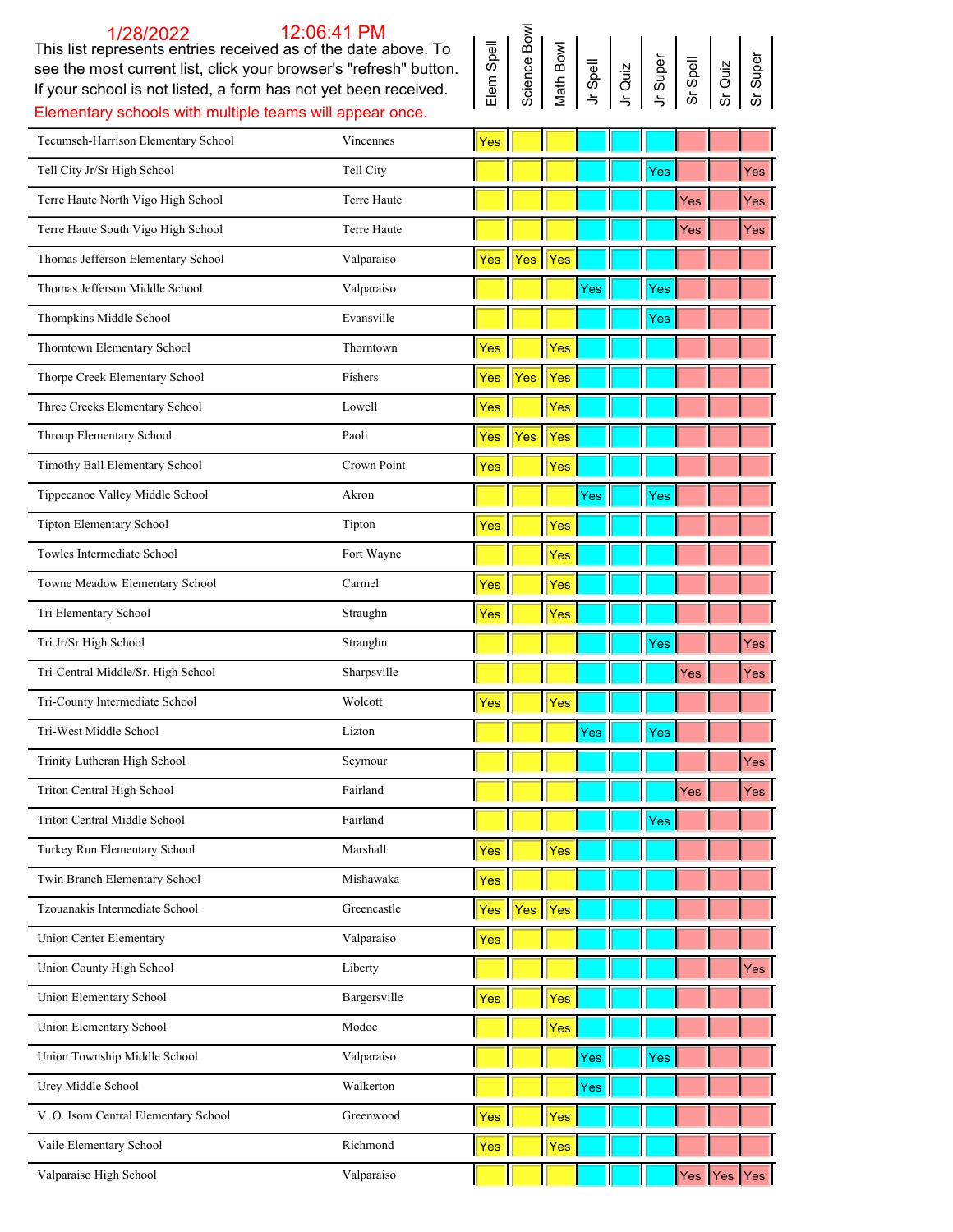### Elem Spell Science Bowl Math Bowl Jr Spell Jr Super Sr Spell Sr Quiz This list represents entries received as of the date above. To see the most current list, click your browser's "refresh" button. If your school is not listed, a form has not yet been received. 1/28/2022 12:06:41 PM Elementary schools with multiple teams will appear once. Jr Quiz Van Buren Elementary School Nashville Nashville **Yes** Yes Yes Van Buren Elementary School Plainfield Plainfield **Yes** Van Duyn Elementary School Clinton Clinton Ves Van Rensselaer Elementary School **Rensselaer** Rensselaer **Yes** Yes Veale Elementary School **Washington** Washington **Yes Yes** Vienna-Finley Elementary School Scottsburg Scottsburg Ves Vigo Elementary School Vincennes Vincennes Vestillary School Vincennes Vincennes Vestillary School Vestillary School Vincennes Vincennes Vestillary Vestillary School Vincennes Vincennes Vestillary Vestillary Vestillary Ves Vincennes Lincoln High School Vincennes Vincennes **Vincennes Vincennes Vincennes Vincennes Vincennes Vincennes Vincennes Vincennes Vincennes Vincennes Vincennes Vincennes Vincennes Vincennes Vin** Virgil I. Bailey Elementary School Lake Station Ves Yes Yes Yes Virgil I. Grissom Middle School Mishawaka Yes Yes Wabash High School Wabash Yes Yes Wabash Middle School Wabash Yes Yes Yes Yes Waldron Elementary School Waldron Waldron Vesting Vesting Vesting Vesting Vesting Vesting Vesting Vesting Vesting Vesting Vesting Vesting Vesting Vesting Vesting Vesting Vesting Vesting Vesting Vesting Vesting Vesting Vest Waldron Jr/Sr High School **Waldron Waldron** Waldron **Yes Yes You Waldron Waldron** Yes Yes Walkerton Elementary School Walkerton Walkerton Vester Vester Vester Vester Vester Vester Vester Vester Vester Wallace Aylesworth Elementary School Portage Provide Portage Ves Walnut Grove Elementary School Bargersville Bargersville Ves Yes Wanatah Public School **Wanatah** Wanatah **Yes Yes Yes Yes Yes Yes Yes** Yes Wapahani High School Selma Yess Selma Yess **Yess** Selma Yess Selma Yess Number 1, 1986 Warren Central Elementary School West Lebanon Vest Ves Yes Yes Warren Central High School **Indianapolis** Indianapolis **Vesters** Vesters Vesters Vesters Version of the United School and The Vesters Vesters of the United School and The Vesters of the United School and The United School Warren Elementary School **Warren Elementary School Highland Highland Yes** Yes Warsaw Community High School Warsaw **Warsaw New York New York Warsaw New York New York New York New York New York New York New York New York New York New York New York New York New York New York New York New York New York** Washington Catholic Elementary School Washington Washington Yes Yes Washington Catholic Middle & High School Washington Yes Yes Yes

Washington Center Elementary School Fort Wayne Fort Wayne  $Y$ es Yes Washington Elementary School Fort Wayne Yes Yes Yes

Washington Township Elementary School Valparaiso Valparaiso **Yes** Yes

Washington Woods Elementary School Westfield Ves Vestfield Ves Waterloo Elementary School Waterloo Waterloo Version Version Version Version Version Version Version Version Version Version Version Version Version Version Version Version Version Version Version Version Version Version V

Waverly Elementary School Martinsville Martinsville Ness

Watson Elementary School Schererville Schererville Ves

Washington High School Washington **Washington Washington Washington Washington Washington** 

Washington Township Middle/High School Valparaiso Valparaiso **Yes** Yes Yes Yes Yes Yes

Washington Jr. High School **Washington** Washington **Washington**  $\begin{array}{c|c|c|c|c} \hline \multicolumn{1}{c|c|c} \multicolumn{1}{c|c} \multicolumn{1}{c|c} \multicolumn{1}{c|c} \multicolumn{1}{c|c} \multicolumn{1}{c|c} \multicolumn{1}{c|c} \multicolumn{1}{c|c} \multicolumn{1}{c|c} \multicolumn{1}{c|c} \multicolumn{1}{c|c} \multicolumn{1}{c|c} \multicolumn{$ 

| Wawasee<br>H <sub>19</sub> h<br>School | svracuse |  |  |  |  |  |  |  |  |  |
|----------------------------------------|----------|--|--|--|--|--|--|--|--|--|
|----------------------------------------|----------|--|--|--|--|--|--|--|--|--|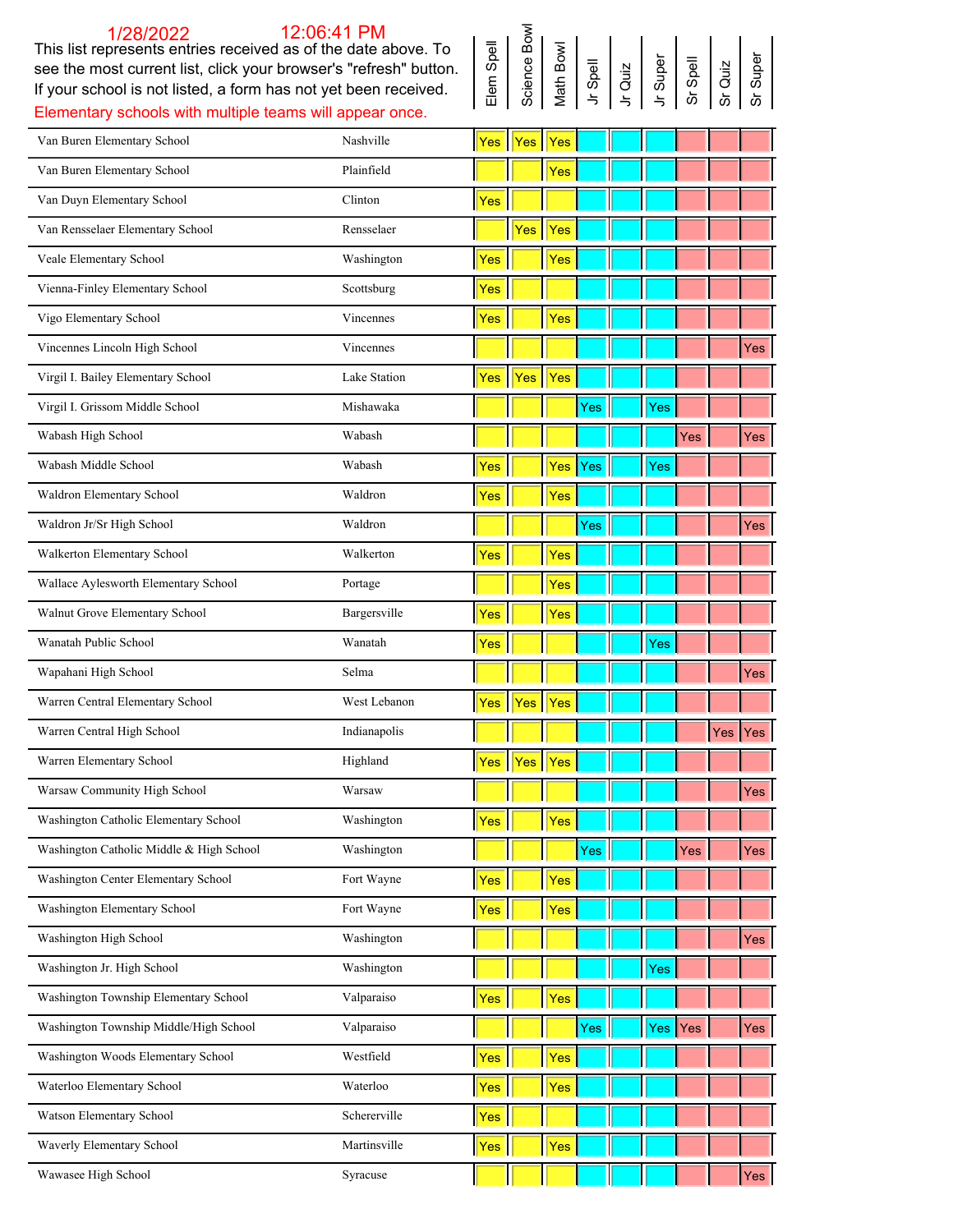### This list represents entries received as of the date above. To see the most current list, click your browser's "refresh" button. 1/28/2022 12:06:41 PM

If your school is not listed, a form has not yet been received. Elementary schools with multiple teams will appear once.

| $\begin{tabular}{ c c c c } \hline \text{Item Spell} & \text{Spines} \\ \hline \text{Science } \text{Bow} & \text{Bow} \\ \hline \text{Science } \text{Bow} & \text{Bow} \\ \hline \text{Math } \text{Bow} & \text{Bow} \\ \hline \text{In Gauge} & \text{Bow} \\ \hline \text{In Gauge} & \text{Bow} \\ \hline \text{In Gauge} & \text{Bow} \\ \hline \text{In Gauge} & \text{Bow} \\ \hline \text{In Gauge} & \text{Bow} \\ \hline \text{In Gauge} & \text{Bow} \\ \hline \text{In Gauge} & \$ |
|--------------------------------------------------------------------------------------------------------------------------------------------------------------------------------------------------------------------------------------------------------------------------------------------------------------------------------------------------------------------------------------------------------------------------------------------------------------------------------------------------|
|--------------------------------------------------------------------------------------------------------------------------------------------------------------------------------------------------------------------------------------------------------------------------------------------------------------------------------------------------------------------------------------------------------------------------------------------------------------------------------------------------|

| Wawasee Middle School                 | Syracuse         |            |     |            |     | Yes |     |     |
|---------------------------------------|------------------|------------|-----|------------|-----|-----|-----|-----|
| Wayne Center Elementary School        | Kendallville     |            |     | Yes        |     |     |     |     |
| Waynedale Elementary School           | Fort Wayne       |            |     | Yes        |     |     |     |     |
| Webb Elementary School                | Franklin         | Yes        | Yes | <b>Yes</b> |     |     |     |     |
| Weisser Park Arts Magnet              | Fort Wayne       | Yes        |     | Yes        |     |     |     |     |
| Wes-Del Elementary School             | Gaston           | Yes        |     | Yes        |     |     |     |     |
| Wes-Del Middle/High School            | Gaston           |            |     |            | Yes |     |     | Yes |
| West Central Elementary School        | Francesville     | Yes        |     | Yes        |     |     |     |     |
| West Clay Elementary School           | Carmel           | Yes        |     | Yes        |     |     |     |     |
| West Lafayette Intermediate School    | West Lafayette   | Yes        |     | Yes        |     |     |     |     |
| West Lafayette Jr/Sr High School      | West Lafayette   |            |     |            |     | Yes |     | Yes |
| West Side Middle School               | Elkhart          |            |     |            | Yes | Yes |     |     |
| West Vigo High School                 | West Terre Haute |            |     |            |     |     | Yes | Yes |
| West Vigo Middle School               | West Terre Haute |            |     |            | Yes | Yes |     |     |
| West Washington Elementary School     | Campbellsburg    |            |     | Yes        |     |     |     |     |
| West Washington Jr/Sr. High School    | Campbellsburg    |            |     |            |     | Yes |     | Yes |
| Westchester Intermediate School       | Chesterton       | Yes        |     | Yes        |     |     |     |     |
| Western Boone Jr/Sr High School       | Thorntown        |            |     |            |     | Yes |     |     |
| Western High School                   | Russiaville      |            |     |            |     |     | Yes | Yes |
| Western Intermediate School           | Russiaville      | <b>Yes</b> | Yes | Yes        |     |     |     |     |
| Western Middle School                 | Russiaville      |            |     |            | Yes | Yes |     |     |
| Western Wayne Elementary School       | Cambridge City   | Yes        |     |            |     |     |     |     |
| Westfield High School                 | Westfield        |            |     |            |     |     |     | Yes |
| Westfield Intermediate School         | Westfield        | <b>Yes</b> |     | Yes        |     |     |     |     |
| Westlake Elementary School            | Indianapolis     | Yes        |     |            |     |     |     |     |
| Westside Catholic St. Boniface Campus | Evansville       | Yes        |     | Yes        |     |     |     |     |
| Westview Elementary School            | Richmond         |            |     | Yes        |     |     |     |     |
| Westwood Elementary School            | Greenwood        | Yes        |     | Yes        |     |     |     |     |
| Westwood Elementary School            | New Castle       | Yes        |     | Yes        |     |     |     |     |
| Wheeler High School                   | Valparaiso       |            |     |            |     |     |     | Yes |
| Whiteland Community High School       | Whiteland        |            |     |            |     |     |     | Yes |
| Whiting High School                   | Whiting          |            |     |            |     |     |     | Yes |
| Whiting Middle School                 |                  |            |     |            | Yes | Yes |     |     |
|                                       | Whiting          |            |     |            |     |     |     |     |
| Whitko Jr/Sr High School              | South Whitley    |            |     |            |     |     |     | Yes |
| Wilbur Wright Elementary School       | New Castle       | Yes        |     | Yes        |     |     |     |     |